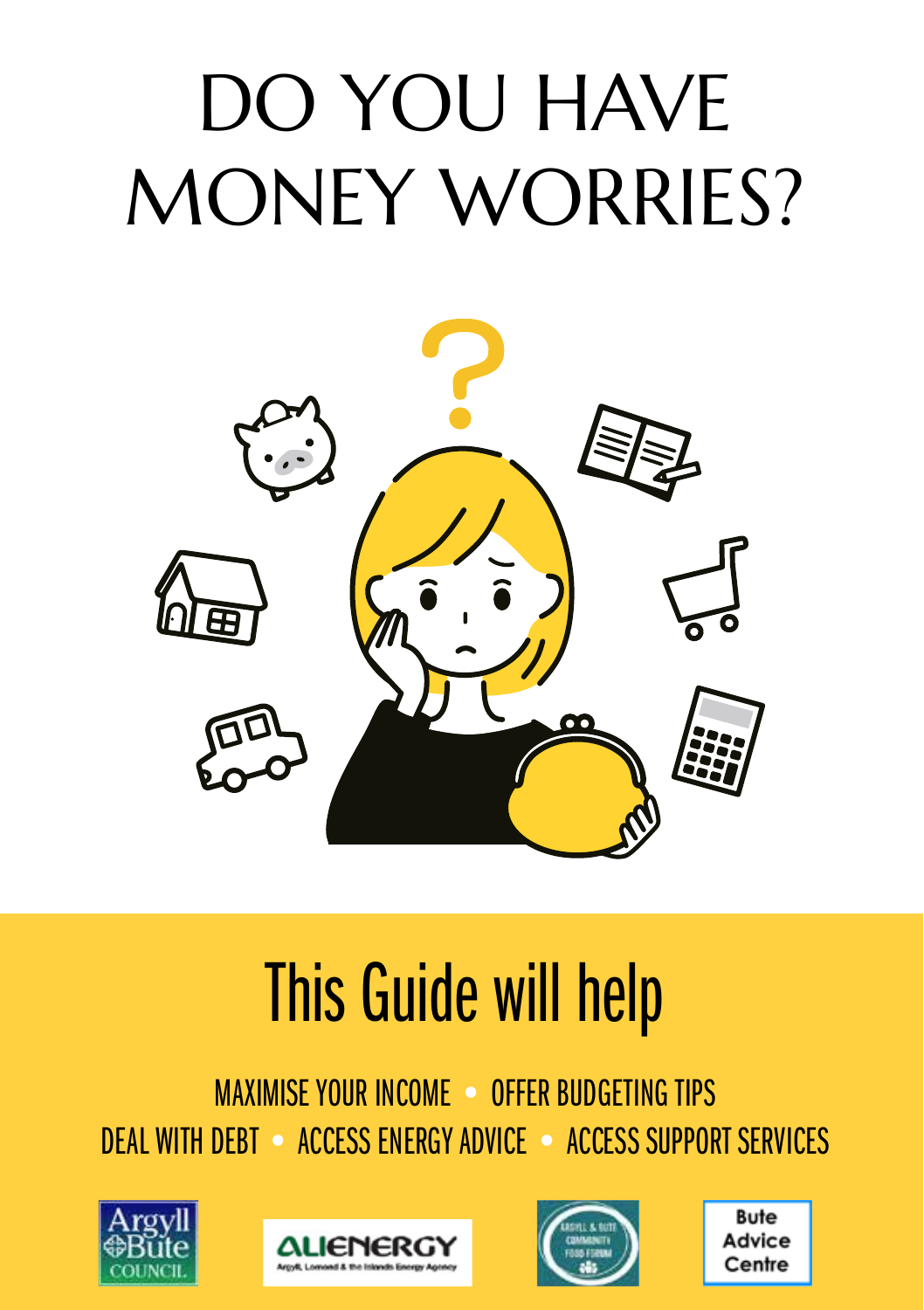*It is a matter of great pride and satisfaction that Bute Advice Centre is working so closely with our partners Argyll and Bute Council and Alienergy, to bring help and relief throughout Argyll and Bute, to so many people who are struggling to make ends meet during these very difficult times.*  $\begin{array}{c}\n\bullet \\
\bullet \\
\text{tris a} \\
\text{work} \\
\bullet\n\end{array}$ 

*We are particularly grateful to our Manager Julie Semple and Lynda Mitchell of Alienergy, for their work in compiling this easy to read small book, which can help to guide* 

*everyone through the information needed to improve their domestic financial stability.*

Gordon Sutherland - Chairman Bute Advice Centre

This guide has been created by Bute Advice Centre and ALIenergy in partnership with the Argyll & Bute Community Food Forum, with the aim of providing basic information to help households maximise their income where possible, reduce outgoings and make the most of existing budgets. In addition, it will provide contact details of support services available throughout the region.

It has been funded by Argyll & Bute Council through the Scottish Governments support to alleviate the effects of the pandemic on low income households as part of the Flexible Fund.

The guide was written by Julie Semple of Bute Advice Centre and Lynda Mitchell of ALIenergy.

**Argyll & Bute Council 01546 605511 Bute Advice Centre** - Supporting Communities Across Argyll & Bute **01700 502784**

**ALIenergy** - Argyll, Lomond & the Isles Energy **01631 565 183**

# **FOREWORD**

77

Councillor Robin Currie, Leader of Argyll and Bute Council:

" *Launching the Flexible Food Fund and offering crisis grants has provided a critical lifeline to so many people across Argyll and Bute. In 2021, 800+ households were supported to access over £1million client gain, achieved through access to the Flexible Food Fund and income being maximised through uptake of grants, rebates and benefits. The pandemic continues to have a devastating effect on our communities, along with increased living costs and energy bills rising. There is a real need to provide as much help and support as we can.*

*We are working with trusted partners Bute Advice Centre & ALIenergy, working remotely to cover the whole of Argyll and Bute. All cases are handled sensitively and in complete confidence. Support offered includes benefit advice and assistance up to Tribunal level, money advice and a range of support around energy bills.* 

*Alongside the Flexible Food Fund Project, this book intends to serve as a guide in providing helpful information to maximise income and reduce outgoings where possible and highlight the range of support services available across the region by a number of agencies.* 

"<br>" *We hope that by providing essential access to funds and much needed wider support, we can help people out of crisis and enable them to move forward and manage their available financial resources. I would encourage anyone who finds themselves in difficult circumstances to get in touch. We are here to help.*

2) and the contract of  $\overline{a}$  and  $\overline{a}$  (contract of  $\overline{a}$  ) and  $\overline{a}$  (contract of  $\overline{a}$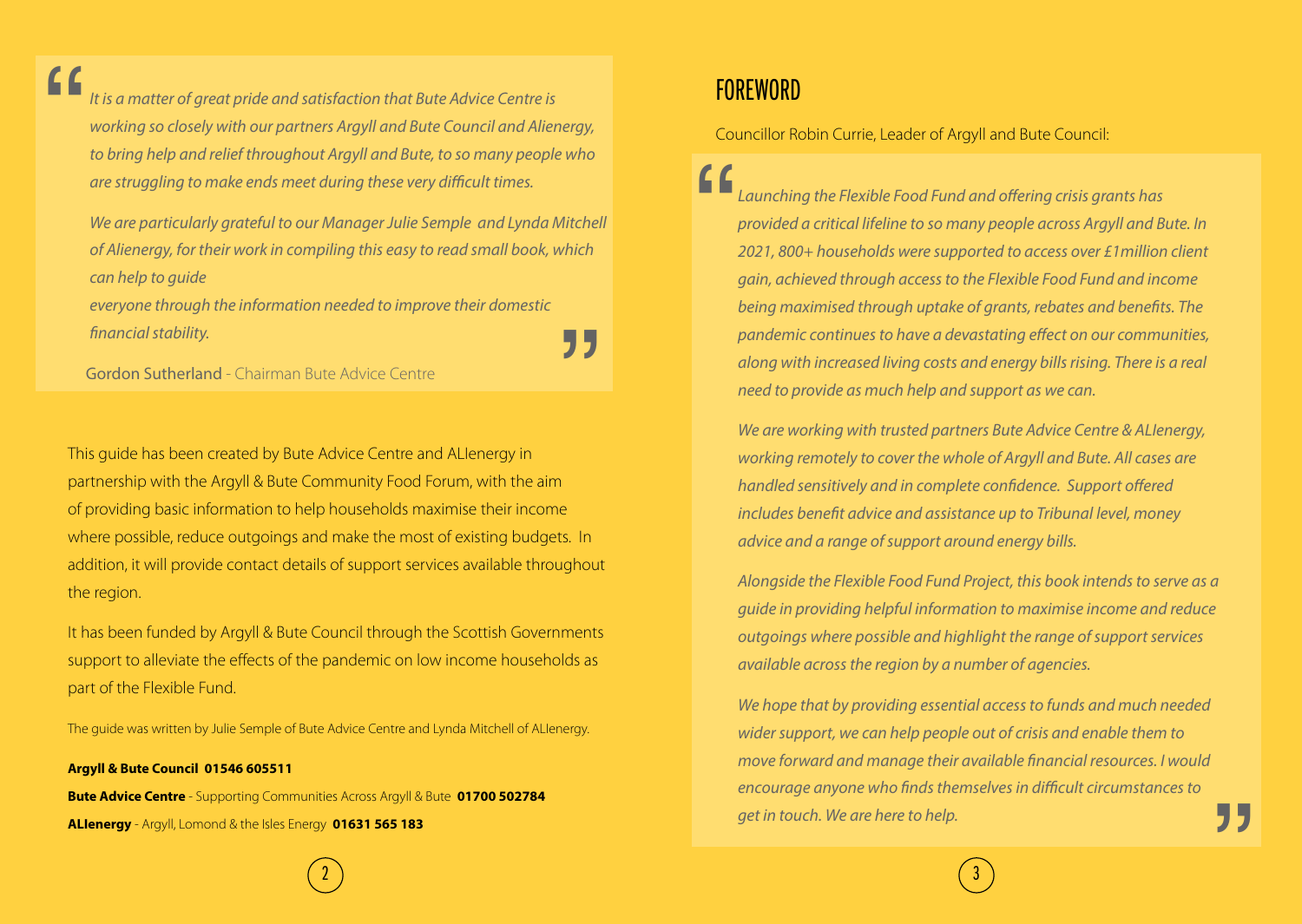# CHALLENGING TIMES

It is widely recognised that we are living in financially challenging times for many households.

The basic rate of welfare benefits is at its lowest for 30 years, taking inflation into consideration. The withdrawal of the £20 uplift of UC has had a huge impact on many with "43% of households in receipt of UC being food insecure" according to the Joseph Rowntree Institute. The two child cap and 5 week wait for UC have also caused financial pain for many. The rising cost of living and increasing costs of energy are very worrying for many households.

The purpose of this book therefore is to shine a light on the financial and support services that are available across Argyll & Bute, within its pages advice will be given on Maximising your Income, Managing a Household Budget, Dealing with Credit & Debt, Savings & Insurance, Energy Advice and Guidance, Support Services, Signposting to Foodbanks in Argyll & Bute.



## **CONTENTS**

| <b>SECTION 1 - MAXIMISING YOUR INCOME</b>             | ჩ  |
|-------------------------------------------------------|----|
|                                                       |    |
| <b>SECTION 2 - MANAGING A HOUSEHOLD BUDGET</b>        | 36 |
|                                                       |    |
| <b>SECTION 3 - DEALING WITH CREDIT &amp; DEBT</b>     | 54 |
|                                                       |    |
| <b>SECTION 4 - SAVINGS AND INSURANCE</b>              | 56 |
|                                                       |    |
| <b>SECTION 5 - ENERGY ADVICE AND GUIDANCE</b>         | 62 |
|                                                       |    |
| <b>SECTION 6 - SUPPORT SERVICES</b>                   |    |
|                                                       |    |
| SECTION 7 - SIGNPOSTING TO FOODBANKS IN ARGYLL & BUTE |    |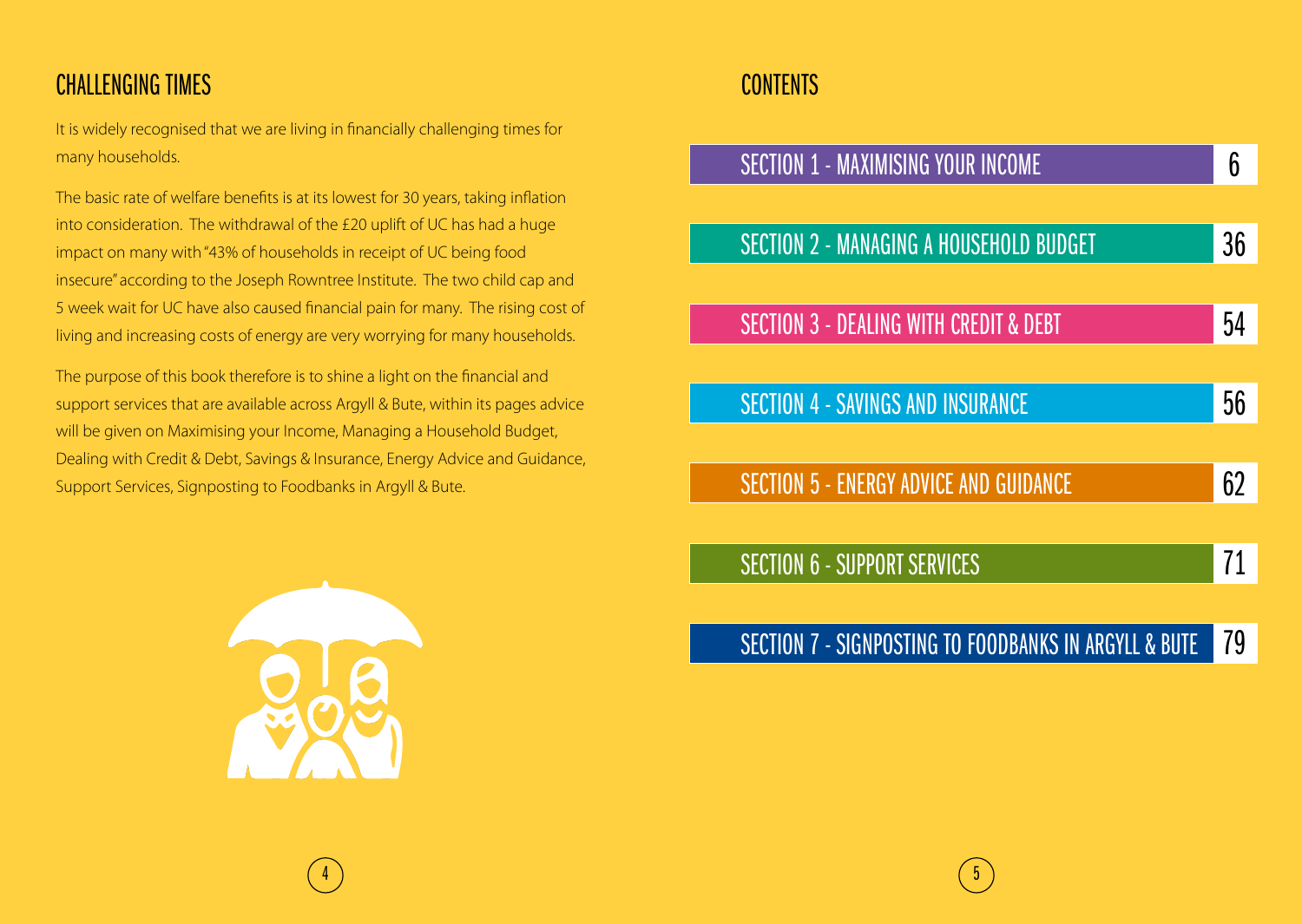# SECTION 1 - MAXIMISING YOUR INCOME



The welfare benefits system is complicated and it is recommended that you access the free advice sector located in Section 6 of this book to carry out a benefits check for you.

There are many individuals who are still in receipt of the old UK legacy benefits such as Job Seekers Allowance or Employment and Support Allowance, while others may be more familiar with the new Universal Credit. There are also many benefits being devolved to the Scottish Government or new benefits that are only available in Scotland, such as the Scottish Child Payment. Along with local authority payments such as the Scottish Welfare Fund, Self Isolation Payments etc, it can be confusing, therefore it is always helpful to talk your situation through with an adviser, who is trained and up to date with all welfare rights changes. You can be assured that your adviser will offer a confidential, non-judgmental service, they are there to help increase your income where possible.

If you haven't had a benefits check recently please contact the agencies mentioned in Section 6 and make an appointment as soon as possible, you may be losing out on vital financial support. While not all benefits are mentioned within the pages of this small book, a full benefits check will identify anything you may be entitled to.

#### **Local Authority Support – Argyll & Bute**

**Argyll & Bute Council are striving to support households using a combination of one off grants where streams of limited funding become available (e.g. Low Income Payments) and ongoing grants and support, some of which are listed below. Most applications can be made online through the council's website or you can contact the advice agencies within the Support Services Section.**

#### **Flexible Food Fund Project**

The Argyll and Bute Flexible Food Fund (ABFFF) offers financial support and wider confidential professional help to anyone suffering hardship. Argyll & Bute Council working in partnership with Bute Advice Centre, ALIenergy and the Argyll & Bute Community Food Forum, support households with low incomes and no access to cash savings. The Fund will help support daily living expenses. The payments range from £80 to £530 depending on the size of the household. A second payment is guaranteed after a telephone appointment with Bute Advice Centre has taken place. The project client gain in 2021 saw over £1million come into the local community in grants, rebates and benefits. If the claimant engages with Bute Advice Centre or ALIenergy, a second payment of the same amount will be made to contribute to a further month's daily living expenses.

Applications to the Fund can be made via an online claim form available on the council's website. If you need help or support to complete the form, please call **Bute Advice Centre on 01700 502784** and ask about the Argyll and Bute Flexible Food Fund.

 $\begin{array}{|c|c|c|c|c|c|}\hline \text{\textbf{6}} & \text{\textbf{7}} & \text{\textbf{8}} & \text{\textbf{9}} & \text{\textbf{10}} & \text{\textbf{12}} & \text{\textbf{12}} & \text{\textbf{13}} & \text{\textbf{14}} & \text{\textbf{15}} & \text{\textbf{12}} & \text{\textbf{13}} & \text{\textbf{14}} & \text{\textbf{15}} & \text{\textbf{12}} & \text{\textbf{13}} & \text{\textbf{14}} & \text{\textbf{15}} & \text{\textbf{14}} & \text{\textbf{15}} & \text{\$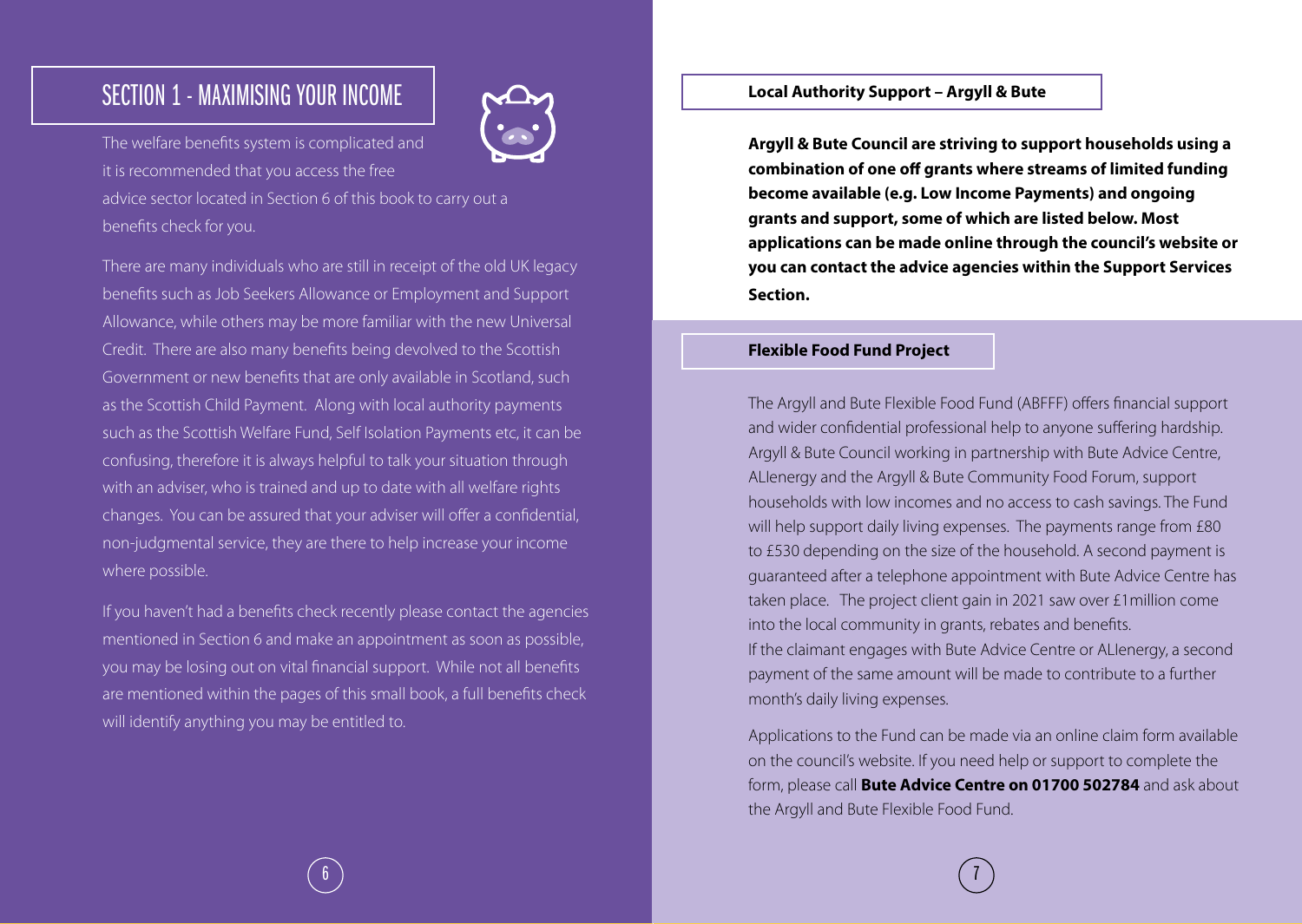#### **FREE SCHOOL MEALS AND CLOTHING GRANT**

You may be entitled to Free School Meals and a Clothing Grant of £120 per child when attending Primary School and £150 per child when attending Secondary School if you meet the criteria below.



#### **Primary 1 to Primary 5 -**

All children in primary 1 to 5 receive universal free school meals from January 2022. You are not automatically entitled to meal payments during holidays, any additional payments or a clothing grant - you must meet the income-based eligibility criteria and apply online. Parents do not have to register for this; all pupils will receive this meal automatically.

If your child is in Primary 1-5 and attending a school where no lunch is currently provided please speak to the Head Teacher.

Children attending an early year's setting for 1140 hours of childcare may also be entitled to a free meal, please contact your child's nursery or early years unit for information.

Scottish Government have committed to continuing to fund free local authority school meals entitlement during holiday periods this year, and in Argyll and Bute that will take the form of a cash payment into the bank accounts of families of entitled children and young people.

#### **THE SCOTTISH WELFARE FUND**

The Welfare Fund is there to provide a safety net to vulnerable people on low incomes through the provision of Crisis Grants and Community Care Grants.

The Fund is normally a one-off grant for living expenses or household goods. It is limited to the amount of money that is made available to the council every

year, therefore payments may be restricted. The council regularly reviews the priority levels which they are able to support and these may be set differently for Crisis Grants and Community Care Grants. They will always support a high priority crisis grant application made at any time throughout the year.

Argyll & Bute Council can only support someone who is resident or about to become resident in the local authority area, or someone who is homeless within the area. If you don't live within our area, you will be referred to your home local authority.

#### **PERIOD POVERTY PROVISIONS**

Argyll and Bute Council recognises that this needs to be done in a way that protects people's dignity, avoiding embarrassment and stigma. Please note that these products



are free and are available to children and young people in Argyll and Bute schools from P6 to S6, and anyone in our communities that can›t afford or access period products at this time. You can place an order whenever you need it.

The online ordering service for free period products provided by Hey Girls has now been extended to those in communities who cannot afford/access period products, not just school pupils. A range of products are available to choose from.

To order your products please log on to:

#### **www.surveymonkey.co.uk/r/ZDQC8JT**

Repeat orders can be made as and when required. If you don't have access to the internet please contact **Bute Advice Centre on 0170050 2784** for assistance.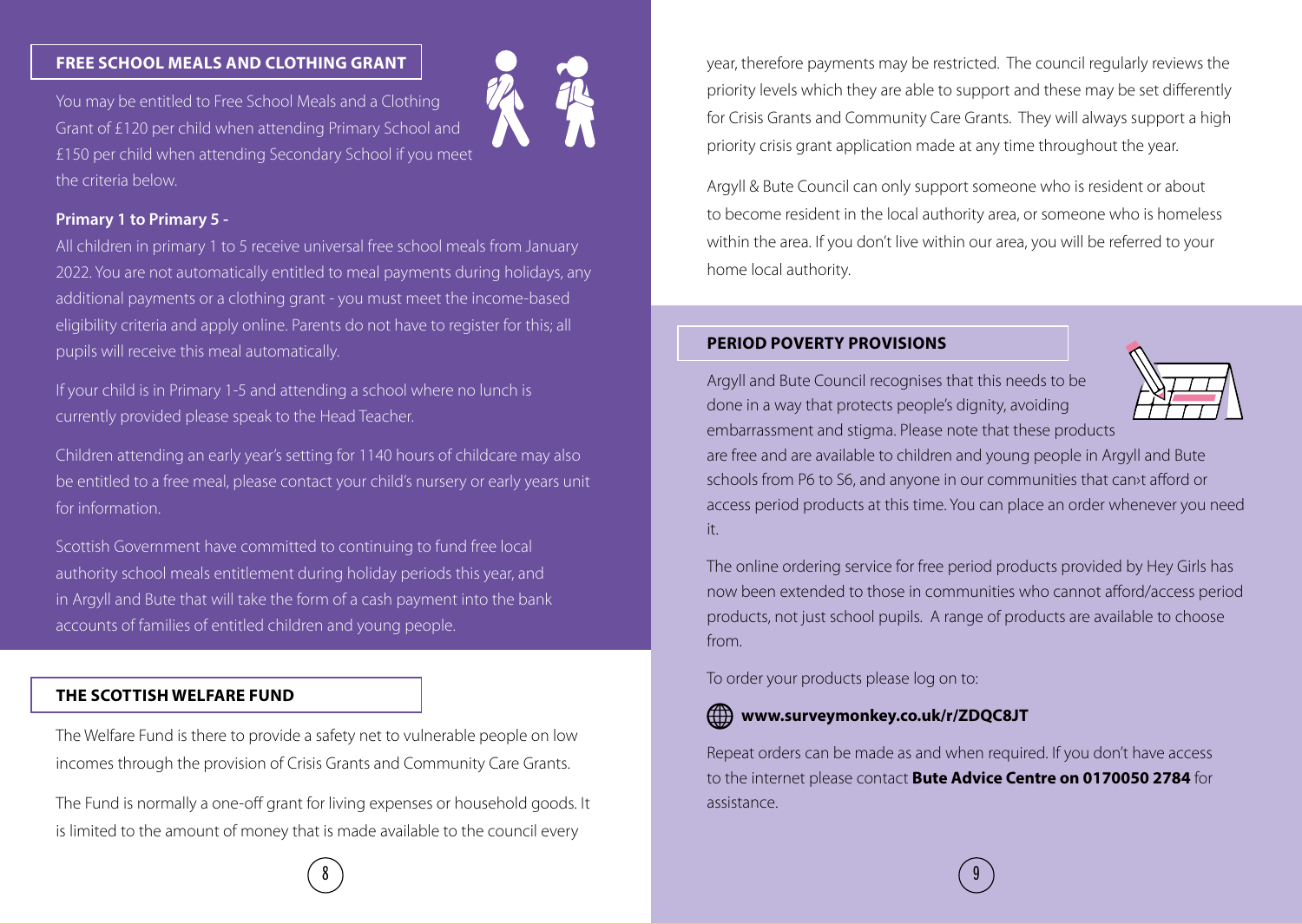#### **SELF ISOLATION SUPPORT GRANTS**

The Scottish Government Self Isolation Support Grants (SISGs) are available to people on a low income who are experiencing financial hardship through being asked to self-isolate.

The purpose of the grant is to assist people in receipt of low incomes to selfisolate to prevent the spread of COVID-19. This should support people to be able to afford to comply with the Test & Protect Service's requirement for them to self-isolate.

You may be eligible for a £500 payment if you meet certain criteria.

Grants are paid per eligible person, not per household, therefore a couple who both meet the eligibility criteria for a grant will be paid £500 each.

You will need to provide evidence to verify your application with Argyll & Bute Council.

#### **DISCRETIONARY HOUSING PAYMENTS**

The Council has established a Homelessness Prevention DHP fund within the overall DHP policy. This fund provides DHP support for claimants who have been affected by the Benefit Cap for longer than 52 weeks and who face barriers preventing them from finding employment immediately.

Examples of barriers that prevent employment can include caring responsibilities for children or adults or language barriers.

In order to qualify for additional DHP support the claimant is required to sign an agreement with the Council to take a proactive approach to preparing themselves to be ready for the workplace when it is more suitable for them.

In these exceptional circumstances DHP entitlement is extended beyond the current 52 week limit until such time as the prospect of employment for the claimant is realistic and the cap is removed. A review of the development plans and DHP entitlement will take place every 13 weeks.

As young families are most affected by Benefit cap this policy change is a positive action to mitigate child poverty in Argyll and Bute.

#### **UNDER-OCCUPANCY DHP CASES**

The Council supports all under-occupancy (bedroom tax) cases with DHP irrespective of hardship so as to put the claimants in the same position as if there were no under-occupancy restriction.

If you are in receipt of Housing Benefit and are affected by under-occupancy (bedroom tax) and not already in receipt of DHP you should claim immediately. You can do so by calling **01546 605512** and asking to claim a DHP or by completing the online application form. Your claim will be assessed for the current financial year.

#### **HOUSING BENEFIT**

Housing benefit is a means tested benefit and is available to those who meet the criteria and need support with their rent. Fewer individuals are applying for this support as those on Universal Credit claim housing costs support as part of their UC claim. It is ordinarily only those who are still on the legacy benefits or on pension credit who claim housing benefit. If you are unsure which benefit you should be applying for, please make an appointment with a Welfare Rights Officer as quickly as possible. If an active claim is not in place, you may have rent arrears accruing.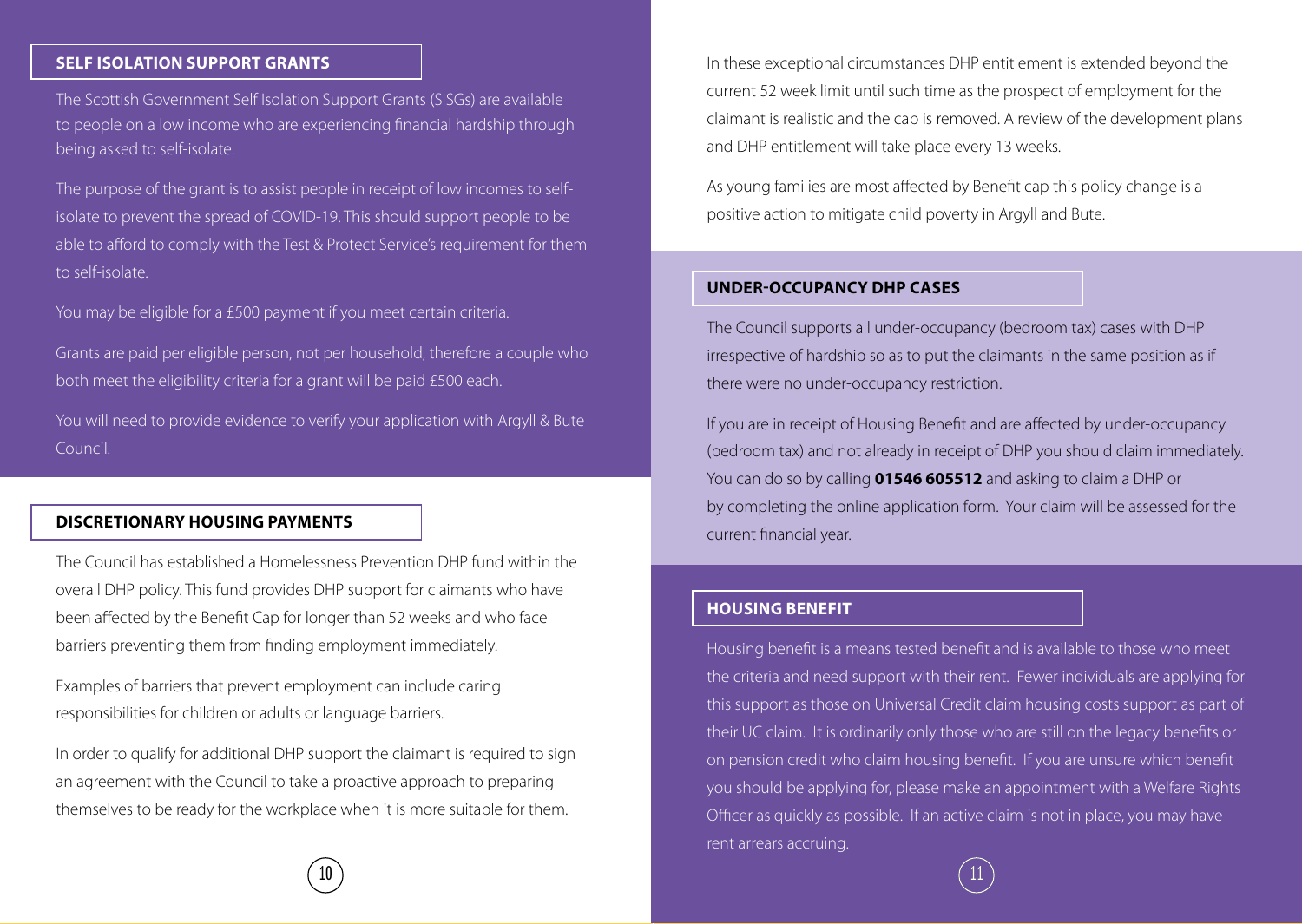#### **COUNCIL TAX**

#### **Council Tax Reduction Scheme**



If you are on a low income and have limited savings, you may be entitled to a reduction in your Council Tax or a Second Adult

Rebate if people who live with you (other than your partner or a lodger) earn a low wage. Please note that the reduction applies only to Council Tax, you cannot get a reduction on any water or sewerage charge you are liable to pay.

If you have not already applied and would like an application form, please log on to the Councils website or contact one of the Support Agencies in Section 6. A reduction will take place from the date you apply and can only be backdated in special circumstances. An example of special circumstances would be if you were in hospital and were not able to apply.

#### Educational Maintenance Allowance

EMA is a weekly payment of £30, paid fortnightly in arrears for eligible students who are planning to continue in post-compulsory education. The allowance is payable fortnightly in arrears during term time. Payments will be made direct to the student's account.

If you are 16 to 19 years old, and attend a school in Argyll and Bute, and come from a low income household you may be eligible to receive financial assistance from an Education Maintenance Allowance (EMA).

#### **DEVOLVED OR NEW BENEFITS DELIVERED BY THE SCOTTISH SOCIAL SECURITY**

The benefits that SSS deliver are:

**Best Start Grant Pregnancy and Baby Payment** – one off payment of £642.35 from 24 weeks in pregnancy up until a baby turns 6 months for families who get certain benefits.

**Best Start Grant Early Learning Payment** – one off payment of £267.65 when a child is between two and three years and six months for families who get certain benefits.

**Best Start Grant School Age Payment** – one off payment of £267.65 when a child would normally start primary one for families who get certain benefits.

**Best Start Foods** – a pre-paid card from pregnancy up to when a child turns three for families on certain benefits to help buy healthy food.

**Carer's Allowance Supplement** – an automatic payment made twice a year to people who get Carer's Allowance through the DWP on certain dates each year.

**Funeral Support Payment** – money towards the costs of a funeral at a difficult time like this for people on certain benefits who are responsible for paying for a funeral.

**Job Start Payment** – £267.65 for 16 to 24 year olds who have been on certain benefits for six months or more to help with the costs of starting a job.

**Young Carer Grant** – an annual payment of more than £326.65 for people 16, 17 or 18 who care for people who get a disability benefit from the DWP for an average of 16 hours a week or more.

**Child Winter Heating Assistance** - a new £214.10 payment to help families of a child on the highest rate care component of Disability Living Allowance for Children to heat their homes.

**Scottish Child Payment** - a new, unique to Scotland, benefit that will give qualifying parents and carers £80 every four weeks to help towards the costs of looking after each child under 6. It is planned to be fully rolled out to children under the age of 16 by the end of 2022. – Bridging payments have been paid to families to help mitigate against the financial challenges facing households for children age 6 and over.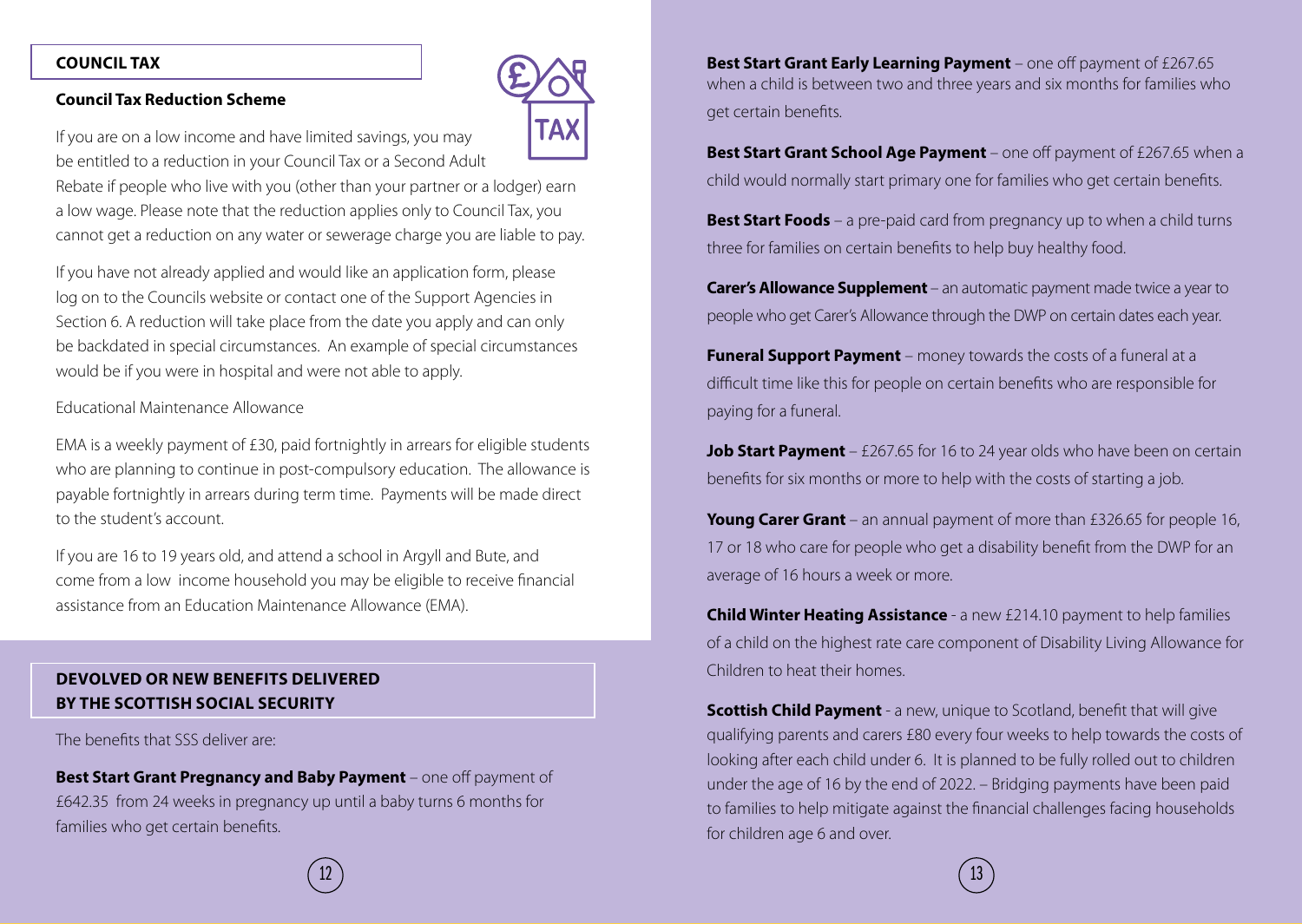**Child Disability Payment** - a payment providing extra money to help with the costs of caring for a child with a disability or ill-health condition. It replaces Disability Living Allowance for new applicants in Scotland that would have previously been delivered by the Department for Work and Pensions.

**Adult Disability Payment** - will replace Personal Independence Payment for disabled people of working age in Scotland beginning from 29th August 2022 in Argyll & Bute, earlier in other areas and will represent a significant milestone in the development of the Scottish social security system. It can help with the extra costs of living with a disability or health condition. It will replace Personal Independence Payment (PIP) and Disability Living Allowance (DLA) for adults in Scotland. You could get between £24.45 and £156.90 a week. The amount you get depends on how your condition affects you. It does not matter if you're working or not. Your income and savings are not taken into account. If you are already on Personal Independence Payment (PIP) & Disability Living Allowance (DLA) for adults, Social Security Scotland will transfer you without you having to do anything. They will begin to move clients to Adult Disability Payment from summer 2022 by sending you a letter telling you what will happen when you transfer. The Department for Work and Pensions (DWP) will continue to pay you PIP or DLA for adults until Social Security Scotland start to pay you. You do not need to contact DWP to have your benefit stopped.

You can apply for Adult Disability Payment if you have a physical or mental health condition or disability or a terminal illness. You need to be between 16 and State Pension age.

**Disability Assistance for Older People** - will be the replacement for Attendance Allowance, for people over the state pension age who need someone to help look after them because of a disability or long-term illness. (Please see section Attendance Allowance under UK benefits for details of how to claim presently)

#### **FREE BUS TRAVEL FOR YOUNG PEOPLE**

#### **Eligibility for the Free Under 22 Free Travel**

If you are 5–21 years old and live in Scotland then you are eligible for free bus travel from 31 January 2022, no matter your nationality.

Even if you already have a National Entitlement Card or Young Scot National Entitlement Card, you must apply for a new or replacement card to travel by bus for free.

Parents or guardians must provide approval for children aged between 5-15 to access the scheme by applying on their behalf. Young people aged 16-21 should apply themselves.

Young people will be able to access free bus travel on registered bus services across Scotland including a very limited number of local cross-border services from the south of Scotland into northern England.

#### **UK BENEFITS**

The UK benefits can be divided into means tested and non-means tested benefits. Means tested benefits are available when your income is below certain acceptable thresholds. Those who are unemployed, in work on low incomes or low-income pensioners can be supported to access top ups to their income. Non-means tested benefits can include support for those with disabilities to assist them financially regardless of their income or a benefit where an individual has paid into the system and is therefore due a payment, again regardless of income e.g. state pension.

The following outlines the main benefits for new claimants:

 $\left( \begin{array}{c} 15 \end{array} \right)$ 

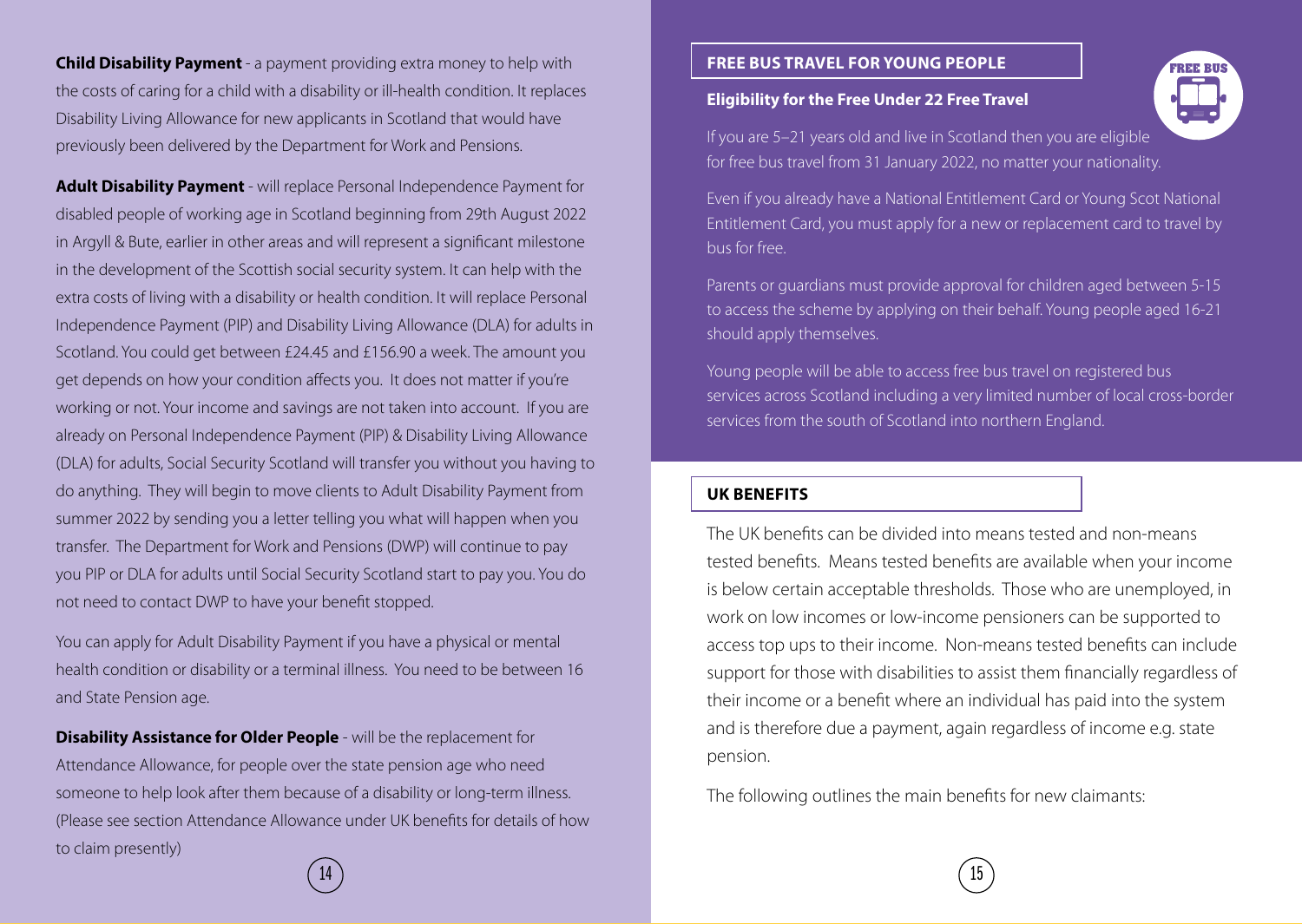#### **UNIVERSAL CREDIT**

Universal Credit is a new benefit for working age people that replaces a number of existing benefits and tax credits. It is designed to support people who have a low (or no) income with their basic living and housing costs.

Universai

Over time the following benefits and tax credits, also known as 'legacy benefits', will be abolished as Universal Credit replaces them:

- **Income Support**
- **Income-based Jobseeker's Allowance**
- **Income-related Employment and Support Allowance**
- **Housing Benefit**
- **Child Tax Credit**
- **Working Tax Credit**

Other benefits that are not means-tested will continue to be paid separately such as Disability Living Allowance, Personal Independence Payment and Carer's Allowance. Child Benefit will also continue to be paid separately.

Benefits based on National Insurance contributions, such as contribution-based Jobseeker's Allowance and contributory Employment and Support Allowance, will not be replaced but will be renamed as 'new style' and will work alongside Universal Credit.

Benefits for those over the state pension age, such as the state pension and Pension Credit, will also not be replaced. Neither will Council Tax Reduction so you should check to see if you can claim it in addition to Universal Credit. Many individuals mistakenly assume that a claim for UC will also include their CTR as historically their Housing Benefit claim included their CTR claim. This is not now the case with UC, a separate claim needs to be made to the local authority.

#### **How does it work?**

The amount you can get depends on your circumstances and any other income you have. You can continue to get Universal Credit if you are in work but have low earnings. **?**

When you start a claim your first payment should be made after five weeks. This includes your first 'assessment period' and up to seven days for your payment to be made. Your assessment period is the monthly period that starts on the day you make your claim and continues to roll month by month until your claim ends.

If you don't have enough money to live on while you wait for your first UC payment you can ask for an advance payment. This is a loan that needs to be paid back from your future UC payments over 24 months, if you applied for the advance on or after 12 April 2021. These repayments can be delayed for up to three months if you can't afford them, speak to your job coach if this applies to you. If you ask for an advance because of a change of circumstances during your UC claim you can delay repaying for one month and you need to repay the amount over a six month period.

In Scotland the option of twice-monthly payments instead of once a month is offered. You can also ask for the housing costs element to be paid directly to your landlord instead of you. It is important however that where housing costs only partially cover the rent costs, that claimants make up the difference otherwise arrears will accrue. This can happen where earned income fluctuates, increasing and reducing the amount of UC awarded or where service charges are part of the rental costs and not covered by UC housing costs. It is critical when taking on a tenancy that you understand how much you may need to pay yourself, small shortfalls can result in large arrears and the worry of eviction and homelessness. If you are struggling with arrears or have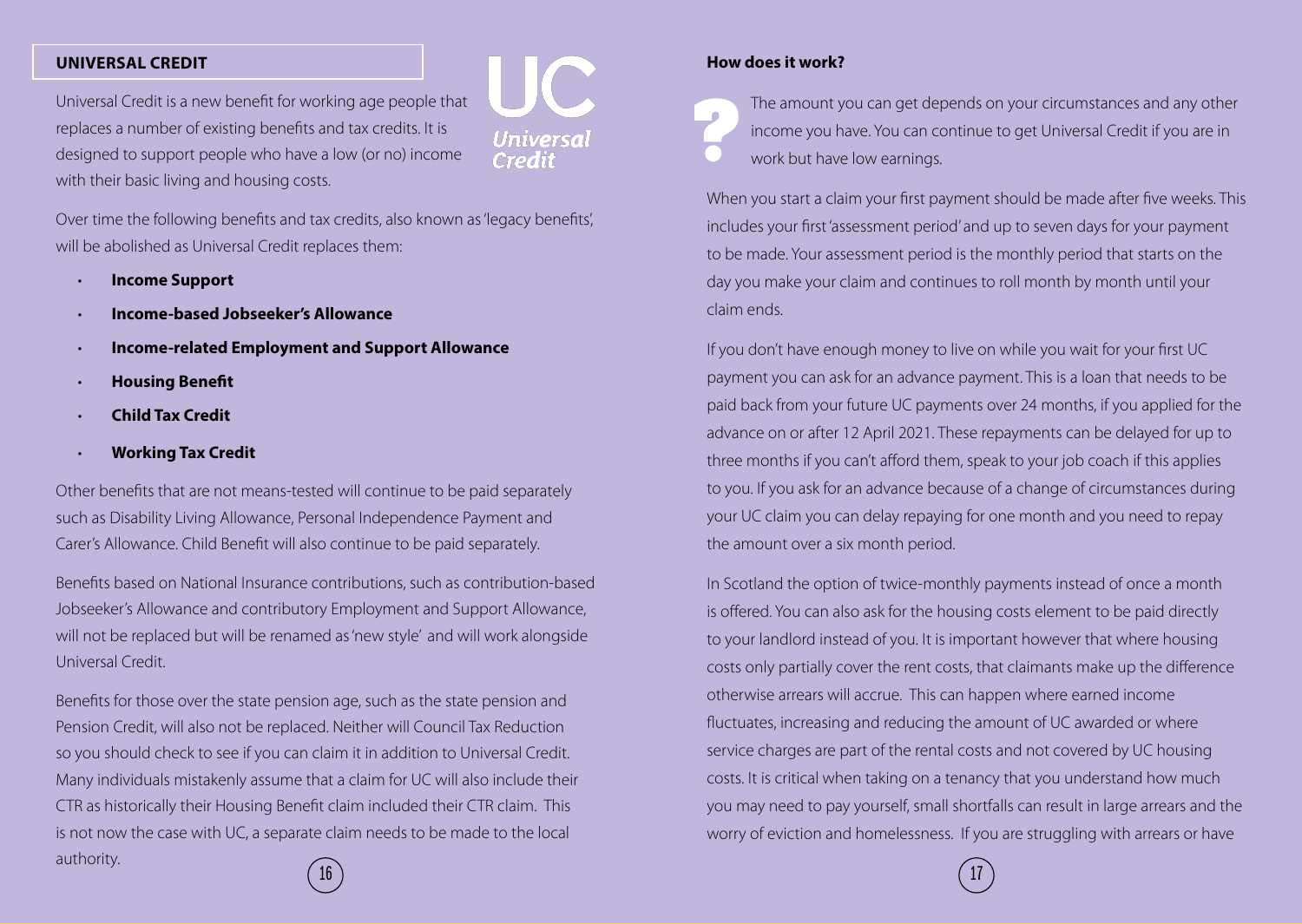had a change in your circumstances please discuss this with your landlord or a Welfare Rights Officer as there may be help that you can access.

#### **If you are working**

If you are employed and paid through the PAYE system when your wages change, your Universal Credit will also change so you don't have to keep handing in wage slips.

Importantly, if you are paid by your employer monthly and sometimes receive two salaries in one Universal Credit monthly assessment period, this can affect your Universal Credit award, as it will look as though your income is much greater than normal. If this happens to you, you should contact your work coach via your journal and they can manually amend your salary payment dates. This process will eventually become automatic but until then you need to ask for the change to be applied to your UC account.

#### **If you are self-employed**

If you have your own business you will need to have records to show how you run it. Earnings figures need to be entered into your Universal Credit journal each month.

You could also be affected by something called the Minimum Income Floor, which is where the government can assume you earn a certain level of selfemployed profit, even if you don't earn that amount.

Universal Credit is payable to people who are of working age. This usually means people between the ages of 18 and **Pension Credit qualifying age**. Although the lower age limit may be 16 or 17 years old in some limited circumstances.

The benefit is available to people who are out of work, including people looking for work and people unable to work due to illness, disability or childcare commitments and to those caring for disabled people or those in work and on low incomes.

From 16 January 2019 to 27 January 2021 you were not able to make a new claim for Universal Credit if you received a **Severe Disability Premium (SDP)** in your benefit. If you received an SDP before 16 January 2019 and had already moved to UC you may qualify for an extra amount in your award.

#### **Will you need to look for work while claiming?**

Receipt of Universal Credit is dependent on you signing a claimant commitment and being placed into a group that determines what you have to do in order to continue receiving the benefit:

#### **All work related requirements**

People in this group are deemed ready for work and are expected to look for and be available for work.

#### **Work preparation**

People in this group are not considered ready for full-time work but are expected to prepare themselves for going into work. This group includes people with a disability or health condition which means they have a limited capability for work. It also includes people with a two year old child.

#### **Work-focused interviews**

People in this group are not expected to look for work but are required to attend occasional work focused interviews to ensure they do not lose touch with the labour market. This group includes lone parents and primary carers for children aged one.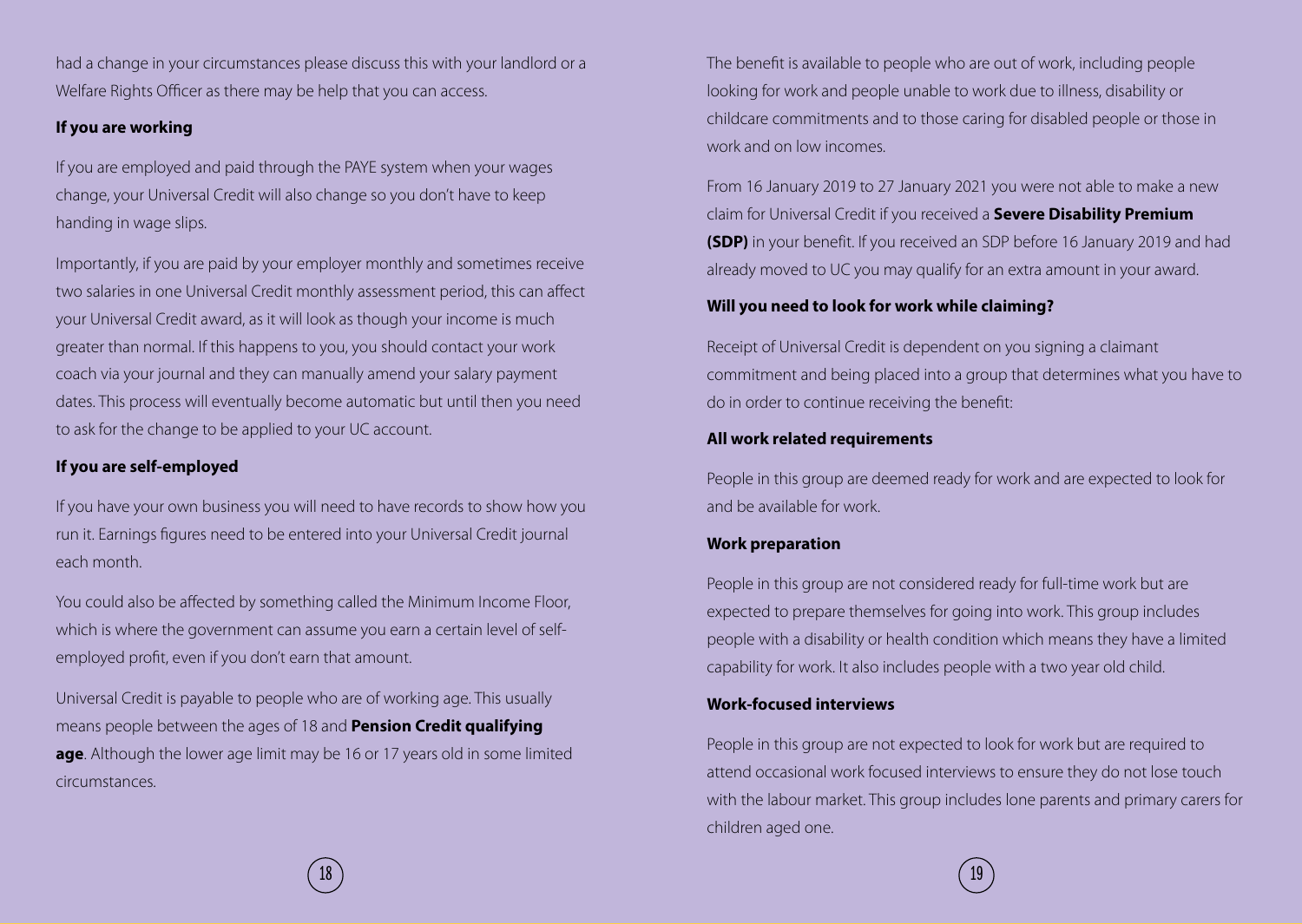#### **No work-related activity**

People in this group have no work condition as they are not considered to be able to work at all. This includes people with a disability or health condition which prevents them from working or who are carers, lone parents or the primary carer for a child under the age of one.

If a person is in work and earning over the set amount for their circumstances they are exempt from the conditions of their group. If they earn below the threshold set for them, they would still have to follow the claimant conditions set for them e.g. looking for extra work if they only do a few hours a week.

Anyone who breaks one of the conditions of their commitment may be sanctioned and lose some or all of their benefit.

#### **JOBSEEKER'S ALLOWANCE (CONTRIBUTION-BASED)**

#### **What is it?**

If you are unemployed and have paid sufficient class 1 National Insurance contributions you may qualify for contribution-based Jobseeker's Allowance (JSA). If you are a Universal Credit claimant this contributory benefit is known as 'new-style Jobseeker's Allowance'. **?**

You qualify for contributory/new-style JSA if you have made the following level of National Insurance Contributions:

• in one of the last two complete tax years, have paid Class 1 (or special Class 2) contributions to the value of 26 times the lower earnings limit; **and**

in both of the last two complete tax years, have paid or been credited with, Class 1 (or special class 2) contributions to the value of 50 times the lower earnings limit.

The 2 tax years that are relevant are the ones that were completed before the benefit year in which your job-seeking period began. The tax year runs 6 April - 5 April. The benefit year runs from the first Sunday in January.

As well as having paid enough National Insurance contributions you must also satisfy the other conditions for JSA, such as signing on and showing that you are actively seeking work.

#### **Find out if you meet the contribution conditions**

To find out whether you have paid enough National Insurance contributions you can contact HMRC on 0300 200 3500 (or 0300 200 3519 if you have a speech or hearing impairment).

#### **Payments**

From April 2022, the rate for contributory/new-style JSA weekly is:

**age under 25 - £61.05**

#### **age 25 or over - £77.00**

If you do not have enough national insurance contributions to get this benefit you might be entitled to means-tested benefits instead. If you are entitled to this benefit you could also get means-tested benefits to 'top-up' the amount you receive.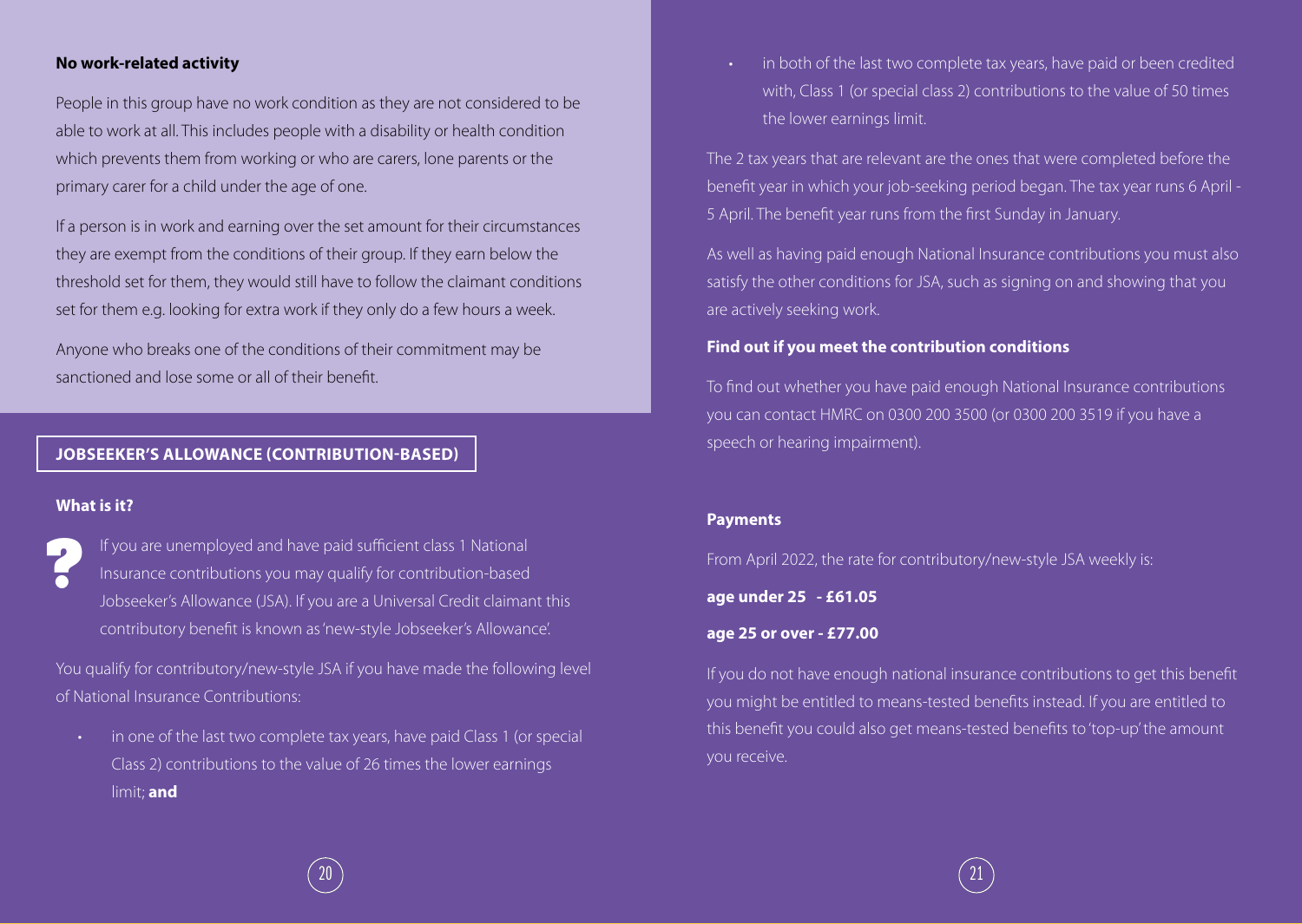#### **How do I claim?**

The first step in making a new claim for contributory/new-style JSA is to fill in the **Jobseeker's Allowance online claim form.**



Once you have filled in the online form you will then need to attend an interview with Job Centre Plus. Even if you have made a JSA claim within the last 6 months, and hence can use the 'rapid reclaim' service, you need to fill in the form before an interview can be arranged.

You will not be paid for the first 7 days of your claim, these are called waiting days.

#### **EMPLOYMENT AND SUPPORT ALLOWANCE (CONTRIBUTION-BASED)**

Contributory Employment and Support Allowance provides financial help to people who are unable to work because of illness or disability. If you are a Universal Credit claimant this contributory benefit is known as 'new-style Employment and Support Allowance'. This help page covers both versions.

#### **The contribution conditions**

You qualify for contributory Employment and Support Allowance (ESA) if you have paid sufficient National Insurance contributions. There are two contribution conditions you must meet:

• **First contribution condition** - in **one of the last two complete tax years,** you must have paid Class 1 or 2 contributions on relevant earnings at the lower earnings limit for at least 26 weeks. This means you must have worked for at least 26 weeks of the last two complete tax years; and

• **Second contribution condition** - in **both of the last two complete tax years,** you must have paid or been credited with, Class 1 or 2 contributions to the value of 50 times the lower earnings limit.

The 2 tax years that are relevant are the ones that were completed before the benefit year in which your period of limited capability for work began.

#### **Relaxation of the first contribution condition**

The rules are complex and there are situations where the first contribution condition can be relaxed for certain groups of ESA claimants meaning that these specific groups can use National Insurance contributions paid in any tax year to satisfy the first contribution condition. This could apply to you if:

- you were entitled to Carer's Allowance in the last complete tax year immediately before the benefit year in which your Limited Capability for Work began
- you were in qualifying remunerative work and entitled to the disability element, or the severe disability element, of Working Tax Credit for at least two years immediately before the first day of your Limited Capability for Work began
- you are entitled to be credited with earnings or contributions following release from prison where a conviction is quashed, or would be if an application was made, in respect of any week in any tax year before the relevant benefit year
- you are entitled to be credited with earnings equal to the Lower Earnings Limit on the grounds that you are a spouse or civil partner of a member of Her Majesty's Forces and accompanied that member of Her Majesty's Forces on an assignment outside the UK or treated as such by the Secretary of State

If you think this could apply to you seek advice on your situation.

 $(23)$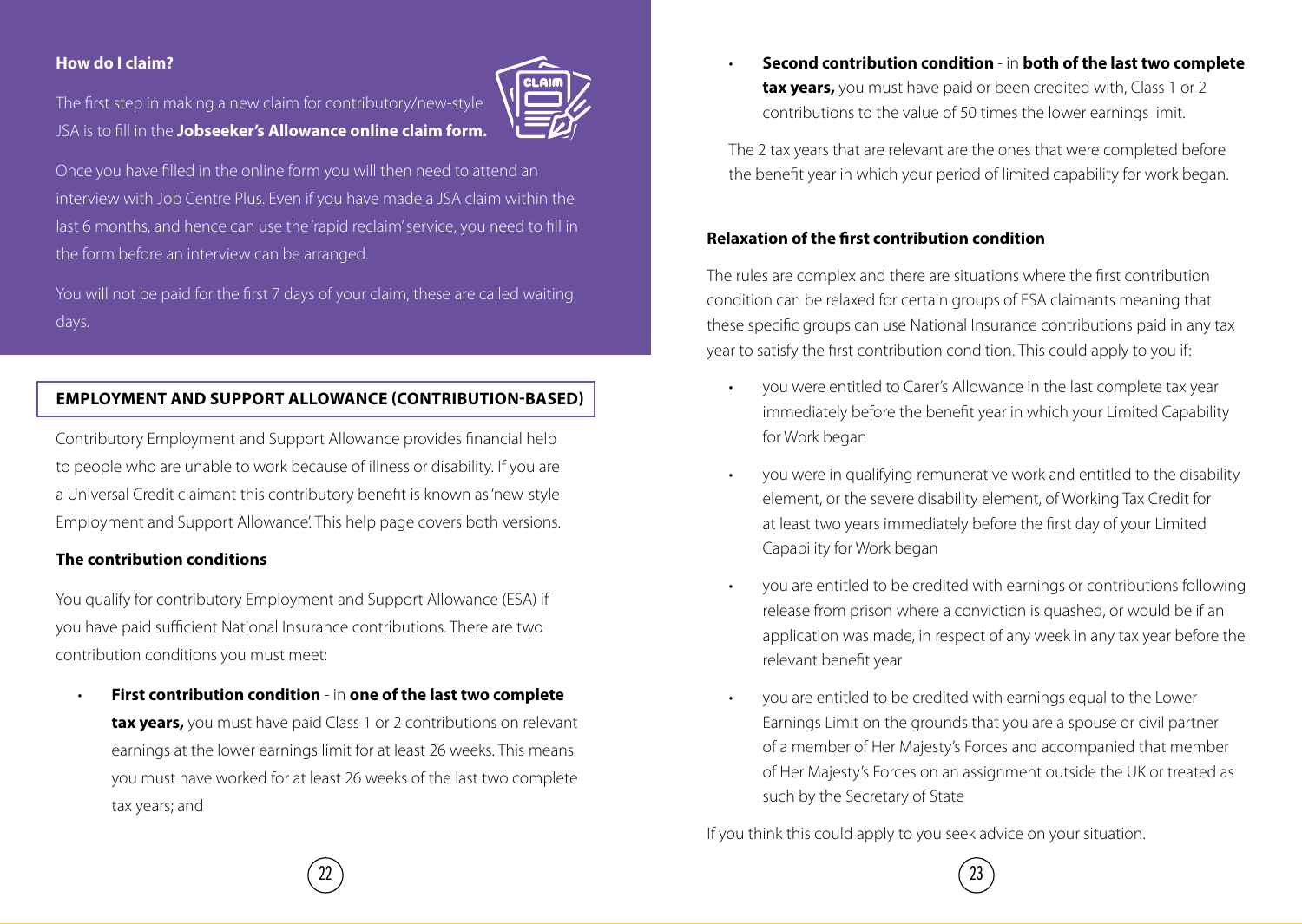#### **Find out if you meet the contribution conditions**

To find out whether you have paid enough National Insurance contributions you can **contact HMRC on 0300 200 3500 (or 0300 200 3519** if you have a speech or hearing impairment).

You can also visit the Gov.uk website to check your National Insurance contributions record online.

#### **Other conditions for contributory ESA**

Unless you are claiming due to coronavirus, as well as having paid enough National Insurance contributions, you must also satisfy other conditions. To make an initial claim all you must do is provide a medical certificate. However, after an 'assessment phase' (which should be 13 weeks but can take longer) contributory ESA is only payable if you meet the 'Work Capability Assessment' rules.

Unlike means-tested benefits, there is no income and savings test for contributory ESA. However, your contributory ESA is reduced by half the amount of any pension or permanent health insurance payment received in excess of £85.

Even if you claim contributory ESA you may also be entitled to means-tested benefits to 'top-up' the amount you get. To find out your entitlement to meanstested benefits please continue through the calculator.

**How much will I get? (**The following rates are for 2021/22.)

#### **The assessment phase**

The assessment phase rate is paid for the first 13 weeks of your claim while a decision is made on your capability for work through the Work Capability Assessment.

#### **A single person aged under 25 - £61.05**

**A single person aged 25 and over - £77.00 (for both contributory ESA and income-based ESA)**

#### **Main phase, Work Related Activity Group**

Prior to 3 April 2017 if you were placed in the Work Related Activity group you would be awarded an additional component worth £29.70 a week. Since this date there is no additional component on top of the assessment rate as the work related activity component was abolished for new claimants.

This change doesn't affect:

- existing Employment and Support Allowance claimants who made a claim before 3 April 2017
- claimants in the support group, who will continue to get the support group component
- existing Employment and Support Allowance claimants who have a further Work Capability Assessment (re-assessment) after 3 April 2017 and are placed into the WRAG, even if they move from the support group to the WRAG
- Incapacity Benefit re-assessment cases that are awarded Employment and Support Allowance
- claims made from 3 April 2017 which are backdated for up to 3 months to a date before 3 April 2017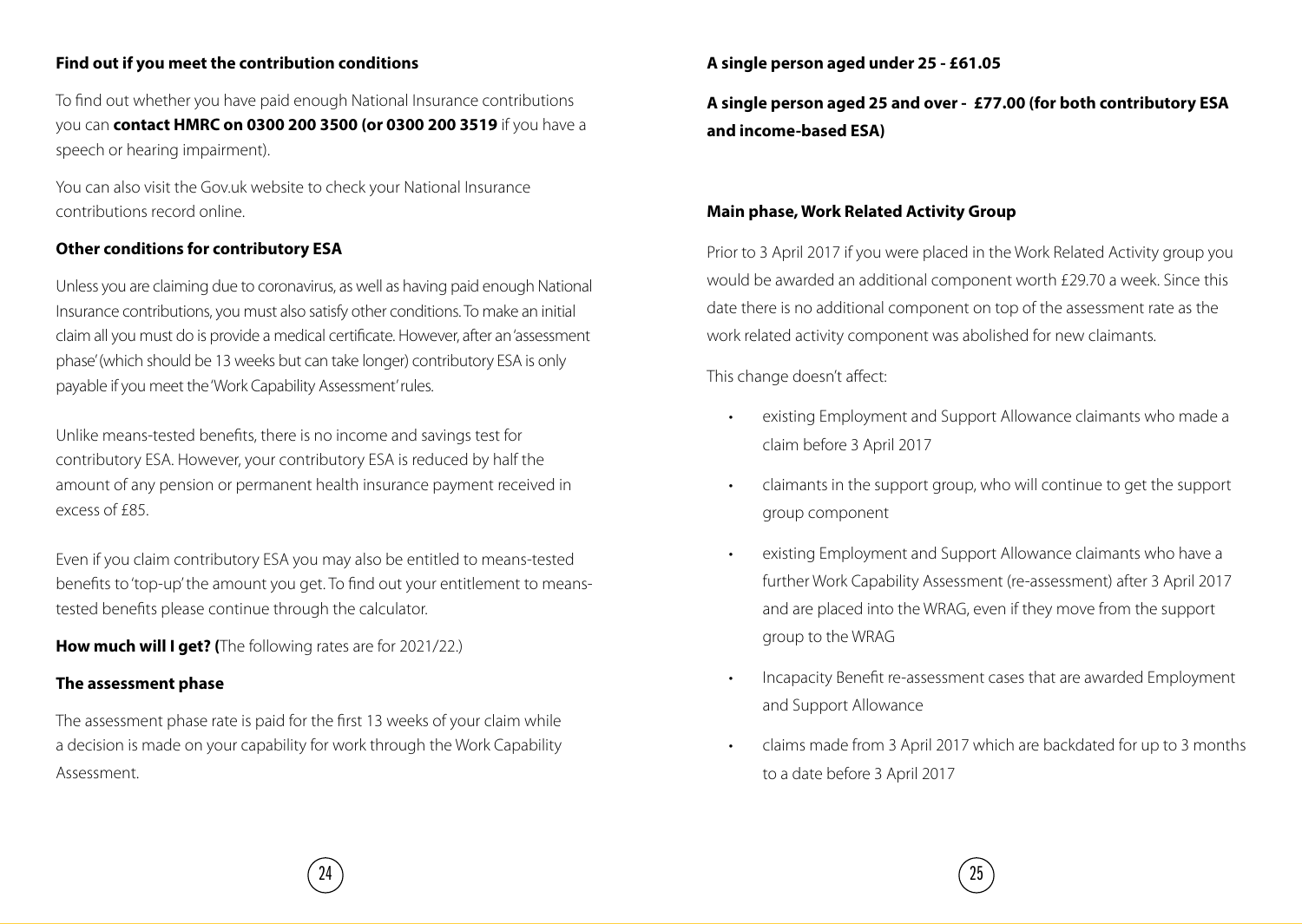• claimants who have a break in their claim and come back to Employment and Support Allowance within 12 weeks and their original date of claim is before 3 April 2017

- claimants who claimed Employment and Support Allowance before 3 April 2017 and their Employment and Support Allowance claim was closed due to getting Maternity Allowance who then make a new claim to Employment and Support Allowance within 12 weeks of Maternity Allowance ending
- mandatory reconsideration and appeal decisions for claims made before 3 April 2017

#### **Main phase, Support Group**

If after the Work Capability Assessment you are placed in the Support group you will be awarded an additional component.

#### **How do I claim?**

Details on how to claim contributory and income based Employment and Support Allowance are available on



#### **PENSION CREDITS**

Pension Credit is made up of two parts: a Guarantee Credit and Savings Credit . If you are on a low income, the Guarantee Pension Credit tops up your weekly income to a guaranteed level. The Savings Credit is for people who people who turned pension age before 6 April 2016 and have a small amount of their own income or savings.

**Standard minimum guarantee level for 2021 - 22** is currently: £182.60 for a single person £278.70 for people who are married or living together as a couple (husband/wife civil partner or the person you live with as if they were your husband, wife or civil partner) therefore if your income is less than these amounts it may be worthwhile making a claim for Pension Credits.

**New State Pension** is money paid to people who reach state pension age on or after 6 April 2016.

**Basic State Pension** is money paid to people who reached state pension age before 6 April 2016.

**Winter Fuel Payments** - If you have reached Pension age, you will qualify for a payment in the qualifying week for the winter concerned.

Details on how to claim contributory and income based Employ-<br> **PHOTE 1999** MONTH TO MANUSING THE SERVICE STATE of the Benefit, provided through the local authority.<br> **A**<br> **PHOTE 1999 MONTH TO MANUSING THE SERVICE STATE S** 

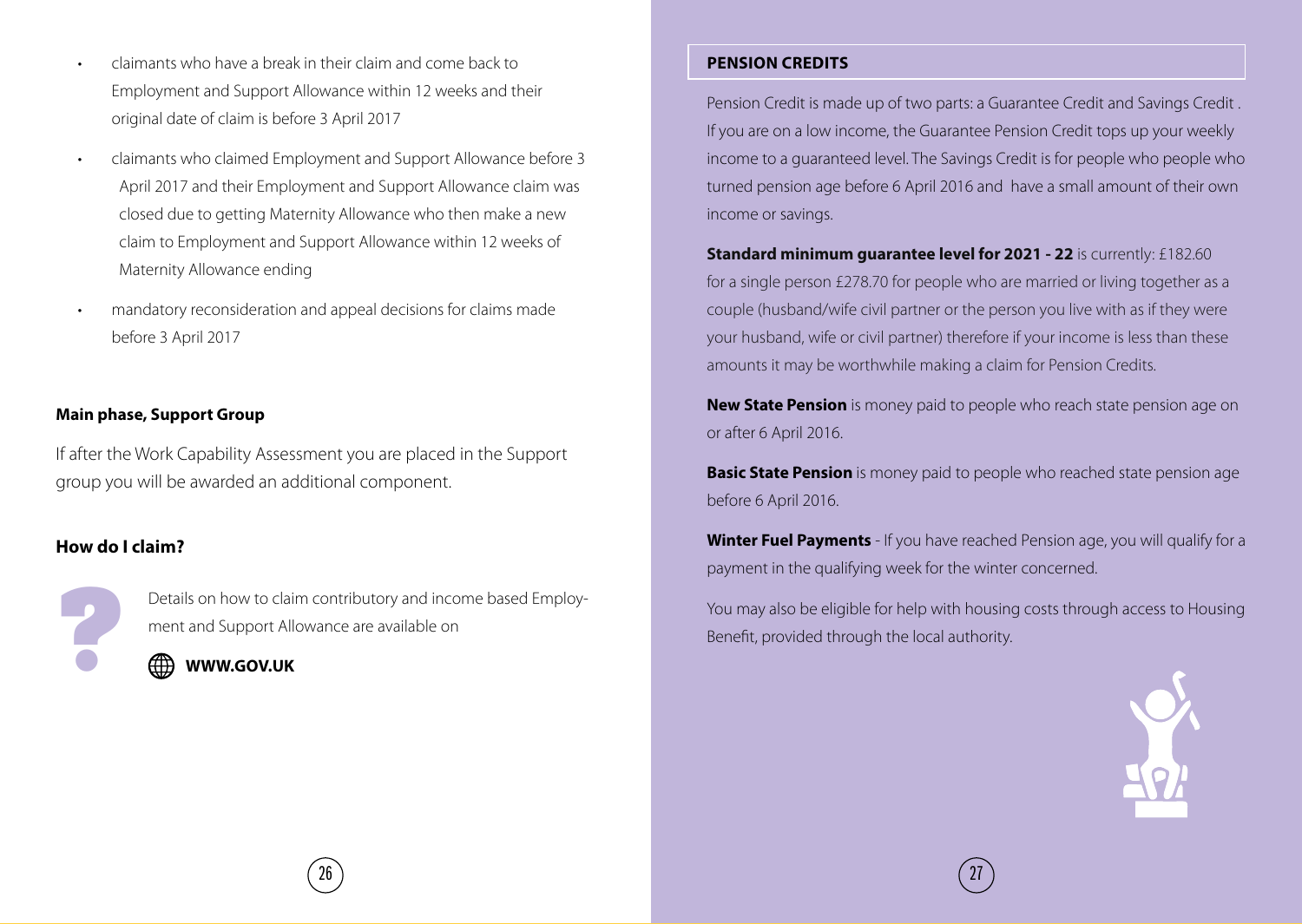# **Bute** Advice **Centre**

# **Supporting Communities Across Argyll & Bute**

## **Contact Us**

By Telephone: **01700 502784** or Email: **info@buteadvice.org.uk buteadvice.org** Bute Advice Centre SCIO SC051240

#### **Our Aim**

To fight poverty and social exclusion by the provision of impartial, confidential advice and assistance with regard to:

- Housing Advice
- Homelessness, eviction, housing grants, arrears and tenancy issues
- Welfare Benefits Advice
- Benefits checks, form filling and representation at Tribunal Appeals
- Utilities Advice
- Debt Management
- Income Maximisation through UK National benefits, Devolved Benefits, New Scottish Benefits, Local Authority Support and Charitable Trusts and Initiatives.

If you are living on a low income or have a disability why not speak to one of our trained advisers. There may be support that we can help you access at no cost to you. As the cost of living crisis impacts on many households it is vital that everyone maximises their income where possible. Our friendly staff are here to help. Call to make an appointment at a time that is convenient for you.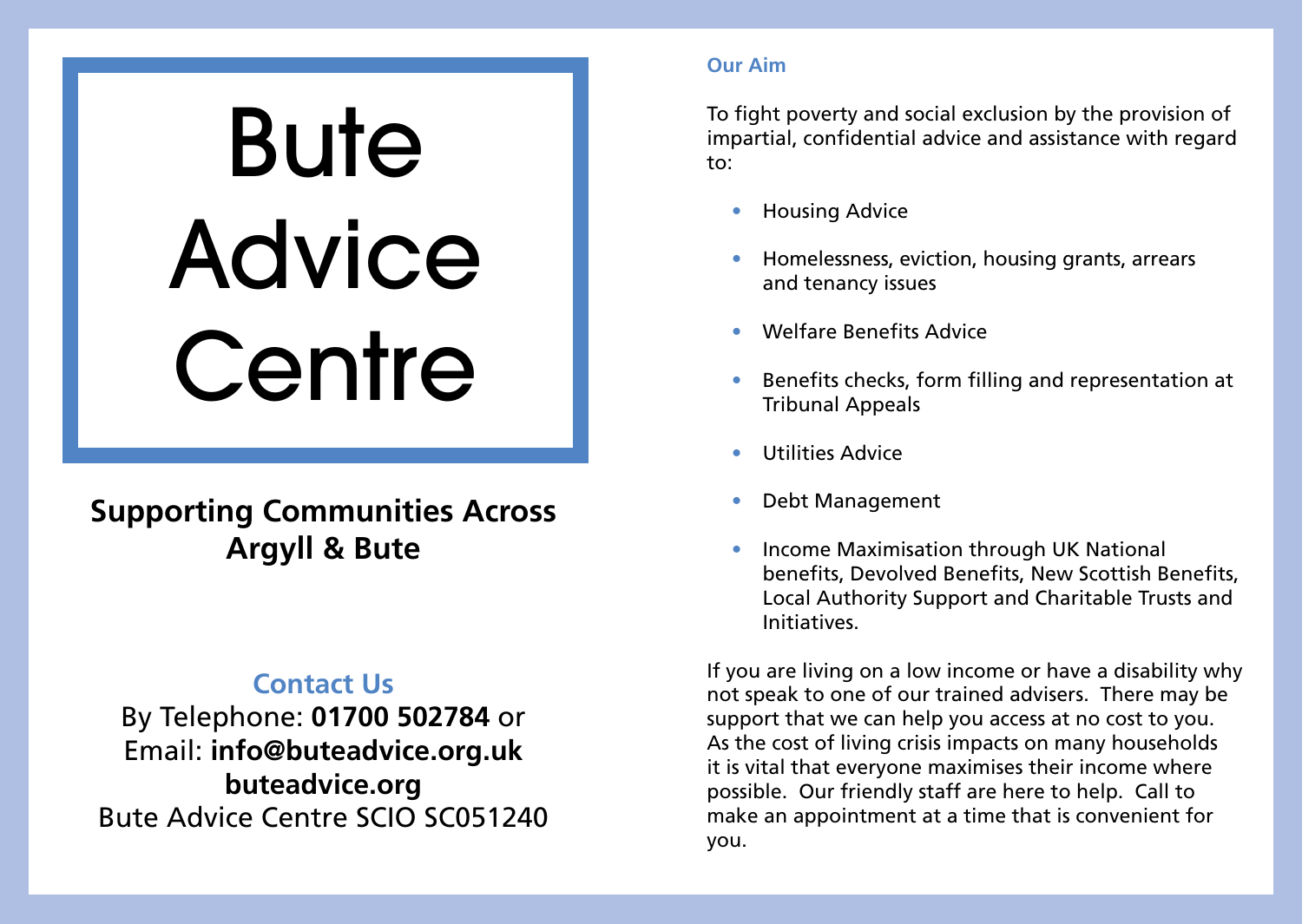#### **FREE AND DISCOUNTED TRAVEL PASSES**

#### **How to apply**



You can apply for an over 60's concessionary travel card by one of the following options.

- Online using **GetYourNec**
- Paper application form at your **local post office**
- Download an application form from **SPT website**
- Phoning **0141 333 3211** or emailing **Strathclyde Public Transport** who will issue you with a new card

The National Entitlement Card scheme also allows for free travel for companions where required by eligible disabled people of any age (including children under 5).

The card also allows people who live in the area covered by Strathclyde's Concessionary Travel Scheme (which includes Argyll & Bute), to get cheaper fares on First ScotRail trains and the Glasgow Subway within the area covered by the Strathclyde Scheme.

Concessionary travel is also available on local ferries for anyone who lives on an island or peninsula and meets the qualifying criteria.

You can apply for a National Entitlement Card if you meet one of the following criteria:

- In receipt of Personal Independence Payment
- In receipt of the higher rate of the mobility component of Disability Living Allowance
- In receipt of the higher/middle rate of the care component of Disability Living Allowance
- In receipt of Attendance Allowance
- Resident in a care or residential home or hospital and require 24 hour supervision
- Holder of a Disabled Persons Parking Badge (Blue Badge)
- Are profoundly or severely deaf
- Unable to drive on medical grounds
- Suffer from a mental illness, learning disability or personality disorder
- Terminally ill
- Suffer from a progressively degenerative disorder
- Have suffered a loss of limbs
- Visually impaired
- Seriously injured veteran with mobility problems

#### **Companion Entitlement**

The National Entitlement Card scheme also allows for free travel for companions where required by eligible disabled people of any age (including children under 5).

If your mobility is such that you require to be accompanied when travelling, you can apply for a National Entitlement Card containing the companion entitlement (C+1) to allow a companion to travel free of charge with you for the same journey by bus.  $30$  ) and the contract of the contract of the contract of the contract of the contract of the contract of the contract of the contract of the contract of the contract of the contract of the contract of the contract of th

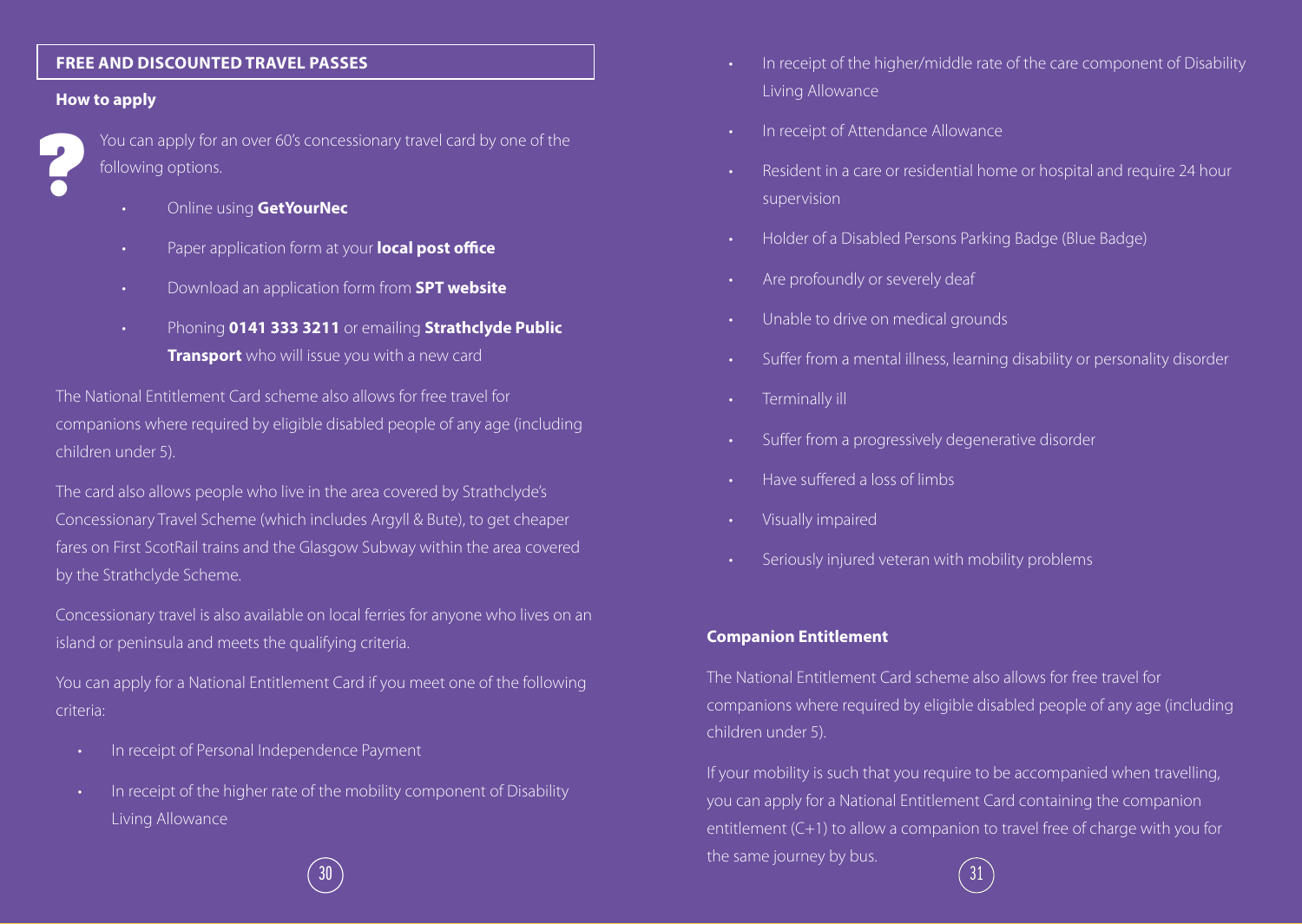Your companion is entitled to travel for free if you meet one of the following criteria:

- You live in a care/residential home or hospital and are eligible for the higher or middle rate of the care component of Disability Living Allowance, or Personal Independence Payment or Attendance Allowance
- You receive the higher or middle rate of the care component of Disability Living Allowance
- You receive the standard or enhanced rate of daily living component of Personal Independence Payment
- You receive Attendance Allowance
- You are registered as severely sight impaired (blind)
- You receive war pensions constant attendance allowance.

You will be required to provide a copy of an award notice from the Department of Work and Pensions dated within the last 12 months or a copy of your blind registration certificate.

Your companion can vary from journey to journey and you may travel with or without a companion. Your companion must travel with you and may not travel without the cardholder. If your companion wishes to remain on the bus after you (the cardholder) has left then they will be required to pay the appropriate fare to the driver.

There is no need for you to be accompanied on all bus journeys you make as you have the choice of whether to travel alone or have someone travel with you. Your companion must be over the age of 5 years.

#### **How to apply**

Eligible disabled people can apply for a new National Entitlement Card either online using the **GetYourNec** download an **application form** and email to **freebus@spt.co.uk** or post to Concessionary Travel Card Unit, Buchanan Bus Station, 10 Killermont Street, Glasgow, G2 3NW. **For more information contact ?**

**T0141 3333 211 www.spt.co.uk**

#### **ATTENDANCE ALLOWANCE**

You can claim Attendance Allowance if you meet all the following criteria:

- are over State Pension age (if you haven't reached it, you may be eligible for Personal Independence Payment instead)
- could benefit from help with personal care, such as getting washed or dressed, or supervision to keep you safe during the day or night
- have any type of disability or illness, including sight or hearing impairments, or mental health issues such as dementia
- have needed help for at least 6 months. (If you're terminally ill you can make a claim straight away.)

**Get a claim form by calling the Attendance Allowance helpline on 0800 731 0122 (textphone: 0800 731 0317), you can download a claim form from the GOV UK website or contact a Welfare Rights Officer.**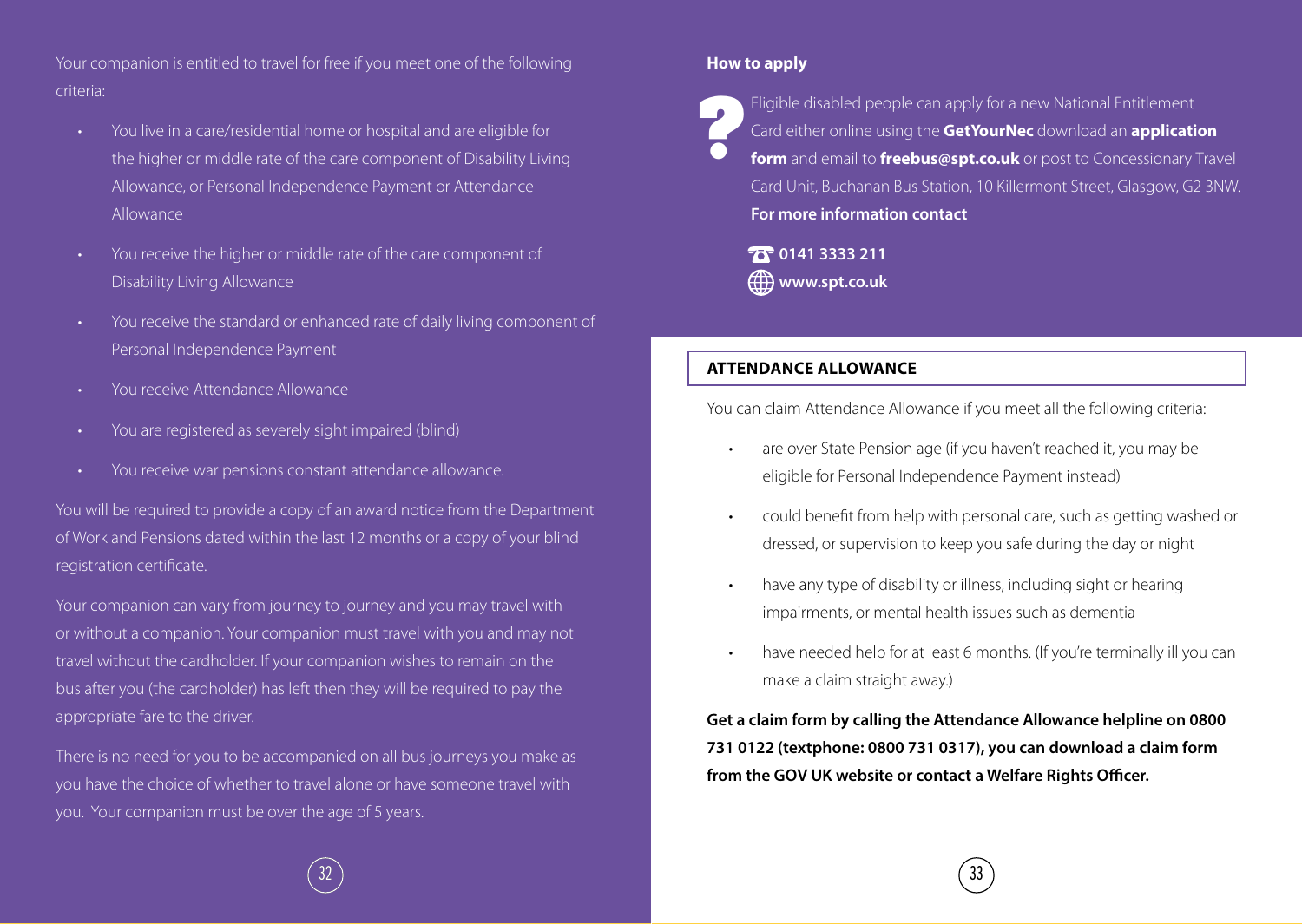#### **PERSONAL INDEPENDENCE PAYMENT**

Personal Independence Payment (PIP) is extra money to help you with everyday life if you've an illness, disability or mental health condition and you are of working age.

You can get it on top of Employment and Support Allowance or other means tested benefits including Universal Credit. Your income, savings, and whether you're working or not don't affect your eligibility.

#### **PIP rates**

PIP is made up of 2 components (parts) called daily living and mobility, and each can be paid at either a standard or enhanced rate.

| Component                    | Weekly rate |
|------------------------------|-------------|
| Daily living - standard rate | £61.85      |
| Daily living - enhanced rate | £92.40      |
| Mobility - standard rate     | £24.45      |
| Mobility - enhanced rate     | £64.50      |

If you have a terminal illness, you will automatically get the daily living enhanced rate. The mobility rate you get (if at all) will depend on the level of help you need with mobility.

The daily living rate is for the extra help you need with everyday tasks. This can include preparing food, washing, getting dressed or communicating with other people.

The mobility rate is for the extra help you need getting around. This can include moving, planning a journey or following a route.

#### **CARERS ALLOWANCE**

You may be eligible for Carer's Allowance if you, the person you care for and the type of care you provide meets certain criteria. The payment is £69.70 with a minimum of 35 caring hours each week.

#### **The person you care for must already get one of these benefits:**

- Personal Independence Payment daily living component
- Disability Living Allowance the middle or highest care rate
- Attendance Allowance
- Constant Attendance Allowance at or above the normal maximum rate with an Industrial Injuries Disablement Benefit
- Constant Attendance Allowance at the basic (full day) rate with a War Disablement Pension
- Armed Forces Independence Payment
- Child Disability Payment the middle or highest care rate



 $34$  ) and the contract of the contract of the contract of the contract of the contract of the contract of the contract of the contract of the contract of the contract of the contract of the contract of the contract of th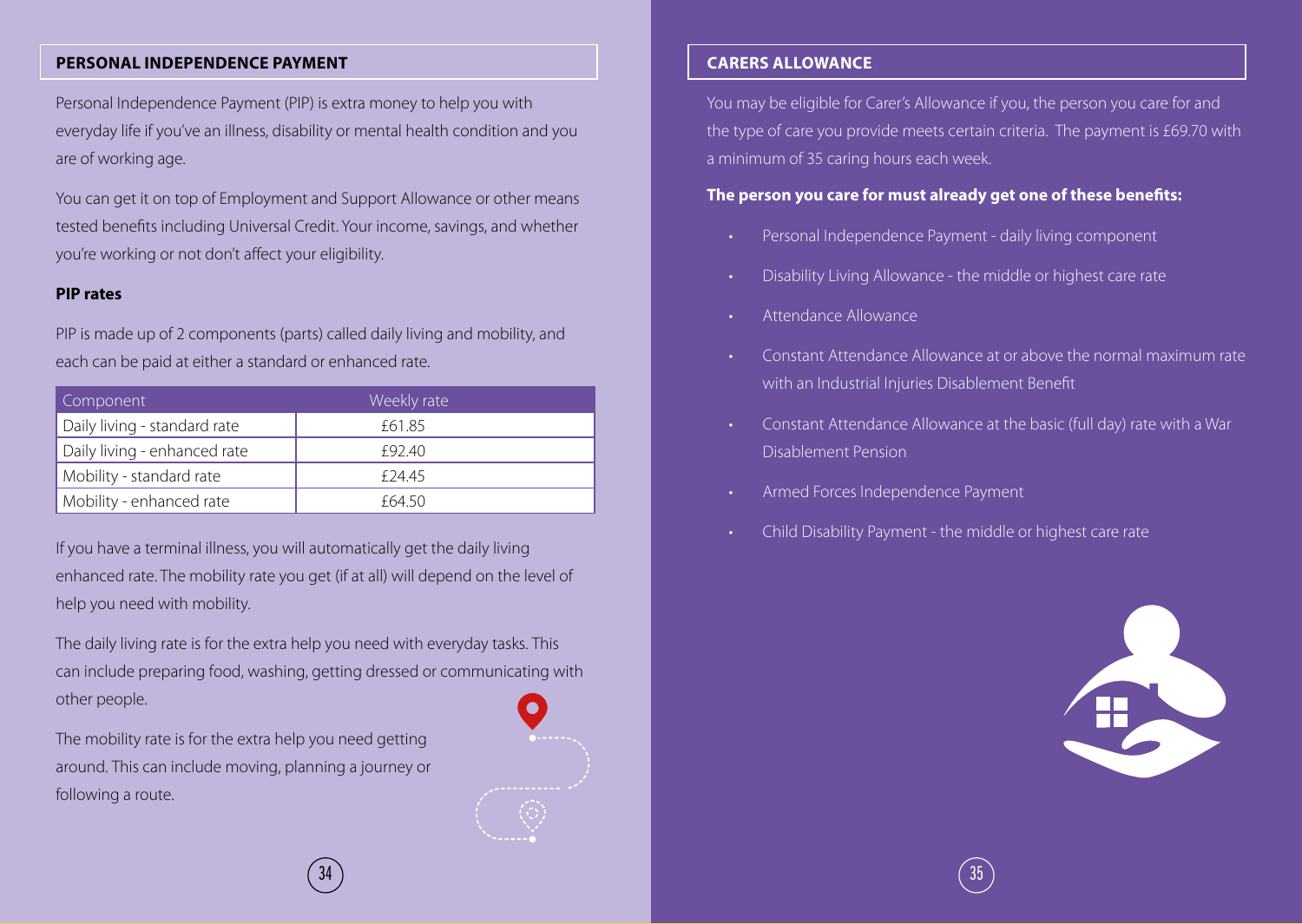# SECTION 2 - MANAGING A HOUSEHOLD BUDGET



This book in no way minimises the challenges of creating and sticking to a household budget, particularly in rural and island communities where access to cheaper shopping and goods is very limited

and delivery charges can make larger items e.g. washing machines, difficult to buy. A budget is a plan showing how you are going to spend your money. It's useful for making sure that you don't spend too much at the beginning of the month, leaving nothing left towards the end of the month. It's useful in staying out of or managing debt, prioritising purchases and helping save for things you really want.

When money is tight your budget will help you to know exactly what is coming in and going out, making the most of every penny. If you spend less than your income, you will never go over your budget and even small savings will eventually add up to offer a financial buffer and some peace of mind.

Some households find using the following type of budget planner on a weekly or monthly basis useful, remembering to factor in bills that only come in sporadically such as a car MOT or new glasses.

| <b>Household Budget</b> |                                                      | £ | Frequency<br>(weekly/<br>monthly etc) | £ Total |
|-------------------------|------------------------------------------------------|---|---------------------------------------|---------|
| Income                  | Earnings                                             |   |                                       |         |
|                         | Benefits e.g. UC/Job<br>Seekers/Child Benefit<br>etc |   |                                       |         |
|                         | Partners Earnings                                    |   |                                       |         |
|                         | Grants                                               |   |                                       |         |
|                         | Pensions                                             |   |                                       |         |
|                         | Other Income                                         |   |                                       |         |
| <b>Total</b>            |                                                      |   |                                       | £       |

| <b>Expenditure</b> | Rent/Mortgage                                             |  |   |
|--------------------|-----------------------------------------------------------|--|---|
|                    | Gas & Electric                                            |  |   |
|                    | Other Heating Costs<br>e.g. Coal                          |  |   |
|                    | Council Tax                                               |  |   |
|                    | Insurances                                                |  |   |
|                    | Landline & Mobile<br>Phone                                |  |   |
|                    | Food/Toiletries                                           |  |   |
|                    | School Meals                                              |  |   |
|                    | Memberships/Clubs                                         |  |   |
|                    | <b>Travel Expenses</b>                                    |  |   |
|                    | Car Maintenance                                           |  |   |
|                    | Clothing                                                  |  |   |
|                    | Loans/Catalogues/Store<br>Cards                           |  |   |
|                    | Entertainment                                             |  |   |
|                    | Hairdresser                                               |  |   |
|                    | Opticians/Dentist                                         |  |   |
|                    | Holidays                                                  |  |   |
|                    | Special Occasions                                         |  |   |
|                    | Savings                                                   |  |   |
|                    | Replacement of<br>Household Goods e.g.<br>washing machine |  |   |
|                    | Other                                                     |  |   |
|                    |                                                           |  |   |
| <b>Total Spend</b> |                                                           |  | £ |
|                    |                                                           |  |   |
|                    | Total Income                                              |  | £ |
|                    | Less Total Expenditure                                    |  | £ |
|                    | <b>Money Left</b>                                         |  | £ |

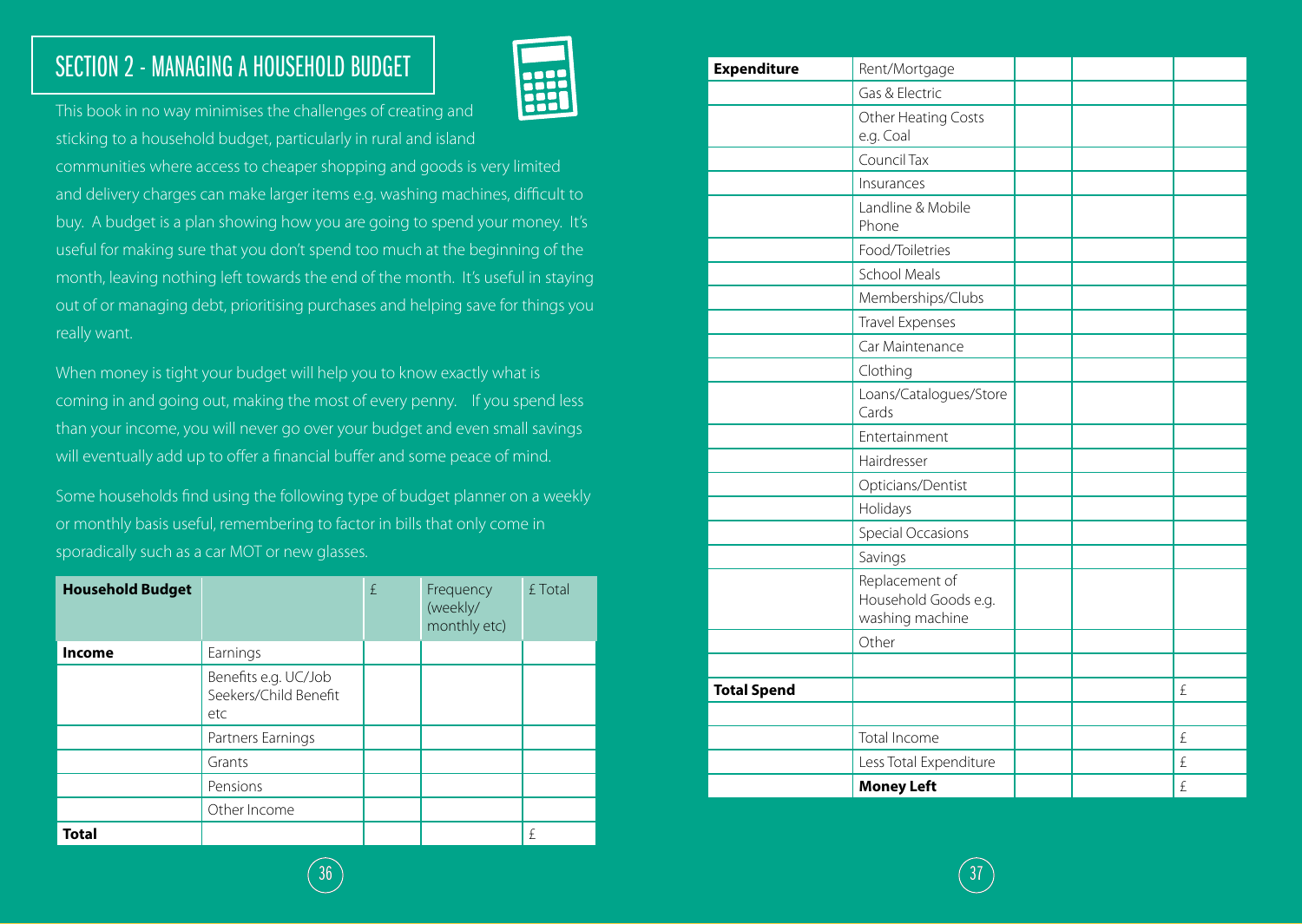If you complete the household budget over a month and find that more money is going out than coming in, please make an appointment with a welfare rights officer to find out if your income can be maximised.

By thinking carefully about your budget, you will be able to identify those expenses that are needs based and those that are wants. By setting aside the budget for all your needs-based expenses first, it will help prevent you being left with unpaid direct debits and spiralling charges. If there simply isn't enough money to even cover the essentials, please speak to a Welfare Rights Adviser or Money Adviser to assist you. Contact details are in Section 6.

# **Are you finding it hard to make ends meet?**

The following pages are a few suggestions from individuals who have lived experience of working within a tight budget. As everyone's circumstances are different and you can pick and choose any you think will help your personal situation.



Examine your regular commitments. Rent or mortgage payments are often one of the biggest expenses each month. Are you getting all the support with your housing costs you are entitled to? If you live alone, have you applied for your 25% single occupancy reduction on your council tax? Could you be entitled to a Disability Reduction?

Always check that your rent is being paid at the correct rate. If you have a spare bedroom and rent your home you may be entitled to a Discretionary Housing Benefit payment. If on UC check that the correct amount is being paid, particularly if it is paid directly to the landlord.

Ensure you are not paying charges e,g, bank account charges for a basic account.

Check you are on the best deal for your mobile contract, energy supplies and insurance. Loyalty often does not pay. Look at the fine print if you do opt for a cheaper policy, make sure you are getting the cover you think you are.

Walking, cycling or car sharing can be a way to reduce travel costs in light of increasing fuel costs.

Try to pay bills by Direct Debit as it is often the cheapest way.

Buying second hand or upcycling can be an efficient way of buying household items while being kind to the environment.

Ensuring you get good value for money is vital on a tight budget. Knowing your consumer rights is critical. If in doubt make an appointment with an Advice Provider.

Try to save first as part of your essential budget. By putting it aside in a savings account first you are less likely to dip into it, rather than only putting aside what is left at the end of the month.

Where possible there should also be an element of fun in the budget as it's hard to live in an austere frugal way all the time unless, like many households your budget makes no allowances.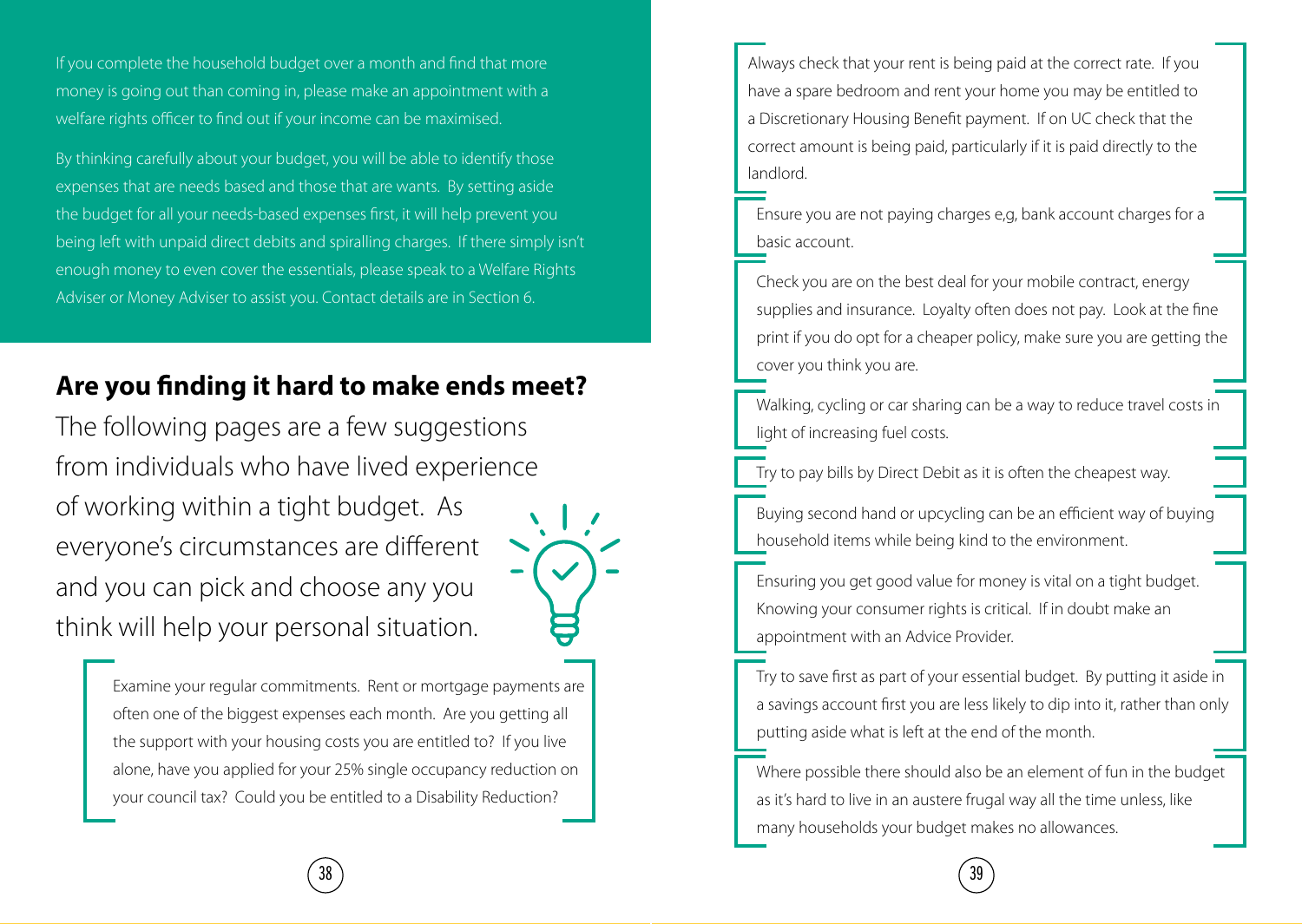Having such a restricted diet that you are unable to get the right balance of nutrients will affect both your mental and physical wellbeing. Developing good cooking skills can turn the cheapest of ingredients into mouth watering dishes. Cooking in bulk and freezing can be helpful for many families. Having a stock of basic recipes that use cheap ingredients e.g. soups and casseroles can be cheap, hearty, delicious and good for you. Buy foods in season as they will be in good condition so last longer and will be cheaper. When possible build a stock of basic ingredients as store cupboard essentials. The Flexible Food Fund is a cash payment that can allow households to stock up on vital supplies. If you are in need of basic supplies, please access the foodbanks as shown in the Section on Foodbanks at the back of this book.

Build into your budget a small amount each month for emergencies if possible. In an ideal world having the equivalent of 3 months of living expenses built up will offer you some peace of mind.

Separate your regular spending account from your savings account. That way it is clear when you are taking money from your savings. As having savings offers a securer financial future it is important that this is prioritised if at all possible.

A budgeting philosophy that works for many is the 50/30/20, budgeting 50% of your income for 'needs', 30% of your income to 'wants', and 20% of your income to savings and debt repayment. Needs include living expenses, utilities, food, and other necessary expenses. Wants include things like travel and recreation. And savings includes setting money aside for retirement, emergencies, and other

investments. If you are struggling on a low income this ratio of budgeting may be completely impractical. However, saving a little each week, perhaps in a credit union will offer some protection.

Retirement may be decades away for you at the moment, but you will be surprised how quickly the years roll round. Signing up for a works pension is a sensible approach. The benefit is, that each month you will be contributing to a more comfortable future and your employer will also be contributing, making the pot add up. The longer you contribute, the less financial worry there will be. If you are already at retirement age, ask for a benefits check to see if you are one of the millions of people who miss out on Pension Credits and could have their income topped up. Also be aware that as a gateway benefit it opens doors to other benefits, including housing support. Even a penny of pension credits as a gateway benefit can be worth applying for when the knock on benefits are taken into consideration.

Families and Couples should try to have open and honest discussions about what the household budget should look like. Having all members of the family on board will make for smoother relationships, where everyone is working to the same ideals. E.g. children understanding that treats and comics are limited each week to allow a monthly trip to Grandmas. No expensive take-away coffees on the way to work to ensure a warm winter coat can be bought. Honesty and transparency is also vital in supporting a healthy budget. It is also important that the budget allows for a little family fun or a couples date night every so often. Communication is also vital to ensure that everyone still feels the same way about the budget and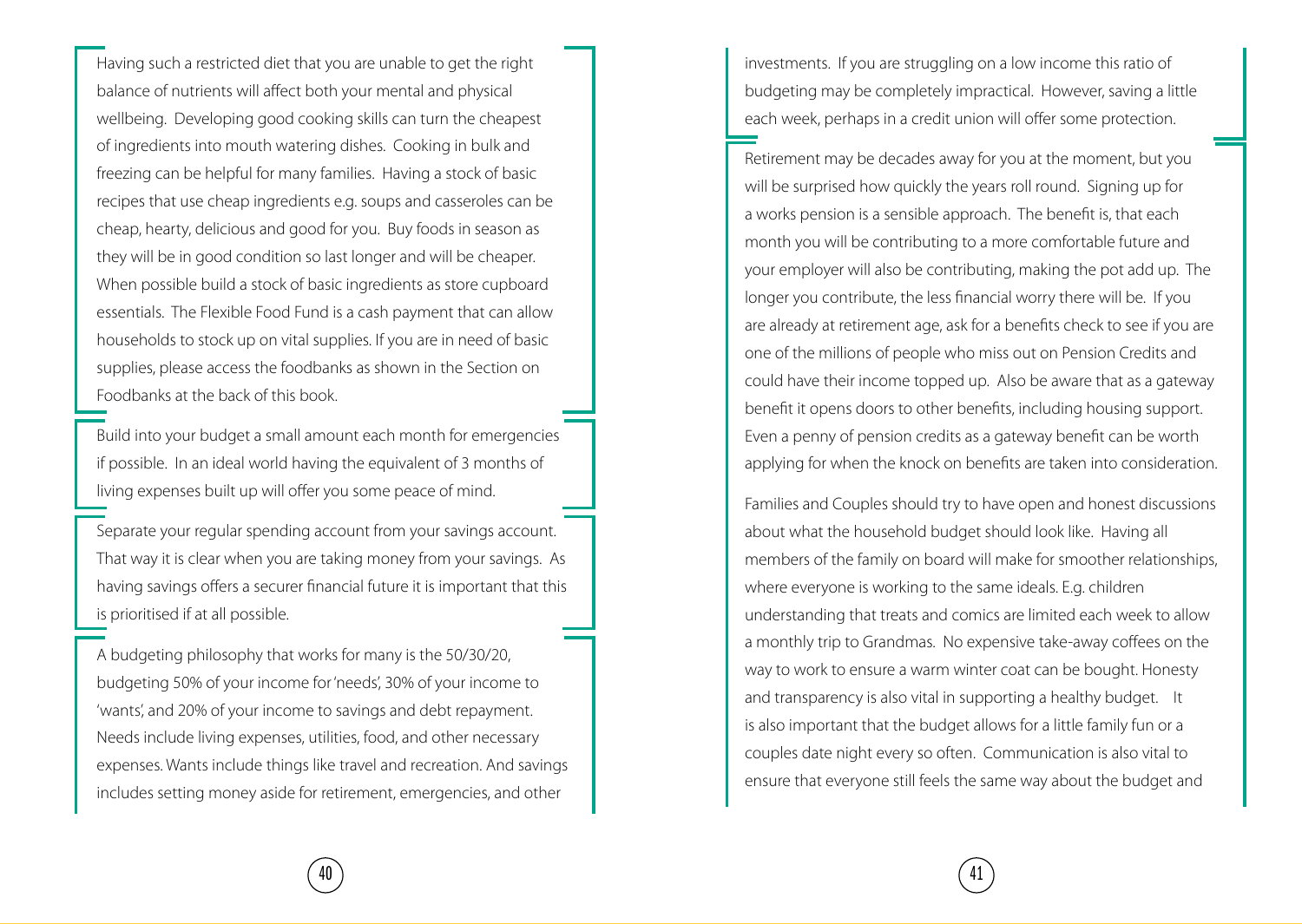compromises may need to made. Having something to look forward to such as a family holiday can lift everyone's spirits. Ideally a holiday should be paid for before it is taken. The memories can fade very quickly and if you are still paying for a holiday taken years ago, its no fun. By saving and having paid for the holiday ahead of the trip, you can enjoy the treat with no bad after taste. Planning, anticipating and budgeting perhaps a year ahead for a trip will ensure you can enjoy your holiday with no worries about paying back debt afterwards.

See if your child is entitled to free school meals, if so it can save a fortune on packed lunches.

Try to set aside a little each month into the budget for expenses that children incur by attending extra-curricular activities, clubs and hobbies. By building these expenses into the budget you are aware of them, otherwise they can burst the budget. Don't always assume that items to be bought need to be new e.g. highland dancing outfits, can be purchased second hand at a much reduced cost.

Having a new addition to the family is a joy but can add financial pressure on a family. Firstly ensure that you are claiming all the benefits you are entitled to. Don't assume because you are working you won't be entitled to anything, it can be surprising what is available. Also speak to family and friends about the numerous items they purchased that were never used. Practical advice on what the essentials are will save you a lot of money.

If you are self-employed set aside your taxes each month. This is critical as it is incredibly difficult to make that money back up later.

#### **FOOD PRICES ARE RISING AND CAN EASILY BREAK A BUDGET. WHILE THERE ARE NO EASY SOLUTIONS, HERE ARE A FEW SUGGESTIONS**

**Meal Planning** – a vital skill to ensure a balanced diet through the week/month. Pull out your recipe books and plan what you will be eating. If you are new to cooking buy second hand recipe books to look for inspiration. Go online or speak to family and friends and borrow their recipes and tactics for making the food budget go further. Make it a regular event to plan what you are going to eat



and what ingredients you need before ever thinking of going near the shops.

Try to shop with the rule of healthy eating if possible. Having the following basic store cupboard ingredients to hand will help. Many individuals who have had access to the Flexible Food Fund used part of their grant to stock up on these items:

|                                                                     | Carbohydrates – pasta, rice, potatoes, noodles, flour (plain, self-raising,<br>strong) sugar, icing sugar, couscous and oats                                                              |  |  |
|---------------------------------------------------------------------|-------------------------------------------------------------------------------------------------------------------------------------------------------------------------------------------|--|--|
| Dairy                                                               | – UHT milk (handy in the cupboard)                                                                                                                                                        |  |  |
| Fruit                                                               | - fresh fruit can be expensive especially out of<br>season, check out frozen and tinned it can be much<br>cheaper and in better condition                                                 |  |  |
| Oil                                                                 | - Vegetable oil & olive oil                                                                                                                                                               |  |  |
| Protein                                                             | - tinned meats and fish, nuts                                                                                                                                                             |  |  |
| Raising Agents – Bicarbonate of soda, dried yeast and baking powder |                                                                                                                                                                                           |  |  |
|                                                                     | Spices and herbs, curry paste, mustard                                                                                                                                                    |  |  |
| Stock cubes                                                         |                                                                                                                                                                                           |  |  |
| Tins of vegetables, beans, tomatoes, coconut milk                   |                                                                                                                                                                                           |  |  |
|                                                                     | Pulses, beans and lentils (a great source of protein and fibre and can<br>the contract of the contract of the contract of the contract of the contract of the contract of the contract of |  |  |

be added to stews, soups and casseroles, also means there can be less meat protein needed) Chickpeas, cannellini beans, kidney beans

Honey

Soy sauce, tomato ketchup, white wine vinegar, tabasco, mayonnaise Salt, pepper,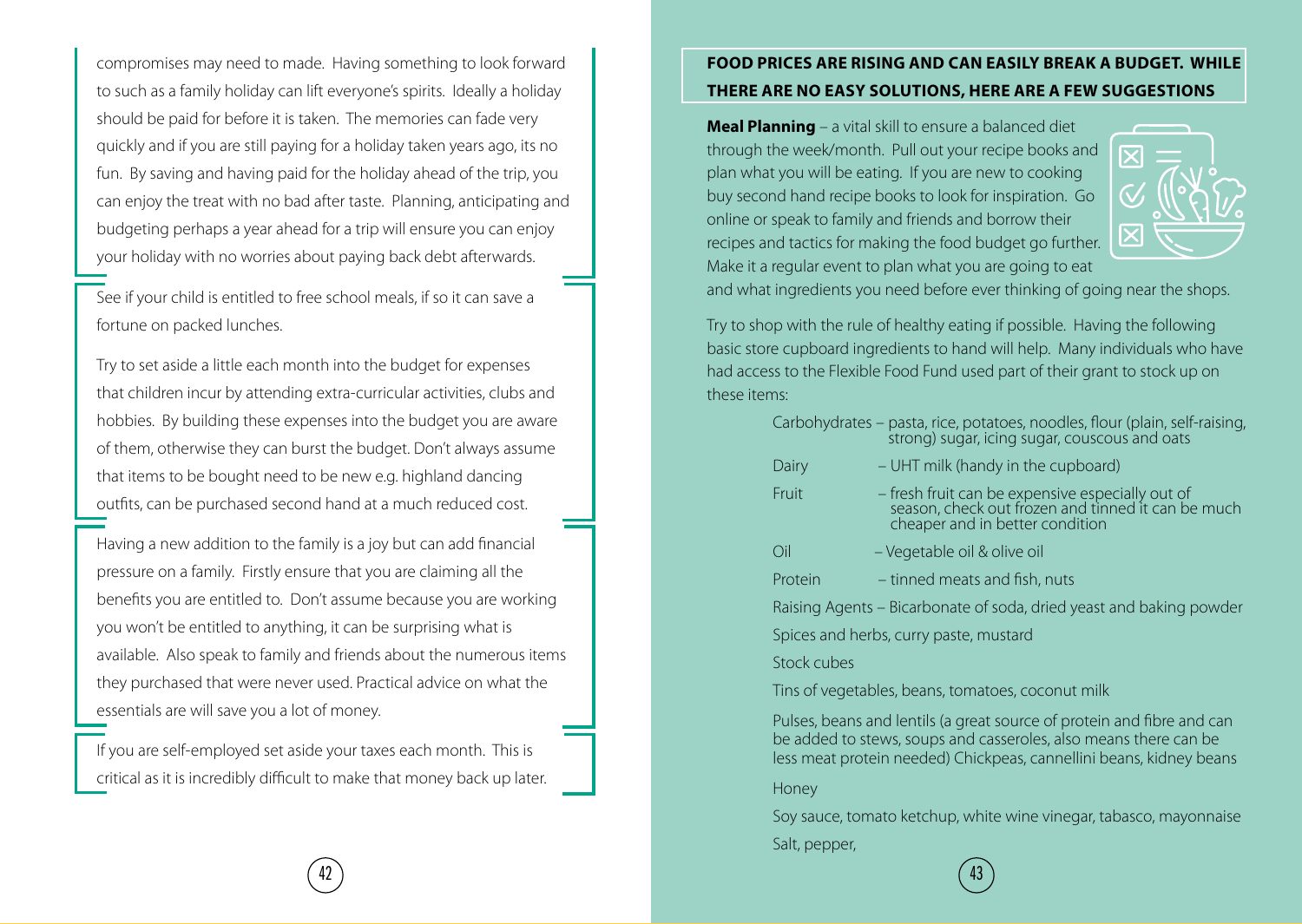Fresh items can be used within a few days or many can be frozen Dairy – milk, yoghurt & cheese

Vegetables – in season veg can be more reasonably priced or frozen Protein – cheaper cuts of beef e.g. brisket, mince, chicken thighs **Herbs** 

**Frozen essentials** - Peas / Broad beans / French beans / Sweetcorn / Fruit

Shortcrust, filo and puff pastry

Wine can be added to many recipes and lifts the flavour in casseroles, risottos and soups

Be flexible as you may find particular items are on offer when you go shopping and where a bargain is to be had, quickly change the meal list and adapt the shopping list.

The following recipes are tried and tested favourites and have the added bonus of being delicious and reasonably priced.

#### **MASTER BASIC SAUCES**

Jars of sauces can be so expensive and when you see the ingredients that go into them you may find you have them already in the cupboard.

#### **White Sauce**

1oz butter

- 1oz flour
- ½ pint milk

(Melt the butter in a saucepan, on a low heat add the flour till its cooked in the butter, usually takes a couple of minutes, then add the milk whisking all the time until the sauce thickens.)



This recipe is very adaptable and can have strong cheddar added to make a cheese sauce for macaroni cheese or cauliflower cheese.

If a chicken stock pot is added to the white sauce it can be the base for the filling of a chicken pie if cooked chicken thighs, leeks and peas are added. Pop some pastry on the top and you will have a family favourite. If you live alone make individual pies in oven proof bowls and then you have a quick one pot meal that can come out of the freezer and just need reheated.

Another variation is to add parsley to the basic white sauce to pour on a piece of poached fish.

#### **Tomato Sauce**

This tomato sauce recipe can be used as the base for meatballs, spaghetti bolognese or lasagne at a fraction of the cost of buying jars.

Fry a large onion in a little oil then add 2 cloves of garlic & 2 tins chopped tomatoes

Fresh herbs e.g. basil if available or dried

Vegetable stock cube to add flavour and 2 tablespoons of balsamic vinegar if available

1 teaspoonful of sugar to temper the bitterness of the tomatoes.

Enough water to make the consistency you require. When the onion is cooked and the flavours are melded together you can leave chunky or blend smooth.



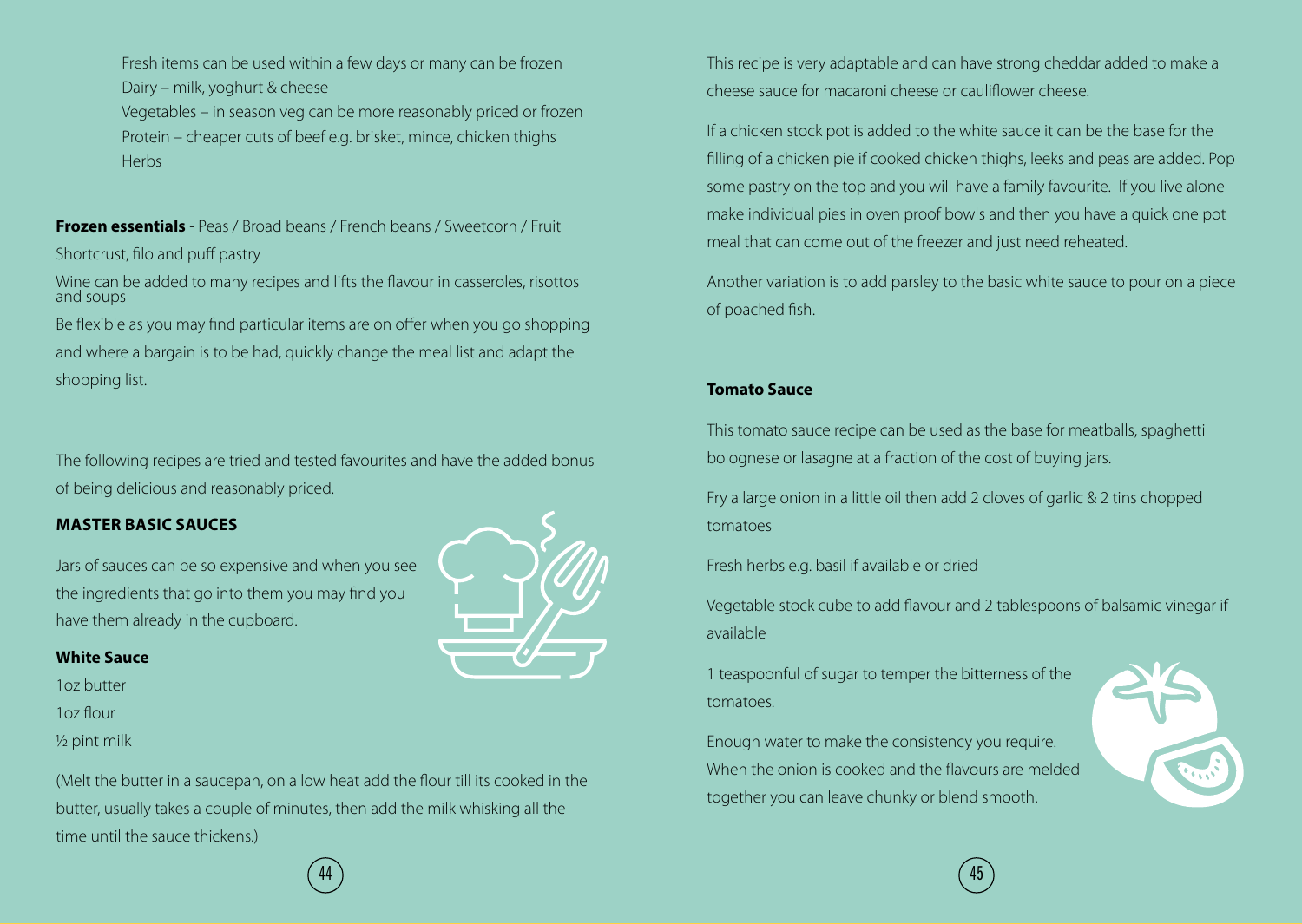#### **Meatballs**

To make meatballs, buy 250 grammes of pork and 250 grammes of beef and combine them in a bowl. Add dried oregano, a large egg and 1 cup breadcrumbs if you have them. Using your hands combine all the ingredients adding salt and pepper. Form 10p sized meat balls and fry off in a pan with a little oil and add some peppers and mushrooms if you have them in. Once the meatballs and veg are pretty much cooked through add in some of your tomato sauce and simmer. Can be served with spaghetti or any pasta of your choice.

#### **Lasagne**

Having mastered both the white sauce and tomato sauce, lasagne is a family favourite.

Instead of using the meat to form balls for meatballs, the mince can be cooked off with

onions, peppers and mushrooms in a frying pan and the tomato sauce added to the mixture. Then layer lasagne pasta sheets on the bottom of an ovenproof dish. This can be a large pyrex type dish or smaller individual dishes, whatever is to hand. Then place half the mince mixture on top of the pasta, then cover the mince with a layer of white sauce, repeat again the pasta, mince mixture and another layer of the white sauce. Grate some hard cheese on top and bake in the oven until the pasta is cooked through. This recipe can be made as a batch cook and frozen for busy days.

The mince and tomato sauce can also be made into a chilli by adding a tin of kidney beans and some chilli flakes and served with rice.

Or the mince and tomato sauce can be adapted into a mince curry by adding curry paste when frying off the mince.

#### **Soups**

Stock can be made by boiling up the bones or chicken carcasses and adding vegetables (onion, carrots and turnip), then straining to provide flavour to soup. Failing that a stock cube or stock pot adds wonderful flavour.



A ham bone from the butchers usually has a lot of meat on it and when cooked in boiling water till the meat falls off the bone, the stock and meat is hugely flavourful. After removing the bone add chopped carrots, leeks and lentils and cook until the vegetables and lentils are tender. A large pan of soup can be made for just a few pounds. To buy the equivalent amount in cans would be very expensive. The soup can also be stretched by adding chunks of potato.

**Minestrone soup** is a filling meal and can be made by using up the vegetables in your veg drawer. Carrots, leeks, celery, onions etc. Start by frying off some bacon in a pan with a little oil. Remove the bacon once cooked and chop up into bite size pieces (not too small). Using the oily pan put your chopped vegetables into the frying pan and slick them with the oil and bacon residue to add flavour and fry for a few minutes. When softened add 2 tins of chopped tomatoes, dried Italian herbs (a teaspoonful), dried pasta shapes and a teaspoonful of sugar to temper the bitterness of the tomatoes. Then add enough stock to cover and cook the veg and pasta. This is very much a throw in whatever you have recipe. A tin of kidney beans or any other tinned pulses add fibre and bulk to the soup. Lastly add the bacon back in and simmer until your kitchen smells very tempting. The recipe is fantastic for filling up hungry children but can also be useful for smaller households who can freeze portions of the soup and take them out as needed.

 $\hspace{.1cm}$  46 ) (47 and 46 ) (47 and 46 ) (47 and 47 and 47 and 47 and 47 and 47 and 47 and 47 and 47 and 47 and 47 and 47 and 47 and 47 and 47 and 47 and 47 and 47 and 47 and 47 and 47 and 47 and 47 and 47 and 47 and 47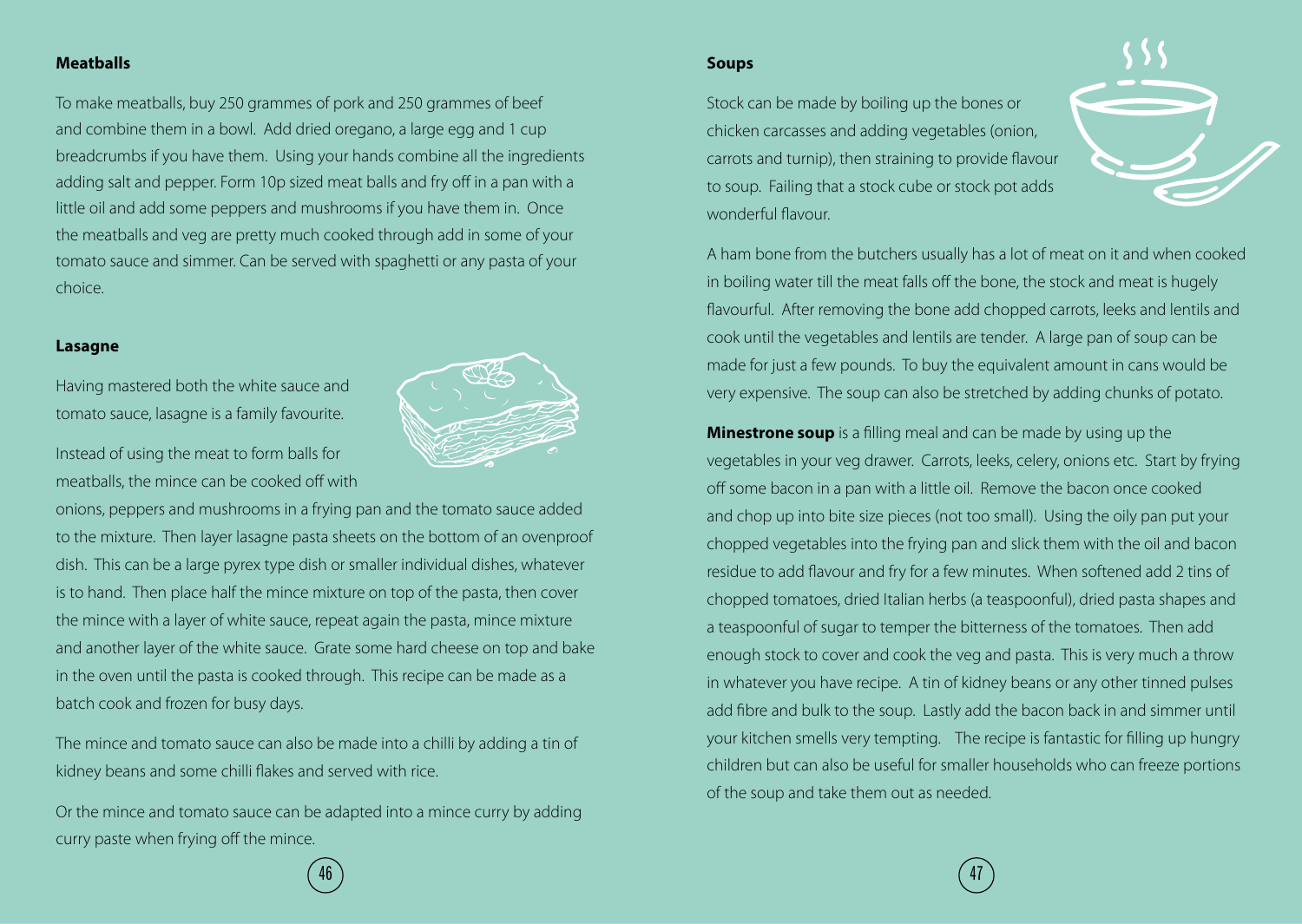**Potato and leek soup** is a very easy one to master. Simply chop the leek and thoroughly wash. Fry the leeks in a little oil until slightly softened (not browned) add large chopped pieces of potato and enough vegetable stock to cover and simmer until veg are cooked, then enjoy.

**Salads** can be filling by having potatoes, pasta, rice or beans added. The key is to have a flavoursome sauce. Here are a few suggestions:

#### **French dressing**

¼ clove garlic chopped finely, teaspoon mustard, 2 tablespoons of white wine vinegar, 6 tablespoons of extra virgin olive oil. Add salt and pepper. Shake in a jam jar, ready in 30 seconds.

#### **Yoghurt Dressing**

6 tablespoons of natural yoghurt, 2 tablespoons of white wine vinegar, 1 tablespoon on extra virgin olive oil, salt and pepper. Shake in a jam jar, ready in moments.

#### **Lemon Dressing**

6 tablespoons of extra virgin olive oil, salt, pepper and the juice of lemon. Shake up and ready to go.

#### **Balsamic Dressing**

6 tablespoons of balsamic extra virgin olive oil, 2 tablespoons of balsamic vinegar, salt and pepper and shake up.

#### **Potato Salad**

Boil cubed potatoes until tender but not falling apart. Add chopped spring onions and mayonnaise and stir. If wanted you could add cooked chopped bacon.

#### **Carrot Salad**

Grate the carrots until you have a good bowlful, add dessicated coconut and some of the juice and fruit in a tin of pineapples, combine and serve



#### **Tuna Pasta Salad**

Cook and drain the pasta of your choice. Add a tin of tuna flaked, a finely diced red onion and any finely chopped colourful bell peppers available. Add mayonnaise and stir.

#### **Panzanella**

A great dish for using up left over stale bread.

Make a dressing from 1/2 handful of parsley and 1/2 handful basil finely chopped, add 4 tablespoons of oil, zest and juice of ½ lemon or a squeeze from a lemon juice bottle and mix well. Tear the bread into chunks and add to the dressing, chop tomatoes and add to the bowl, add sliced olives and the rest of the bunches of basic and parsley without chopping. It can be eaten immediately but is even better after marinading for an hour in the fridge.

**Homemade Soda Bread** (No need to wait for it to rise and prove)

Easy to make and you don't need a breadmaker. This bread wont get the chance to go stale. Preheat the oven to 180 degrees Centigrade

Squeeze the juice of half a lemon into 300ml of milk and leave to stand and curdle. If it looks like cheese that is perfect.

Weigh 400grammes of self raising flour. Or if you only have plain flour or if your self raising flour has been open a while use the same amount and add 2 teaspoons of baking powder to help with raising action. Add 1 ½ teaspoons of bicarbonate of soda.

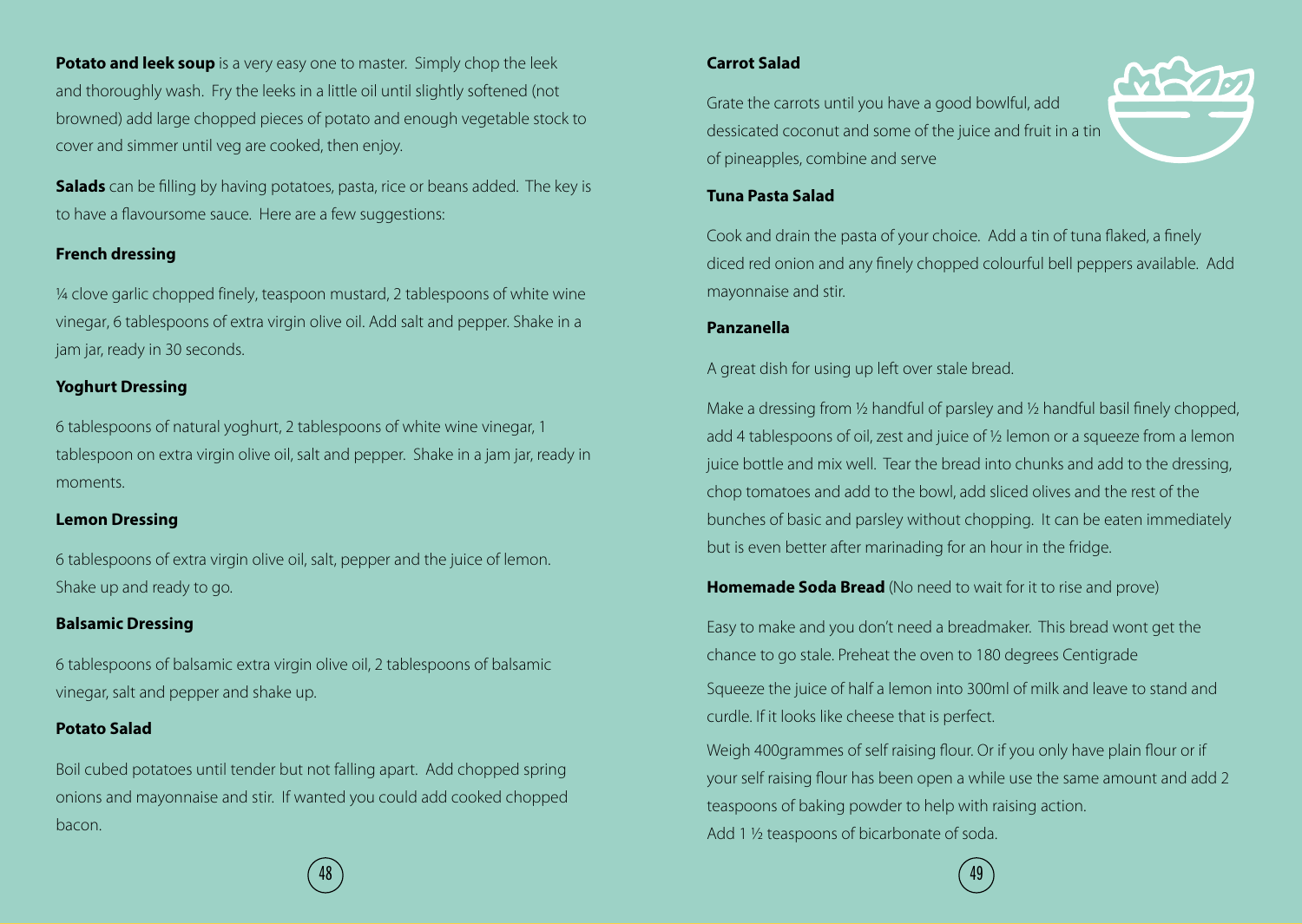Make a well in the middle of the dry ingredients and add your curdles milk, adding it a little at a time till it comes together to form a sticky dough. You wont always need all the liquid. Knead only lightly to shape the loaf as you don't want a tough loaf. Pop into a shaped loaf tin or leave free form on a lined baking tray, whatever you have to hand. Place in the preheated oven for 40 minutes. When you take it out of the oven tap the bottom and the sound you hear will be hollow. If not pop it back in for another 5 minutes then check. Keep wrapped after cooling to keep it fresh although straight from the oven with a big bowl of soup and its unlikely there will be any left.

A sweet version can be made by adding dried fruit.

Having a basic shortcrust pastry recipe in your repertoire can prevent spending money on expensive shop bought ready made pastry.



#### **Sweet Pastry for fruit pies etc**

250g cold butter 2 large eggs Splash of milk 500g plain flour and extra for dusting your worktop 100g icing sugar

Chop the butter into small cubes and add to a large bowl. Beat the eggs and milk together. Add the flour and icing sugar to the butter mixture and start rubbing through your fingers until the mixture resembles fine breadcrumbs. Gradually add the milk and eggs mixture until you form a ball of dough that isn't too wet. Try not to work the flour too much as you don't want tough pastry. Wrap in some clingfilm and pop in the fridge for 30 minutes to rest before using.

The same recipe can be used for savoury short crust however remove the icing sugar from the recipe and add 50 grammes of cheese if this is your preference. A few herbs can also be good to boost flavour.

Everyone likes a biscuit and having a cookie treat is always going to go down well. A batch of cookies can be baked in 10 minutes and may be a good deal cheaper than buying from the shops.

#### **Cookie Recipe**

125g butter 100g sugar 1 large egg 100 g plain flour 25 g porridge ¼ tsp baking powder ½ tsp salt



This basic mixture is delicious as it is but can be changed up by adding grated rind of citrus fruits, or some dried fruits or chopped chocolate.

Combine the softened butter with the sugar until it becomes a paste then add the egg combining well, then all of the other ingredients.

Spoon on to some clingfilm and roll into a sausage shape and pop in the fridge for everything to harden up. Once hard you can slice up the cookie sausage into slices and bake off as many as needed. Any remaining mixture can be frozen.

Cookies should be cooked at 190 degrees centigrade for 8-10 minutes. They will be soft when they come out so leave on a wire rack to cool and harden up.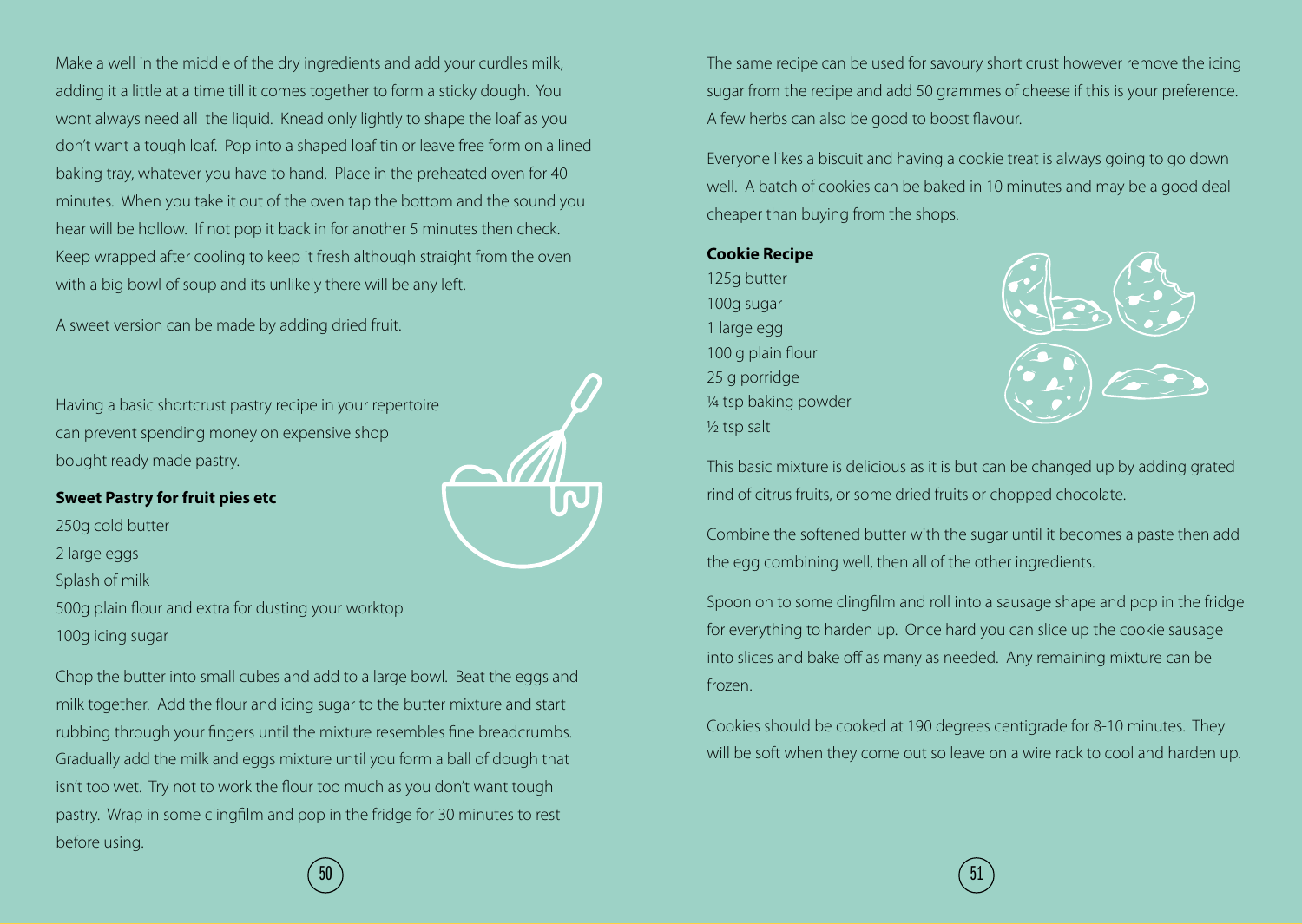There are a number of community orchards across Argyll & Bute. Find your local one. Fruit can be eaten fresh, juiced or made into apple jelly and pie fillings. Fruit such as blackberries gathered in September can be frozen and used throughout the year. In the depths of winter, its lovely to have some summer strawberry jam. Using the same quantities of fruit to sugar and boiling up to make jam. Some have more pectin which is the setting agent such as cranberries whereas strawberries have a good deal less and can struggle to set. A little lemon juice as pectin works wonders. Remember to sterilise the jam jars in a dishwasher or a pot of boiling water, taking care not to pop your fingers in the pot or inside of the lid. Homemade jam works particularly well with the homemade bread. Just make sure your friends and family are holding on to all of their jars.

#### **THE PRESSURES AT HOLIDAY TIME**

Don't be caught out each year with the debt of holidays. Providing gifts to family and friends can be so enjoyable, worrying about how to repay the credit card bill is not. If money is particularly tight explain to adults who will understand that it isn't possible to buy presents this year. Perhaps sharing a meal with a loved one or a home made present e.g. homemade jam or the offer of practical support e.g. help with decorating or babysitting, would be more greatly appreciated than a bought present.



Many adult families opt for a limit of £5 with the idea of a fun gift rather than something expensive expected or names go into a hat with each individual only responsible for buying for one person rather than the whole family. If you are struggling with the thought of this expensive time, many foodbanks across Argyll & Bute are able to offer hampers and children's toys. Looking out for children's toys in second hand shops and online can be an inexpensive way of picking up toys that have been rarely used in perfect condition throughout the months.

With so many expenses waiting to sneak up and take your money, your first line of financial defence is always your budget. And, no matter what stage of life you are in, budgeting should play a large role in your finances.

Energy bills are a real worry for many and increasingly so. A full section has been provided in relation to energy advice. Energy grants and support with arrears is available, an appointment with a Welfare Rights Officer or Energy Adviser will help you identify specific support in the Argyll & Bute region. Please take note of the Flexible Food Fund.

Whether you are single, married, have children or pets, living in a flat or a mansion, early in your career, or nearing retirement, hopefully something in these budgeting tips will help you get the most out of your money.

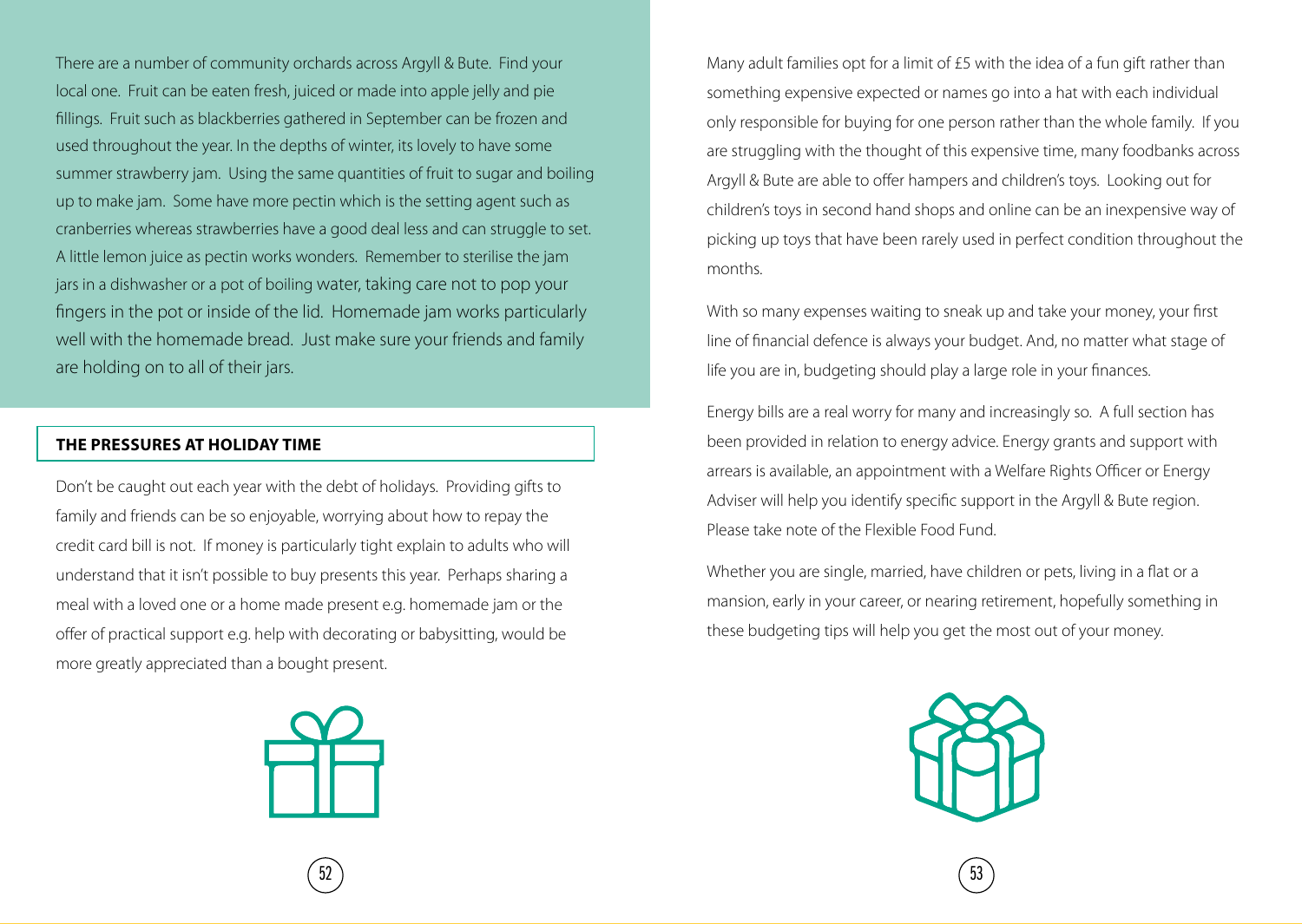# SECTION 3 - DEALING WITH CREDIT & DEBT



Being in credit with your bank is usually a good thing as it means you have money in your account.

However usually when credit is mentioned, it is in relation to debt e.g. store cards, credit cards, loans, catalogues or hire purchase. Having borrowed the money the creditors then charge interest that over time can make paying back the debt almost impossible.

An example is where a person takes out a credit card with a credit limit of £1000. The offer is so tempting that they buy the item they wanted the card for and then over time spend up to the limit on the card. Each month interest is being added. Due to a restricted budget the person can only ever pay the minimum payment. Instead of the debt being quickly paid back, they are left with a spiralling black hole of debt that can seem overwhelming. For some the payment each month doesn't even cover the interest charged, therefore despite paying each month the debt is getting larger.

The amount you pay back will depend on the interest rate being charged known as the APR (Annual Percentage Rate). Caution is needed to get the best deal if you need to use a form of credit.

If you know you are going to go overdrawn at your bank, it is better to ask for an authorised overdraft before it happens, otherwise the charges accrued for an unauthorised overdraft can be hefty.

More often the interest charged on credit cards is higher than a bank loan. This should always be investigated before you make your choice.

Credit Unions can be an ideal way for many people to access credit while saving simultaneously. The interest charged can be substantially lower than traditional lending companies and can be investigated as an option.

**Scotwest Credit Union** contact **0141 227 2390 Right Way Credit Union Cowal Contact <sup>7</sup>0 01369 702 472 Right Way Credit Union Bute <b>contact 75** 01700 502 000

Have you experienced a change in your circumstances that is having an impact on your debt levels such as the breakdown of a relationship, retirement, poor health, redundancy or just the rise in the cost of living and increased heating costs. If so, a Money Adviser can offer support. See details in the Support Section 6.



 $\hspace{.1cm}$  54  $\hspace{.1cm}$   $\hspace{.1cm}$  55  $\hspace{.1cm}$  55  $\hspace{.1cm}$  55  $\hspace{.1cm}$  55  $\hspace{.1cm}$  55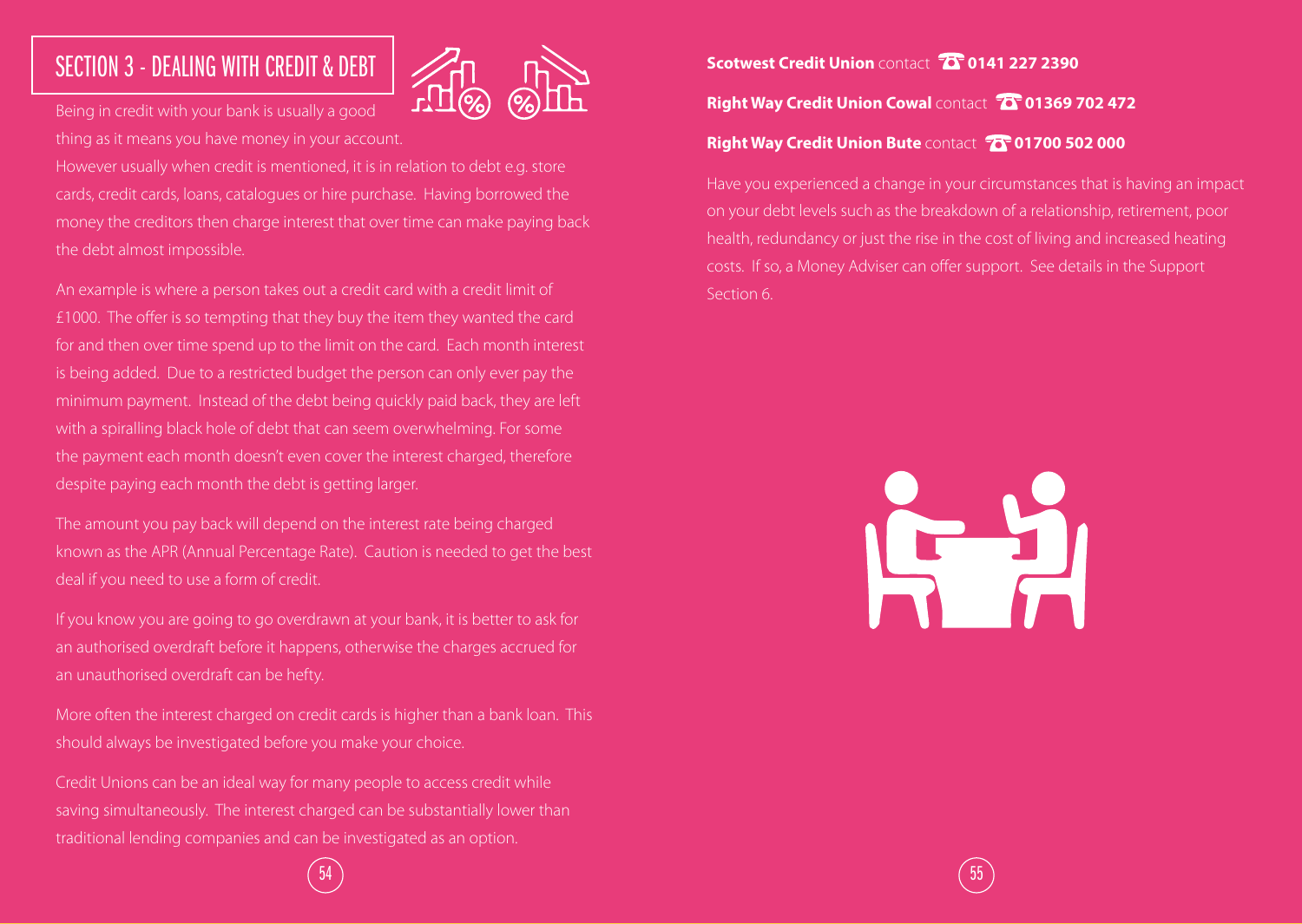# SECTION 4 - SAVINGS AND INSURANCE



Savings can offer peace of mind and serve as a buffer when financial challenges occur. It can make the changes in life, such as having a family, retiring or an illness less worrying and when unplanned expenses arise such as the breakdown of the car there is less stress if the cost can be absorbed.

There are a variety of ways to save.

Putting your money under your mattress. Not the safest or most prudent way to save with no interest paid.

Banks or Building Societies where interest will be paid on your savings.

There are also 4 types of Individual Savings Accounts

#### **Credit Unions**

Credit Unions offer savings accounts and loans. Many people with a small amount of savings feel that the service meets their needs. Many ask you to save with them before allowing a loan.

**Scotwest Credit Union contact 76 0141 227 2390** 

**Right Way Credit Union Cowal <b>contact 10 01369 702 472** 

**Right Way Credit Union Bute <b>contact** 77 01700 502 000

#### **SAVINGS SCHEMES**

Informal savings schemes can be offered by shops, catalogues etc that allow you to save all year for an agreed time. It can be a good way for people to save all year round for big expenses, without incurring debt. However, there can be risks without legal regulations.

#### **Help To Save Government Scheme**

#### **1. How it works**

Help to Save is a type of savings account. It allows certain people entitled to Working Tax Credit or receiving Universal Credit to get a bonus of 50p for every £1 they save over 4 years.

Help to Save is backed by the government so all savings in the scheme are secure.

#### **How payments work**

You can save between £1 and £50 each calendar month. You do not have to pay money in every month.

You can pay money into your Help to Save account by debit card, standing order or bank transfer.

You can pay in as many times as you like, but the most you can pay in each calendar month is £50. For example, if you have saved £50 by 8 January you will not be able to pay in again until 1 February.

You can only withdraw money from your Help to Save account to your bank account.

#### **How bonuses work**

You get bonuses at the end of the second and fourth years. They're based on how much you've saved.

#### **What happens after 4 years**

Your Help to Save account will close 4 years after you open it. You will not be able to reopen it or open another Help to Save account. You'll be able to keep the money from your account.

 $56$ ) (57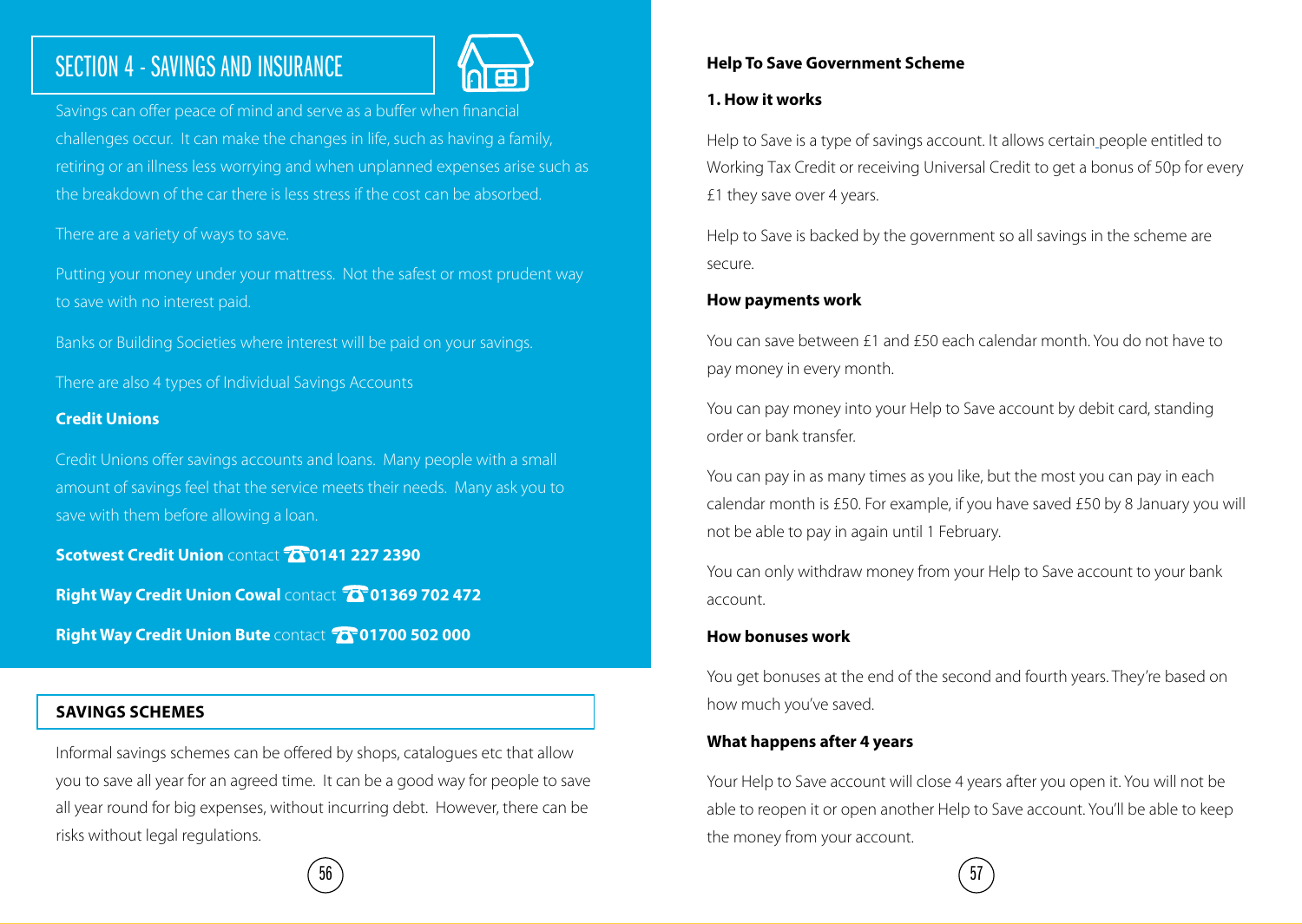You can close your account at any time. If you close your account early you'll miss your next bonus and you will not be able to open another account.

#### **2. What you'll get**

You can earn 2 tax-free bonuses over 4 years. You'll get any bonuses you've earned even if you withdraw money.

After your first 2 years, you'll get a first bonus if you've been using your account to save. This bonus will be 50% of the highest balance you've saved.

After 4 years, you'll get a final bonus if you continue to save. This bonus will be 50% of the difference between 2 amounts:

- the highest balance saved in the first 2 years (years 1 and 2)
- the highest balance saved in the last 2 years (years 3 and 4)

If your highest balance does not increase, you will not earn a final bonus.

The most you can pay into your account each calendar month is £50, which is £2,400 over 4 years. The most you can earn from your savings in 4 years is £1,200 in bonus money.

Your bonus is paid into your bank account, not your Help to Save account.

#### **PENSIONS**

To live comfortably in retirement many people opt for a pension that will topup their state retirement pension.

A work-based pensions can be great as your employer needs to contribute towards your pension along with your own contributions, essentially giving you free savings.

#### **INSURANCE**

No one can tell what is going to happen in the future "the best laid plans of mice and men". Having insurance for buildings, contents, health and life can provide peace of mind should a catastrophe strike. As you look around your home and try to add up what it would cost to replace everything you own, you may be surprised at the value. If you or a loved one fell ill and were no longer able to work, how would you manage. Insurance can take away a lot of worry at what will be a stressful enough time should you ever need to claim.

Be very careful to get a policy that suits you and your circumstances. Ensure you read the small print for any exclusions to be sure you are getting the cover you need for the price you can afford.

Ensure you keep up with your payments as missed payments could invalidate your claim should you need to make one. If you can no longer afford the level of cover due to a change in circumstances, better to shop around for a policy that you can absorb into your budget without missing payments.

Housing Associations often make insurance available to tenants at reasonable rates.



 $\hspace{.1cm}$  58 )  $\hspace{.1cm}$  59 )  $\hspace{.1cm}$  59  $\hspace{.1cm}$  59  $\hspace{.1cm}$  59  $\hspace{.1cm}$  59  $\hspace{.1cm}$  59  $\hspace{.1cm}$  59  $\hspace{.1cm}$  59  $\hspace{.1cm}$  59  $\hspace{.1cm}$  59  $\hspace{.1cm}$  59  $\hspace{.1cm}$  59  $\hspace{.1cm}$  59  $\hspace{.1cm}$  59  $\hspace{.1$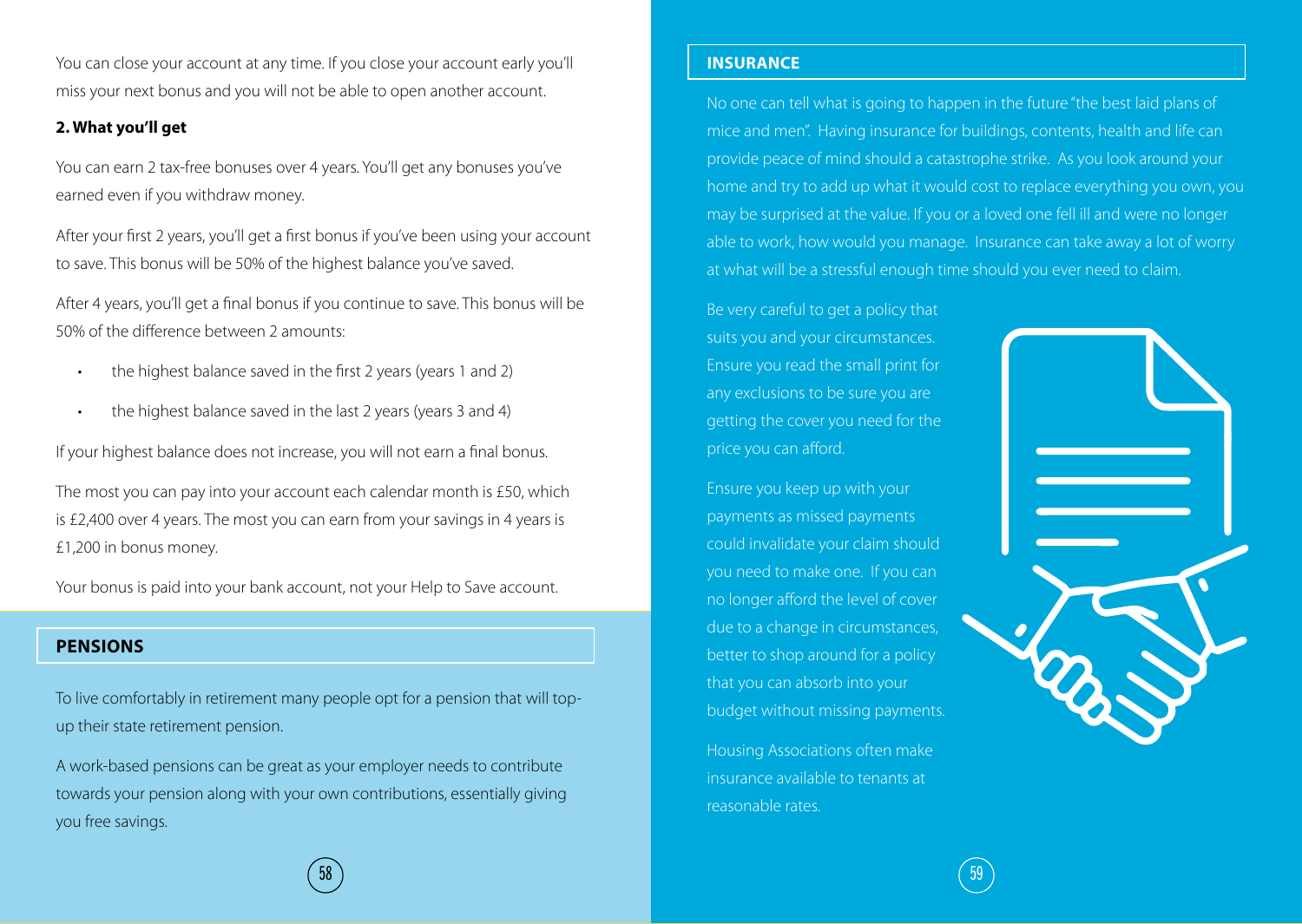#### **Get Involved Did you know…**  $\mathsf{Did}$  you know... **Get Involved Did you know… Get Involved Did you know… Get Involved Did you know**

**If you are struggling to afford to heat your home, you are not alone. If you are struggling to afford to heat your home, you are not alone. your home, you are not alone. your home, you are not alone. If you are struggling to afford to heat your home, you are not alone. If you are struggling to afford to heat**  *you are struggling to aπord to heal*<br>Wour home, you are not alone. **If you are struggling to afford to heat** 

**Over 40% of households in rural Scotland have difficulty paying their heating bills. difficulty paying their heating bills. difficulty paying their heating bills. difficulty paying their heating bills. Over 40% of households in rural Scotland have Over 40% of households in rural Scotland have Over 40% of households in rural Scotland have Over 40% of households in rural Scotland have Over 40% of households in rural Scotland have difficulty paying their heating bills. difficulty paying their heating bills.**

#### **Contact our Affordable Warmth Team for an Contact our Affordable Warmth Team for an Contact our Affordable Warmth Team for an Contact our Affordable Warmth Team for an appointment for free and friendly advice: appointment for free and friendly advice: appointment for free and friendly advice: appointment for free and friendly advice:** Email - enquiries@alienergy.org.uk **Telephone - 01631 565 183 Telephone - 01631 565 183 Telephone - 01631 565 183 Telephone - 01631 565 183 Contact our Affordable Warmth Team for an Contact our Affordable Warmth Team for an appointment for free and friendly advice: appointment for free and friendly advice: Email - enquiries@alienergy.org.uk Email - enquiries@alienergy.org.uk Telephone - 01631 565 183**

Grants—Bills—Suppliers and Tariffs—Insulation<br>Prepayment Meters—Smart Meters—Debt Relief Prepayment Meters—Smart Meters—Debt Relief Fuel Vouchers—Appliances—Home Visits Grants—Bills—Suppliers and Tariffs—Insulation Fuel Vouchers—Appliances—Home Visits Prepayment Meters—Smart Meters—Debt Relief Fuel Vouchers—Appliances—Home Visits Prepayment Meters—Smart Meters—Debt Relief Fuel Vouchers—Appliances—Home Visits<br>Prepayment Meters Prepayment Meters—Smart Meters—Debt Relief

#### **www.alienergy.org.uk www.alienergy.org.uk www.alienergy.org.uk www.alienergy.org.uk** Fuel Vouchers—Appliances—Home Visits

**You can also contact us through Facebook and Twitter.** 

This project is funded by the Energy Industry Voluntary Redress Scheme rins project is funded by the Energy mudstry voluntary nearess Schen<br>www.energyredress.org.uk.

Scottish Charity Registration: SC032495 ww.cnarity Registration: SC0324





Arayll, Lomond & the Islands Energy Agency













**Argyll Energy Advice Service** Free, confidential and impartial home energy advice and support home energy advice and support home energy advice and support **Argyll Energy Advice Service** Free, confidential and impartial  $\Gamma$ rice, comiqential and impo **Argyll Energy Advice Service** Free, confidential and impartial Free, confidential and impartial **Argyll Energy Advice Service** Free, confidential and impartial Free, confidential and impartial ndustry Voluntary Redress Scheme **And also contact us the Contact of Twitter.**<br>dress.org.uk. Fuel Vouchers—Argyll **ARGYLIE SERVICE** 

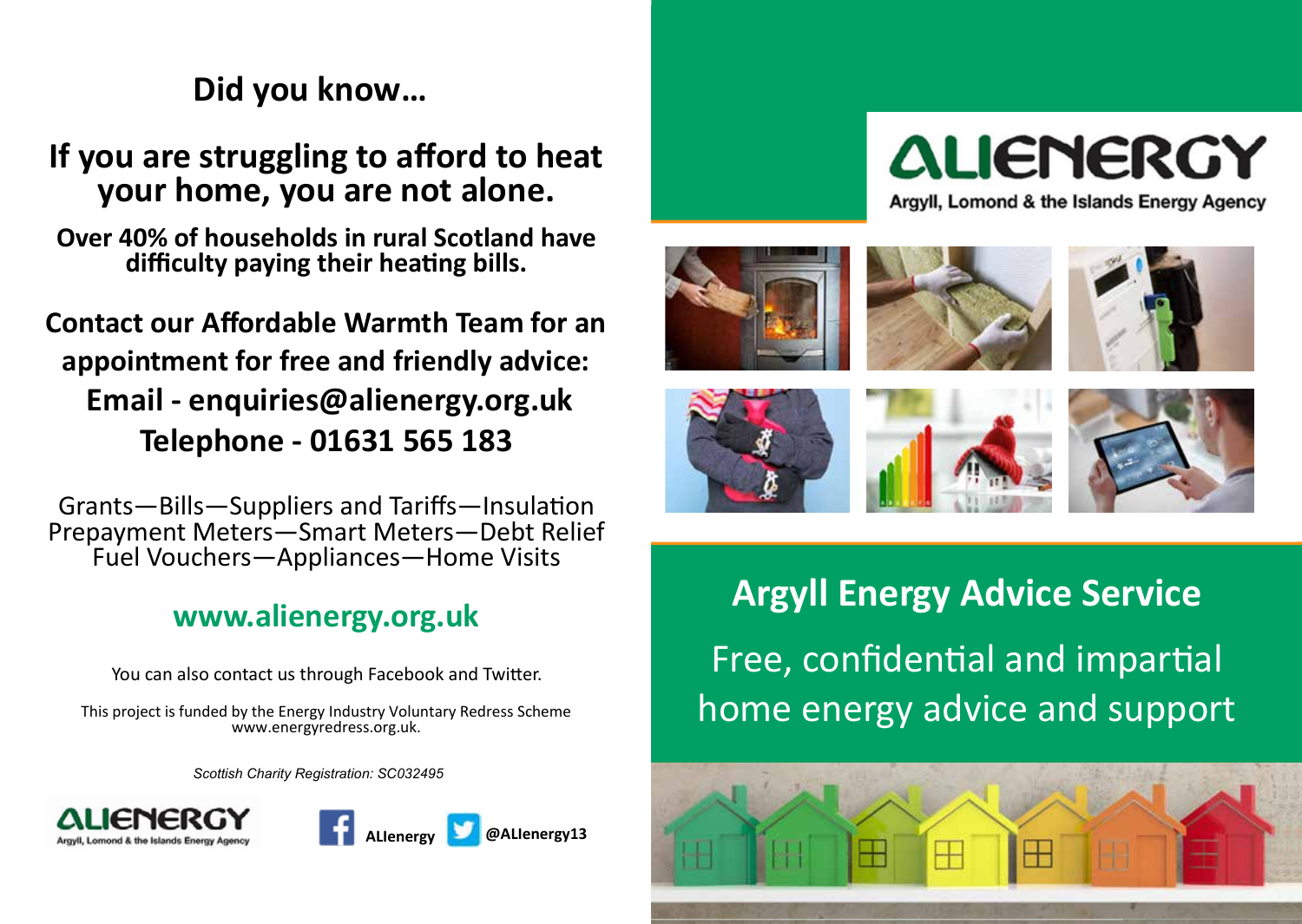# SECTION 5 - ENERGY ADVICE AND GUIDANCE



#### **ALIENERGY AFFORDABLE WARMTH SERVICE**

ALIenergy is a registered charity based in Argyll and Bute.

ALIenergy's affordable warmth advisors can help to access a range of available grant schemes which can provide energy debt relief, prepayment meter vouchers, assistance with ongoing energy costs, bulk heating fuel deliveries, electrical appliances and other free items, subject to availability.

We can advise on using your home heating and appliances more efficiently, understanding energy bills and meter readings, and setting up online accounts.

We can help identify behaviour change in the home to save energy and money, help raise comfort levels and identify causes of dampness and condensation, and discuss options for suppliers, tariffs and meter types.

We can help access Scottish Government funded heating replacements and subsidised insulation measures through Home Energy Scotland.

We receive referrals from other frontline organisations, and direct enquiries.

Contact us:

**10** 01631 565183

**enquiries@alienergy.org.uk**

#### **COLD HOMES AND HEALTH**

#### **Tips to save money on your energy bills**

#### **Keep heat in**

Loft insulation Cavity wall insulation Internal or external wall insulation Floor insulation Double glazing Secondary glazing Draught excluder Chimney balloons Coving Curtains Rugs Woolly jumpers Hot water bottles Bleed radiators Check pipe lagging Check insulation around hot water tank







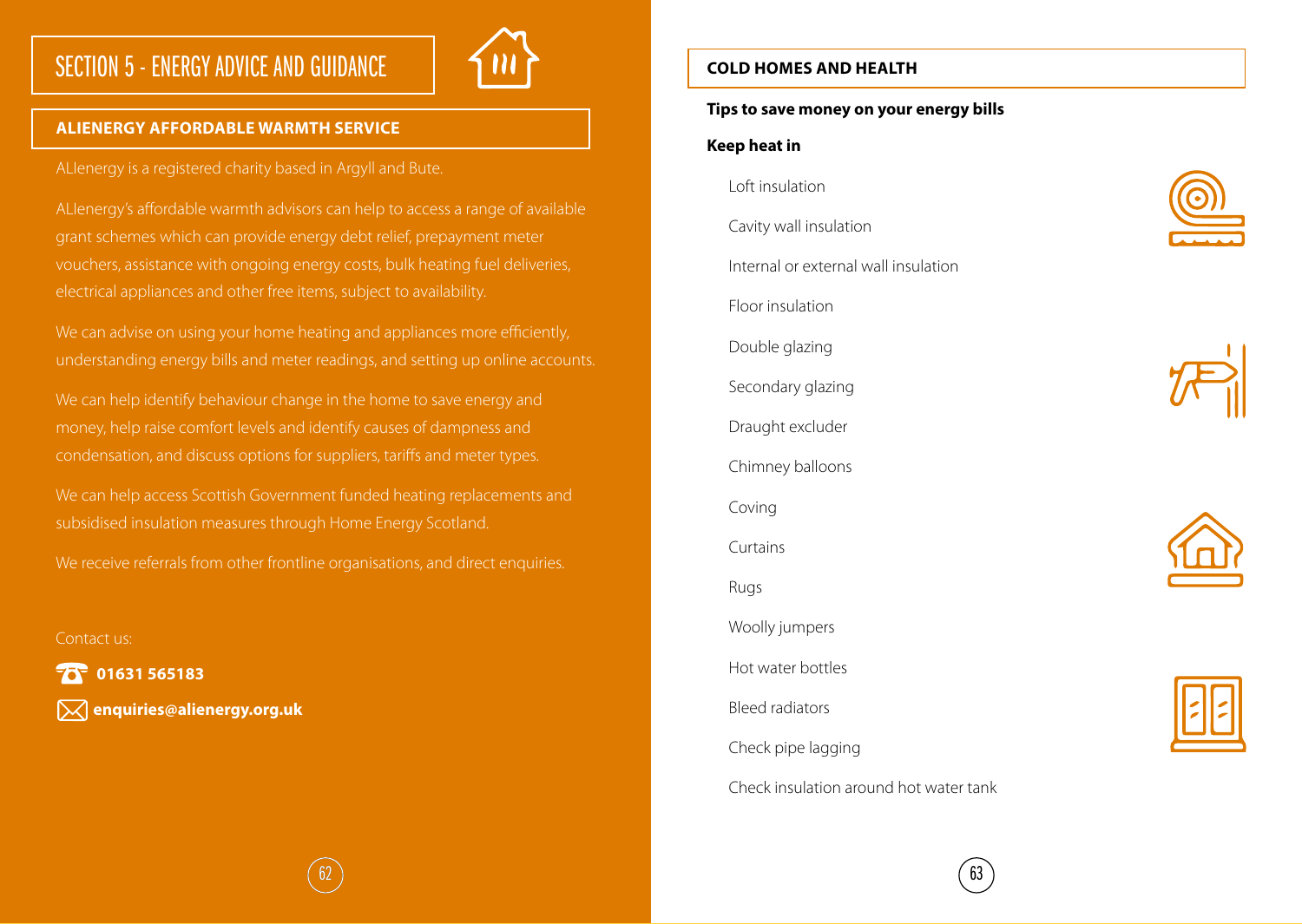#### **Don't waste energy…**

Turn down heating when not required Switch off lights Don't leave appliances on standby Don't leave chargers on after charging is complete Turn down washing machine



Switch appliances off at wall whenever not in use (for safety reasons too) Choose energy efficient (A rated) appliances Use low energy light bulbs Check water heater is not on unnecessarily Use radiator valves and room thermostats A quick shower uses less energy than a bath A simple shower uses less than a power shower

#### **DRIVING**

Choose an economy car, drive smoothly, don't carry heavy junk around, take off your roof rack, check tyre pressures, avoid idling in queues, slow down, avoid air conditioning if possible, walk, cycle or use public transport if you can.



#### **UNDERSTANDING POWER RATINGS**

# 5W 40W 75W 1kW 3kW 10kW

#### **What do these ratings mean?**

These ratings tell you how much energy is used by an appliance per hour when it is switched on. 1 kilowatt (kW) = 1000 watts (W), and the higher the rating, the more energy is used per hour. Knowing the ratings of your electrical items will help you to save energy by understanding which items are the most important to consider when it comes to minimising use.

One unit of electricity (1kWh) is used when one kW is used for one hour. Not all appliances are the same! Generally speaking, in order to generate heat (cookers, heaters, electric showers), much more energy is required than for lighting, TV, laptops, speakers and phones.

Here are some typical values.

Things which use a small amount of electricity:

**Smart phone charger:** 2.5W – 5W

**Modern LED lightbulb:** 5W – 11W

**Extractor fan:** 5W – 36W

**Laptop:** 20W – 60W

Things which use a medium amount of electricity:

**Fridge or freezer:** 40-200W

**Large TV screen:** 125W – 450W

**Dehumidifier:** 250W – 650W

**Microwave:** 600W – 900W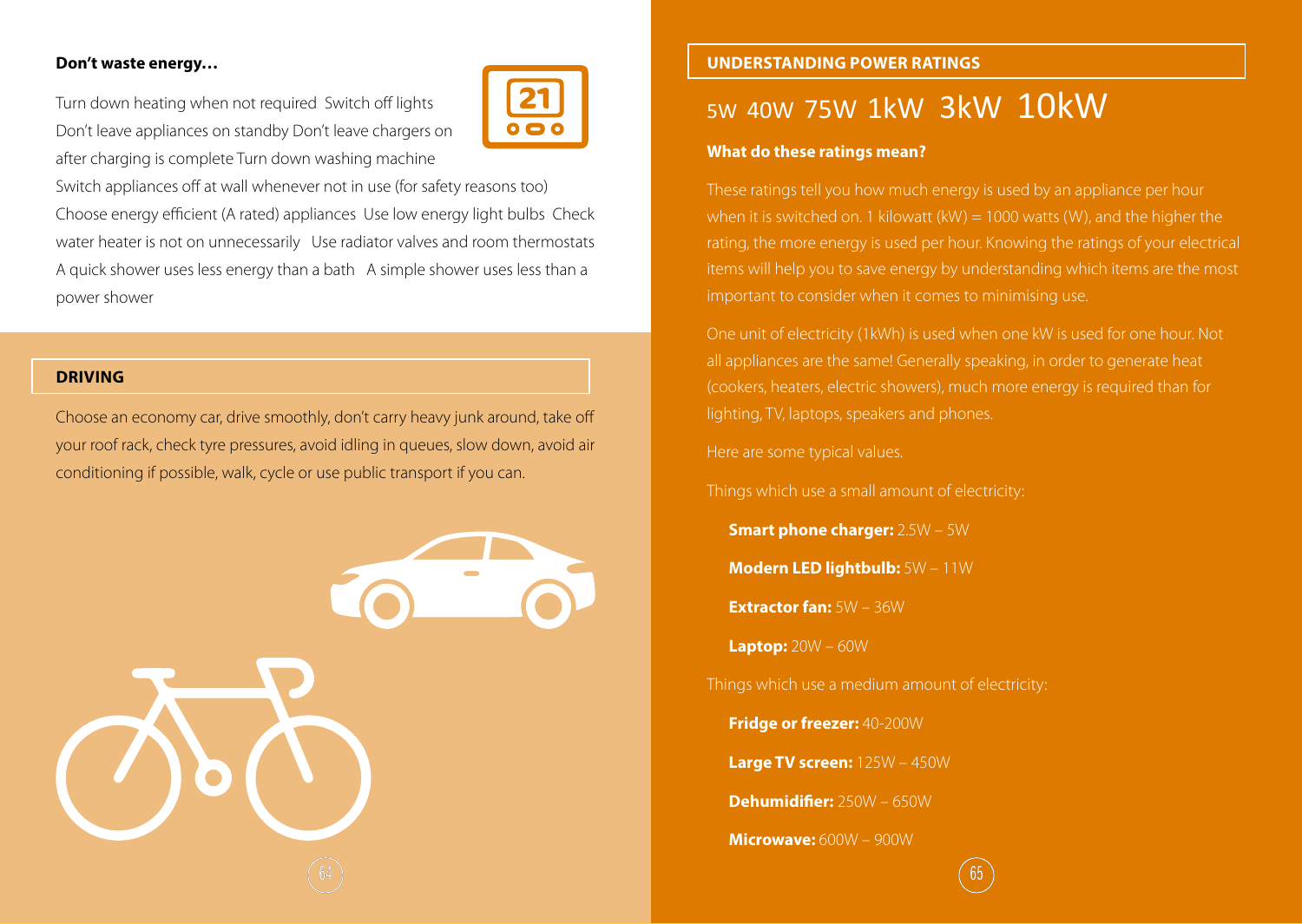Things which use a large amount of electricity:

**Iron:** 1kW-1.8kW

**Electric cooker** (oven or hob): 2kW

**Tumble drier:** 2kW – 3kW

**Electric room heater:** 3kW

**Kettle or immersion heater for hot water:** 3kW

Things which use a very large amount of electricity:

**Electric power shower:** 10kW

From these typical values, you can see for example that leaving an electric power shower running for one hour could use 2,000 times as much electricity as leaving an LED light switched on for the same period of one hour. You can calculate the cost of running an electrical appliance using the formula:

(Energy rating in kWh) x (cost of unit of electricity) x (number of hours the appliance is running).

The greatest energy savings can be made by

- reducing the use of items with the highest power ratings and
- choosing efficient items with lower power ratings wherever possible - especially for items which are in use for the greatest amount of time.



#### **ENERGY EFFICIENT COOKING**

Your cooker, which uses electricity or gas to produce high temperature heat, is likely to be one of the most energy hungry items in your home. There are various ways to save on your cooking-related energy bills, by ensuring that cooking is as efficient as possible.

Batch cooking - the amount of cooking required on a daily basis can be significantly reduced if a large quantity of a dish is cooked at once, with plenty of spare portions saved for another time, when they only need to be reheated, perhaps using a microwave. This saves time, and results in a lot less energy use than cooking a new meal from scratch every day.

Slow cookers are plug-in electronic appliances that use a low heat in a wellinsulated pot over a long period of time (usually four hours or more) to cook soups and stews. Slow cookers are less energy intensive than cooking in a conventional oven and therefore more economical. They may also preserve more nutrients than higher temperature cooking methods, and don't produce steam.

Pressure cookers have a sealed and lockable lid which allows pressure to build up inside. They are designed to make short work of slow cook dishes. They're economical in the amount of power they use because they can reduce cooking times by up to 50%.

Rice cookers are fully contained systems similar to slow cookers which heat to the optimum temperature and typically have more insulation than a standard pan. This means that they require less energy – and are designed to produce perfectly cooked rice every time.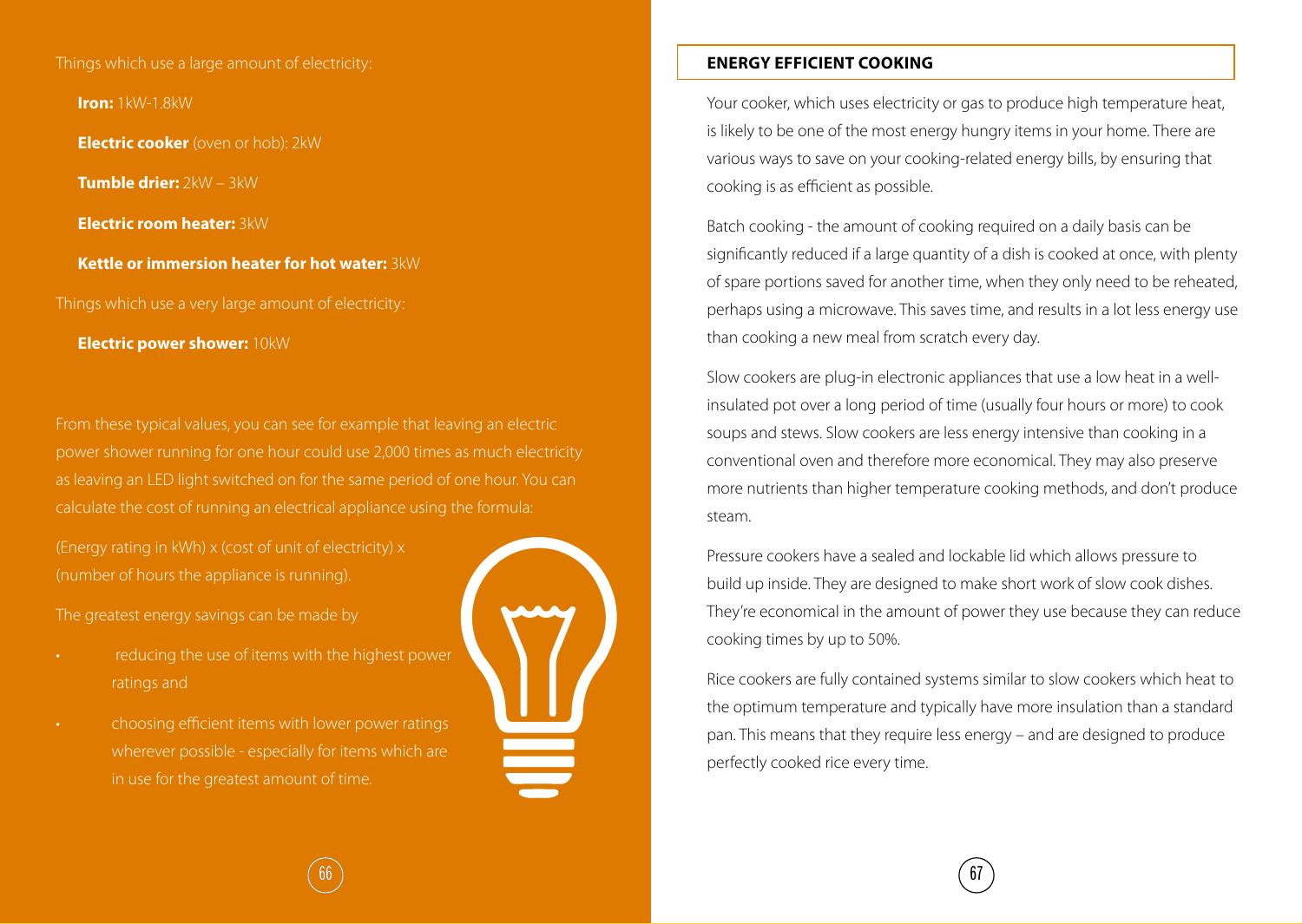Microwave ovens can use significantly less energy than traditional cooking methods. Microwaves use high-frequency radio waves to heat the water molecules inside food. The food essentially cooks from the inside out, leaving the air around the food to remain at room temperature. The microwave is therefore generally the quickest, cheapest and most efficient way to heat up and cook food.

Using your conventional cooker as efficiently as possible

Use the right size pot or pan for the amount of food being cooked.

Keep lids on as much as possible to prevent heat and steam from escaping.

Use hob rings or ovens that are not larger than necessary.

Don't turn heat up excessively, particularly when boiling food on the hob: once boiling it won't boil any hotter, but will merely evaporate faster, creating more steam.

And finally, keep cooking times to a minimum – overcooking obviously wastes energy, but it can also destroy essential nutrients in food.

#### **DAMP AND CONDENSATION IN THE HOME**

Our cold and wet climate can cause problems of dampness inside the home. We often don't ventilate our homes enough because it's too cold to open windows, or if we do, the moisture may not dissipate very well, as the humidity outside is often also very high. Many homes suffer from issues of damp and condensation – which can cause rot and mould.

People produce moisture from breathing and sweating, which is hard to avoid, but there are other sources of damp air in the home, such as laundry, cooking and bathing. The moisture caused by these activities needs to be reduced as much as possible to avoid mould and rot.

Always hang wet laundry outside to dry if possible. If this is not possible, it's best to use a tumble drier (vented to the outside) or a dehumidifier. Dehumidifiers may be slower, but are smaller, cheaper to buy and cheaper to run per hour than a tumble drier – and combat general household dampness as well as helping to dry laundry. Several litres of water can evaporate from a load of wet washing.



In the kitchen, always keep lids on pans to reduce any escaping steam. This also keeps the heat in and saves energy. Keep cooking times and temperatures to a minimum, and only boil the amount of water you need. If the kitchen becomes steamy, close the door to the rest of the house and open the window or use an extractor fan to get rid of the moist air.

Bathrooms should always have an extractor fan fitted to vent steamy air to the outside. Bathroom doors should be closed to the rest of the house, and steam should be vented through the extractor fan or through an open window.

Despite these measures, sometimes damp and mould will persist. Warm air can hold moisture better than cold air, so when the temperature drops, such as on a cold surface, or in a cold room, condensation will form, and this can lead to mould or rot. It will tend to form in the coldest places, so insulation will help. Mould forming at the edge of bedroom ceilings, for example, may indicate that loft insulation above the room does not extend fully to the edge. This can be seen in thermal images.

In order to ventilate a home with fresh air whilst losing as little heat as possible in a cold climate, rather than leaving windows slightly open for a long time, causing constant heat loss, it can be more effective to briefly open windows and doors wide to quickly refresh the air without allowing time for walls, furniture and house contents to cool down. This can be done periodically as required.

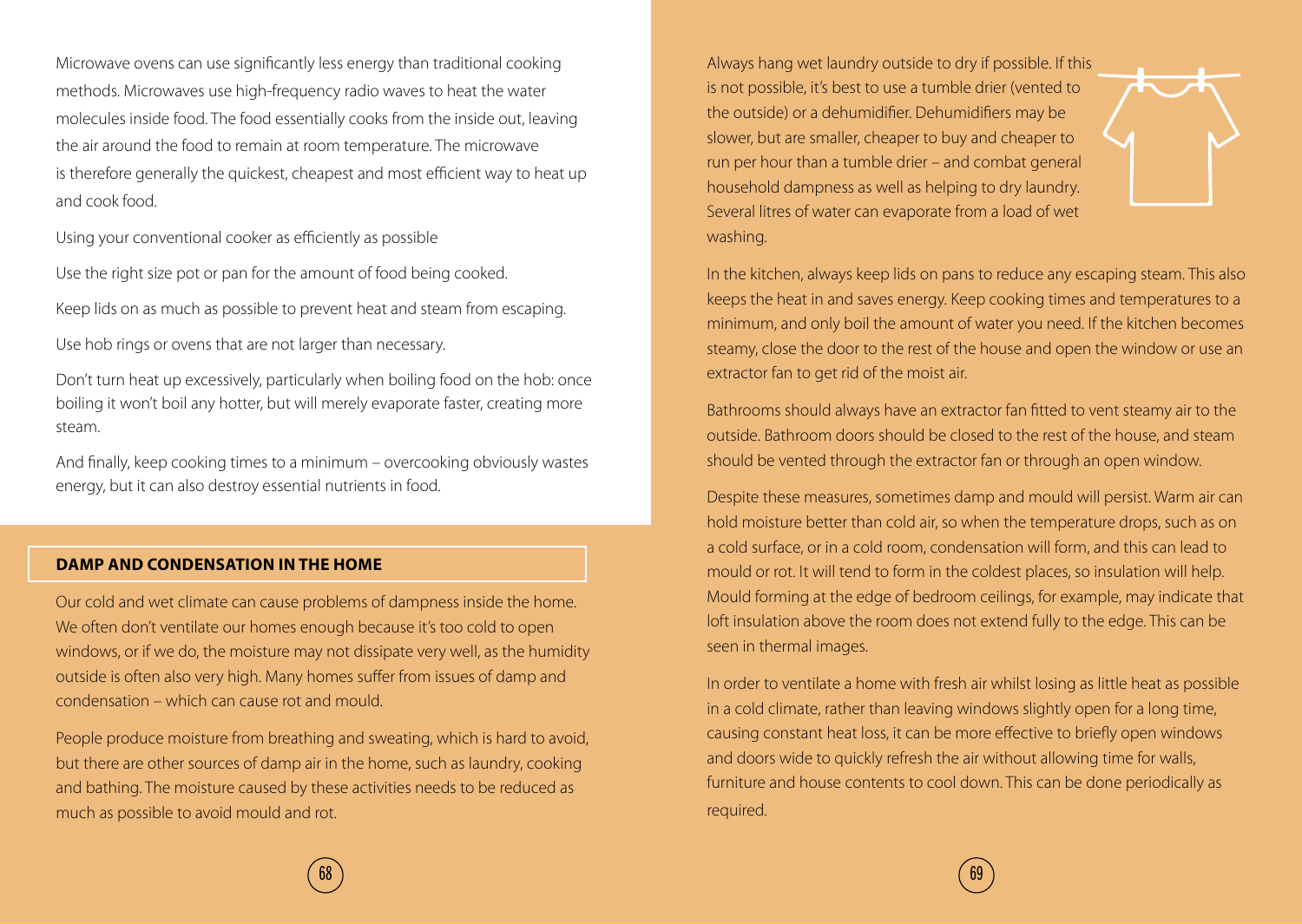Black mould should always be removed for health reasons. It releases tiny spores into the air which, when breathed in, can be harmful. It can be cleaned away using bleach or a bleach-based anti-mould spray. In places where black mould can be persistent, mould proof paints can be used to prevent or slow down its return, and make it easier to wipe away should it reappear.

#### **SCOTTISH GOVERNMENT FUNDED ENERGY SAVING HOME IMPROVEMENTS**

Scottish Government offers a variety of schemes to support people who have difficulty paying their fuel bills or keeping their home warm. These schemes help to increase the take-up of home energy efficiency measures (insulation and heating) and reduce fuel poverty, while also helping to reach our carbon emission reduction targets.

The Energy Saving Trust, in partnership with advice providers and energy companies, manages these schemes through Home Energy Scotland.



# SECTION 6 - SUPPORT SERVICES

 $\begin{array}{|c|c|c|c|c|}\hline \hspace{.1in} & & & \hspace{.1in} & & \hspace{.1in} & \hspace{.1in} & \hspace{.1in} & \hspace{.1in} & \hspace{.1in} & \hspace{.1in} & \hspace{.1in} & \hspace{.1in} & \hspace{.1in} & \hspace{.1in} & \hspace{.1in} & \hspace{.1in} & \hspace{.1in} & \hspace{.1in} & \hspace{.1in} & \hspace{.1in} & \hspace{.1in} & \hspace{.1in} & \hspace{.1in} & \hspace{.1in} &$ 



| <b>Agency</b>                                        | <b>Contact</b> | <b>Service</b>                                                                                                                                                                                                                                         |
|------------------------------------------------------|----------------|--------------------------------------------------------------------------------------------------------------------------------------------------------------------------------------------------------------------------------------------------------|
| ALlenergy                                            | 01631 565 183  | <b>Qualified Energy Advisers offering support</b><br>across Argyll & Bute                                                                                                                                                                              |
| <b>Bute Advice Centre</b>                            | 01700 502784   | <b>Welfare Rights Officers operating to Appeal</b><br>Level, Approved Money Advisers offering                                                                                                                                                          |
| <b>Supporting Households</b><br>Across Argyll & Bute |                | <b>Budgeting Advice</b>                                                                                                                                                                                                                                |
|                                                      |                | <b>Flexible Food Fund Contact</b>                                                                                                                                                                                                                      |
| Argyll & Bute Council                                | 01546 604 176  | <b>Welfare Rights Officers operating up to</b><br><b>Appeal Level &amp; Approved Money Advice</b>                                                                                                                                                      |
| Argyll & Bute CAB                                    | 01546 605550   | Welfare Rights Officers operating up to<br>Appeal Level & Approved Money Advice                                                                                                                                                                        |
|                                                      |                | <b>LOCHGILPHEAD</b>                                                                                                                                                                                                                                    |
|                                                      |                | 18 Argyll Street, Lochgilphead PA31 8NE                                                                                                                                                                                                                |
|                                                      |                | <b>HELENSBURGH</b>                                                                                                                                                                                                                                     |
|                                                      |                | 65-67 West Princes Street, Helensburgh<br><b>G84 8BN</b>                                                                                                                                                                                               |
|                                                      |                | Outreach advice is available face-to-face<br>at a range of locations by appointment,<br>including:                                                                                                                                                     |
|                                                      |                | <b>Campbeltown</b>                                                                                                                                                                                                                                     |
|                                                      |                | <b>Oban</b>                                                                                                                                                                                                                                            |
|                                                      |                | <b>Dunoon</b>                                                                                                                                                                                                                                          |
|                                                      |                | In addition to the broad welfare rights<br>and money advice service for all, certain<br>projects are designed to target specific<br>support including the Armed Services Advice<br>Project, Pension Wise and the Patient Advice<br>and Support Service |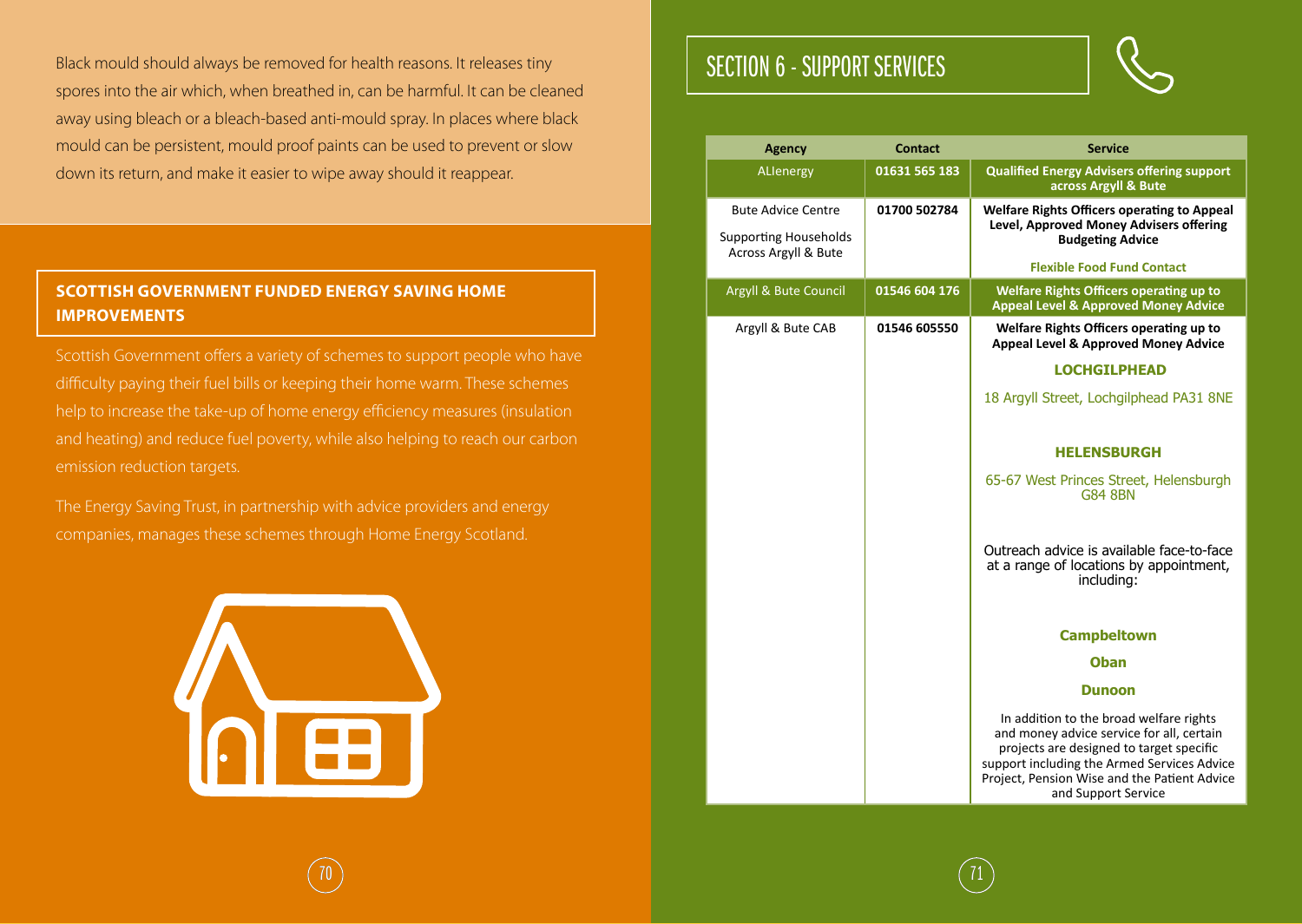| <b>Agency</b>                                    | <b>Contact</b> | <b>Service</b>                                                                                                        |
|--------------------------------------------------|----------------|-----------------------------------------------------------------------------------------------------------------------|
| <b>Argyll Community Hous-</b><br>ing Association | 0800 028 2755  | <b>Welfare Rights Officers offering benefit</b><br>advice and operating up to Appeal Level for<br><b>ACHA Tenants</b> |
|                                                  |                | <b>Oban Lorn &amp; Isles</b>                                                                                          |
|                                                  |                | Mid-Argyll & Kintyre                                                                                                  |
|                                                  |                | Helensburgh & Lomond                                                                                                  |
|                                                  |                | (Bute Advice Centre are contracted to deliver<br>the ACHA Welfare Rights Service in the Bute<br>& Cowal Area)         |
| Argyll Net Works                                 |                | Argyll Net Works provide welfare benefits                                                                             |
|                                                  |                | advice to tenants of West Highland Hous-                                                                              |
|                                                  |                | ing Association and Fyne Homes Housing                                                                                |
|                                                  |                | Association. Our aim is to help tenants to                                                                            |
|                                                  |                | sustain their tenancies by maximising their                                                                           |
|                                                  |                | incomes through welfare benefit checks and                                                                            |
|                                                  |                | assisting tenants with benefit applications<br>and issues.                                                            |
|                                                  |                | Diane Macdonald - Tel 01631 566451                                                                                    |
|                                                  |                | <b>West Highland Housing Association,</b>                                                                             |
|                                                  |                | Crannog Lane,                                                                                                         |
|                                                  |                | Oban, PA34 4HB,                                                                                                       |
|                                                  |                |                                                                                                                       |
|                                                  |                | Margo Allan - Tel 0345 6077117                                                                                        |
|                                                  |                | <b>Fyne Homes Housing Association,</b>                                                                                |
|                                                  |                | 81 Victoria Street,                                                                                                   |
|                                                  |                | Rothesay,                                                                                                             |
|                                                  |                | Isle of Bute, PA20 0AP.                                                                                               |
|                                                  |                | Both are available Monday - Friday 9 till 5                                                                           |
| <b>Social Security Scotland</b>                  | 0800 182 2222  | <b>Devolved Benefits Advice</b>                                                                                       |
| <b>Money Helper</b>                              | 0800 138 7777  | <b>Money Advice</b>                                                                                                   |
| <b>Carr Gomm</b>                                 | 0800 121 4099  | <b>Housing &amp; Tenancy Support Across</b><br><b>Argyll &amp; Bute</b>                                               |

| <b>Agency</b>        | <b>Contact</b> | <b>Service</b>                                                                                                                                                                                        |
|----------------------|----------------|-------------------------------------------------------------------------------------------------------------------------------------------------------------------------------------------------------|
| Help Bute & Cowal    | 01369 707 600  | <b>Tenancy Support</b>                                                                                                                                                                                |
|                      |                | <b>Referral Criteria</b><br>Young people who are 16 to 25 years of age,<br>homeless, in threat of homelessness or care<br>leavers.                                                                    |
|                      |                | <b>Our Vision is</b>                                                                                                                                                                                  |
|                      |                | To support young people between the ages of<br>16 and 25 years of age, to sustain a tenancy,<br>enter employment and or training, become<br>part of their local community and lead a<br>quality life. |
| Home Energy Scotland | 0808 808 2282  | Helps people in Scotland create warmer<br>homes, manage their energy bills and lower<br>their carbon footprint.                                                                                       |

#### **USEFUL CONTACTS**

**The Kintyre Link Club**: **10 07535036953** – Tracy **the www.kintyrelinkclub.com Samaritans: 116 123 www.samaritans.org**

**Breathing Space: 1** 0800 83 85 87 **(a)** www.breathingspace.scot

**BEAT:** (Eating Disorders) Adult Helpline

**10 0808 801 0677** is open to anyone over 18.

**Saneline: 08457678000**

**Domestic Abuse Helpline: 0800 027 1234** 

**Rape Crisis Scotland: 08088 010 302**

**BEAT Youthline: 0808 801 0711** is open to anyone under 18. For more information visit:  $\bigoplus$  www.beateatingdisorders.org.uk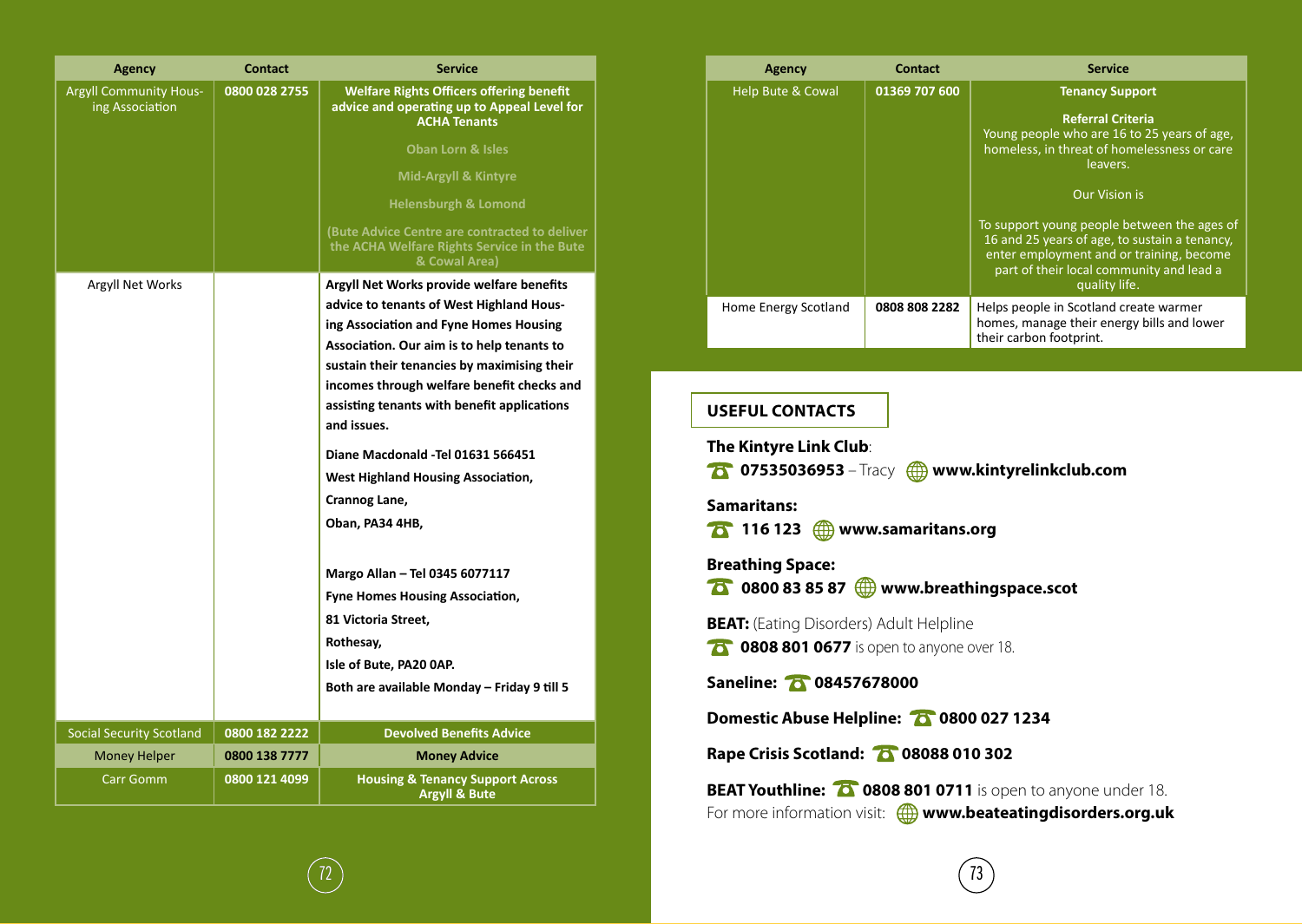#### **The Silver Line: 20 0800 470 80 90**

Confidential, free helpline for older people (55+) across the UK that's open 24 hours a day, seven days a week, 365 days of the year.

**Acumen:** Support network that enables mental health service users and carers in Argyll & Clyde to participate as equal partners in the development of services - See Me Scotland **0141 887 9103**

**The Listening Service:** Rothesay **07974 793598** Instagram the\_listening\_service

**Argyll & Bute Addictions Team: 01546 605602**

**Bute & Cowal Befrienders**: **01369 704985**

#### **HOSPITALS**

**Victoria Hospital, Rothesay 01700 503938 Cowal Community Hospital, Dunoon 01369 704341 Lorn & Islands Hospital, Oban 01631 567500 Victoria Integrated Care Centre, Helensburgh 01436 655132 Campbeltown Hospital, Campbeltown 01586 552224 Mid Argyll Community Hospital & Integrated Care Centre, Lochgilphead 01546 462000 Islay Hospital, Isle of Islay 01496 301000 Mull & Iona Community Hospital, Isle of Mull 01680 300392**

#### **MENTAL HEALTH**

Mental health problems can affect anyone at any time in their life, and if you or someone you know or care for is experiencing mental health issues, the Argyll and Bute Mental Health teams are here to offer support and help.



Argyll & Bute Council support people who have or think they may have mental health

problems, such as depression, phobias, anxiety disorders or schizophrenia.

Within Argyll and Bute Council Social Work Department the Mental Health team offer assessment and care management for people experiencing mental health difficulties. This includes undertaking a Personal Outcomes Plan which identifies the specific needs of individuals who are experiencing severe or enduring mental health illness and this is done in partnership with health colleagues.

Mental Health Officers offer a variety of duties under appropriate mental health legislation, including specialist assessments under the Mental Health (Care & Treatment) (Scotland) Act 2003 and the Adults with Incapacity (Scotland) Act 2000.

Contacts details for the local Community Mental Health teams are listed below.

#### **Local teams**

Phone (for all areas): **01546 605517** 

**Bute**

Union Street, Rothesay, Isle of Bute, PA20 0HD.

#### **Dunoon**

Cowal Community Mental Health Team, Cowal Community Hospital, Dunoon

#### **Helensburgh**

Victoria Integrated Care Unit, Jeannie Deans Centre, 93 East king Street, Helensburgh, G84 7BU.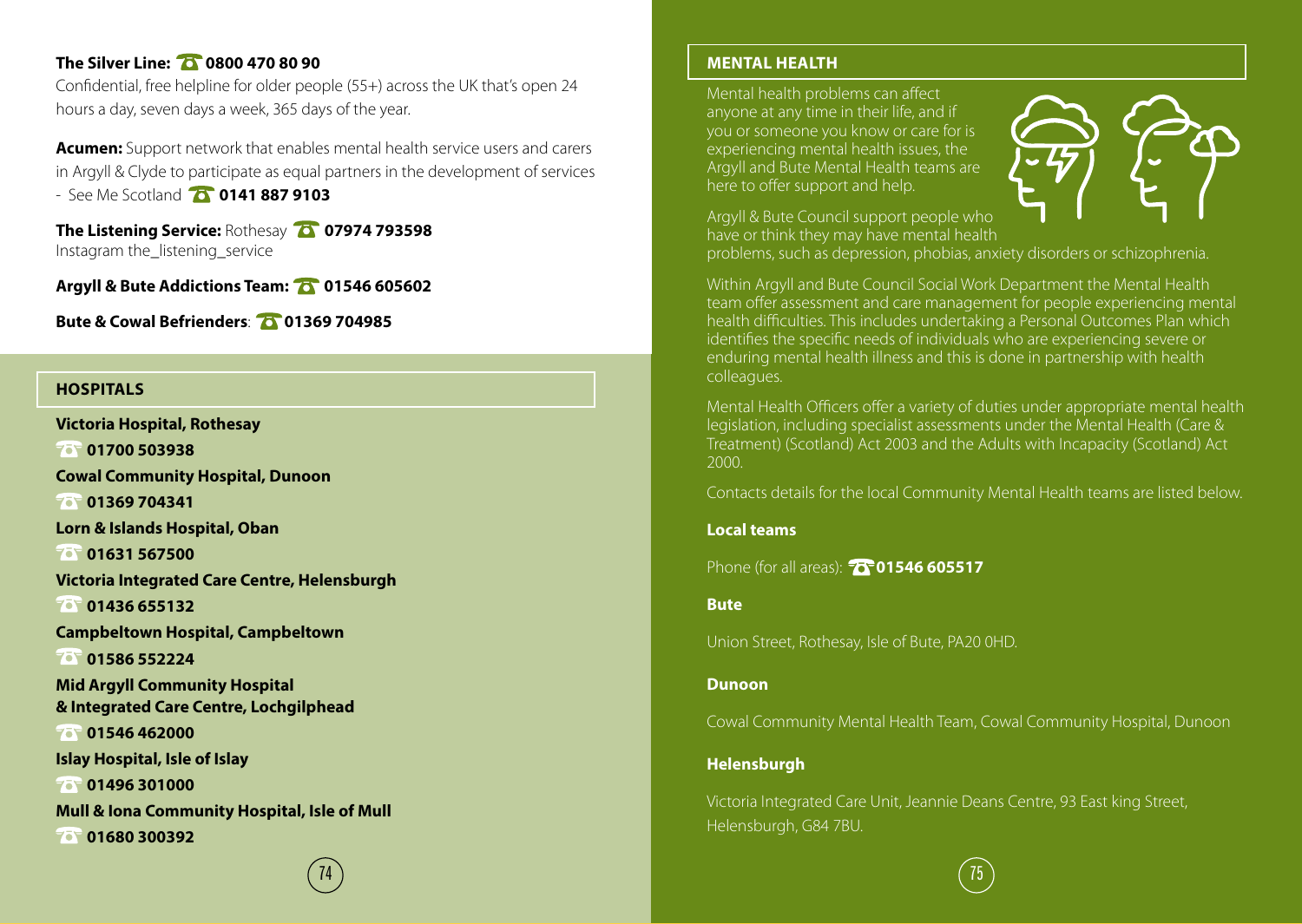#### **Campbeltown**

Community Mental Health Team, Ionad nan Eilean, Campbeltown Hospital, Campbeltown

#### **Islay**

Islay Service Point, Jamieson Street, Bowmore, Isle of Islay, PA43 7HL.

#### **Mid Argyll**

The Caladh Centre, Aros, Lochgilphead, PA31 8LD

#### **Oban, Lorn and the Isles**

Willowview Community Care Centre, Lower Soroba, Oban, PA34 4SBCarers

#### **Support and respite for unpaid carers**

Helensburgh & Lomond Carers SCIO **10 1436 673444** 

Dochas Carers' Centre Lochgilphead **10<sup>-</sup>01546 600022** 

North Argyll Carers Centre Oban **01631 564422**

Crossroads Carers Centre Dunoon **01369 707700**

#### **Lomond and Argyll Advocacy Service**

Support and advocacy for people with health problems and carers.

Helensburgh & South East Argyll: **1389 726543** Cowal & Bute: 01369 840250 Oban & Lorn Office: **01546 606056**

Kintyre Office: 01586 553428 Mid-Argyll Office: **01546 606056**

#### **NHS Inform**

National online service providing health information, self-help guides/exercises, and links to support organisations.

#### **0800 22 44 88 www.nhsinform.scot.uk**

#### **Argyll & Bute Council**

Housing, telecare, finance, benefits, and social care.

#### *<b>6* 01546 605522 Social Work **6** 01546 605517

#### **REFUGEE SUPPORT**

Argyll & Bute have a long history of successful partnership working to ensure households who need support are given assistance. Argyll & Bute Council, in response to the humanitarian crisis in Syria and the surrounding countries, was one of the first local authorities in Scotland to announce its willingness to participate in the Syrian Vulnerable Persons Relocation Scheme. Bute's Refugee Resettlement Group was formed and many families who had previously been living in the most appalling conditions have been resettled on Bute where they have been supported in adjusting to life in a new country. The achievements of this group would not have been possible without the positive input of the Council, its partner agencies including Bute Advice Centre and the community of Bute.

 $76$ ) ( $77$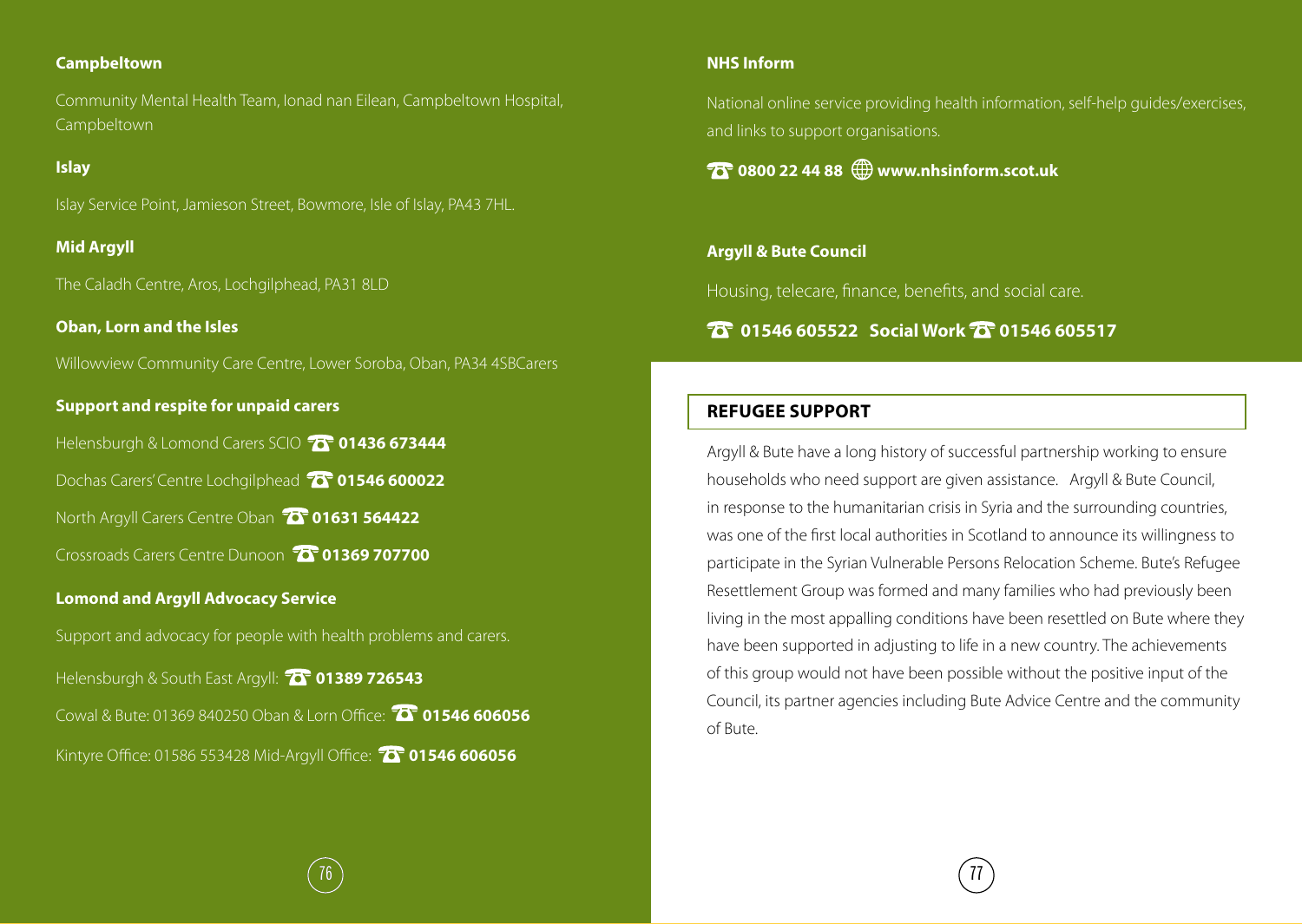#### **LIVING IN ARGYLL & BUTE**

Getting out into the fresh air on a regular basis has long been recognised as a good way to improve mental health. Living in Argyll and Bute we are incredibly lucky to be surrounded by the most idyllic countryside and seaside, giving lots of opportunities for gentle walks or mountain hikes. Across Argyll and Bute there are a range of places to work on allotments, volunteer or simply enjoy the gardens, the following are a few that can be explored, bear in mind that Covid may have affected opening hours and its always best to check before venturing out. Community



orchards may be a great way of getting involved and using the fruit thorough juice making, jams, jellies and pie fillings that can all be used throughout the year.

**Helensburgh Henry Bell Allotments Ardardan Estate Allotments Cardross St Andrews Allotment Rothesay Bute Produce Rothesay Incredible Edible Kilchattan Bay Community Orchard Bute Tarbert Healing Garden Achamore Gardens Gigha Glenfinnart Walled Garden Ardentinny Blarbuie Woodland Lochgilphead Islay House Community Garden Geilston Gardens Cardross Greenshoots Walled Garden Oban Kyles Allotment Appin Community Gaden – Port Appin**

Info on allotments can be provided by Stuart McLean, Helensburgh Civic Centre **75 01436 658717** 

# SECTION 7 - SIGNPOSTING TO FOODBANKS IN ARGYLL & BUTE

#### **Argyll and Bute Community Food Forum**

Bute Advice Centre co-ordinated the launch of the Community Food Forum in February 2020 to give all the independent foodbanks who operate across Argyll and Bute an opportunity to share information and expertise. They have their individual approaches and work very hard to support people in their communities. The Forum advocate a cash first approach where foodbanks are no longer needed, allowing individuals enough income to cover living expenses. Bute Advice Centre continues to support the forum on 01700 502784 (juliesemple@buteadvice.org.uk)



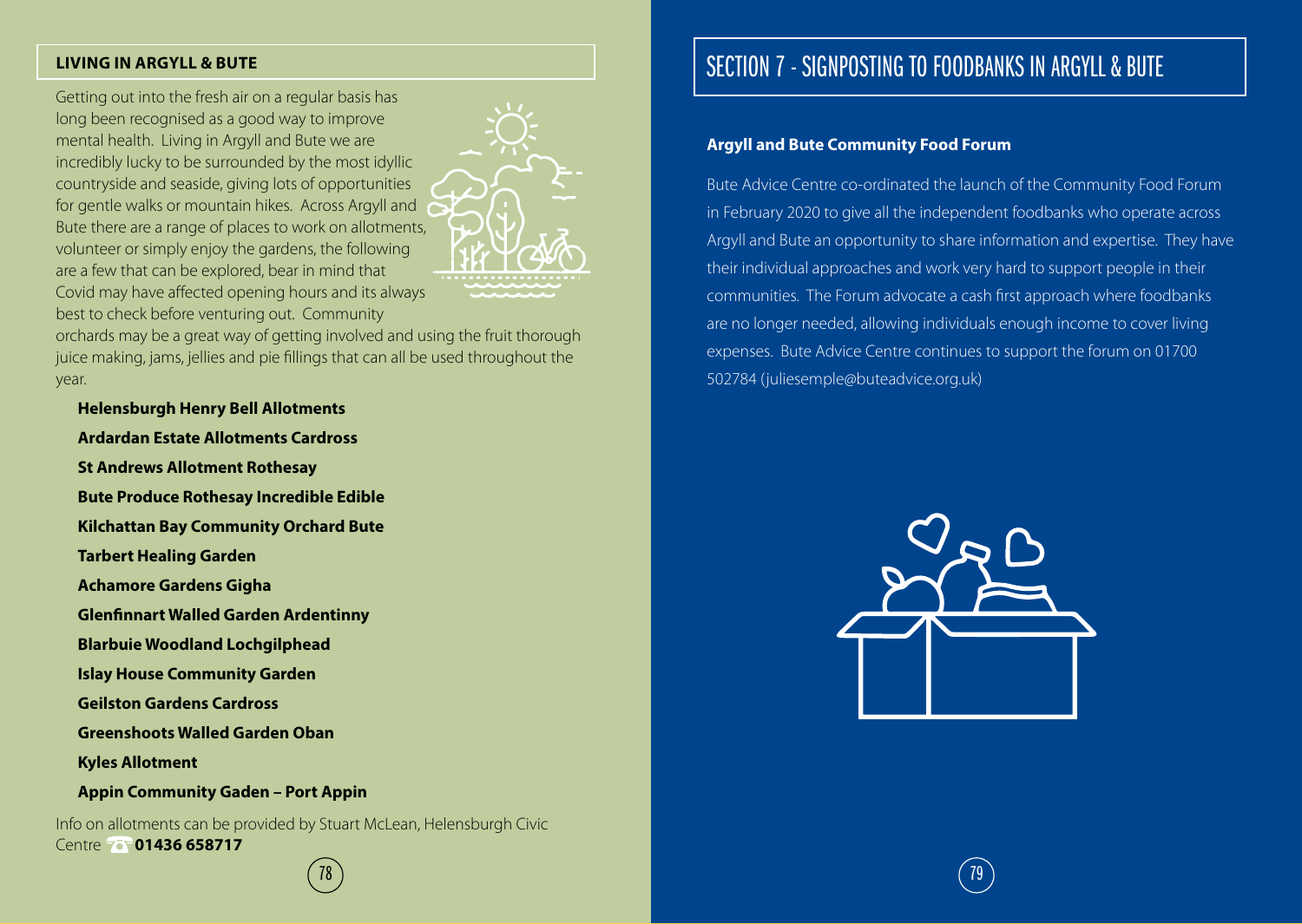#### **Helensburgh and Lomond**

| <b>Name</b>                                        | <b>Contact</b>                     | <b>Email</b>                                                                                                                                                                                                                                                                                                                                                                                                                                                                                                                   |
|----------------------------------------------------|------------------------------------|--------------------------------------------------------------------------------------------------------------------------------------------------------------------------------------------------------------------------------------------------------------------------------------------------------------------------------------------------------------------------------------------------------------------------------------------------------------------------------------------------------------------------------|
| Helensburgh<br><b>Foodbank</b>                     | Mary McGinley<br>General Enquiries | helensburghfoodbank@gmail.com                                                                                                                                                                                                                                                                                                                                                                                                                                                                                                  |
| 116 East Princes St<br>(British Red Cross<br>Hall) | Find us on<br>Facebook             | Helensburgh & Lomond Foodbank<br>is an Independent Community<br>Foodbank supporting those living in the<br>Helensburgh & Lomond Area.                                                                                                                                                                                                                                                                                                                                                                                          |
|                                                    |                                    | If you are in need of food and do not<br>have enough money to buy this you<br>are welcome to drop in and we will<br>provide you with enough food for you<br>and your family. We can also signpost<br>you to services which will help you<br>to obtain grants or give you access to<br>other welfare benefits that you may<br>be entitled to. We can also provide<br>information on where you can get<br>advice on managing your debt or home<br>energy issues. No referral is required just<br>turn up at our drop in service: |
|                                                    |                                    | In Helensburgh at:                                                                                                                                                                                                                                                                                                                                                                                                                                                                                                             |
|                                                    |                                    | Helensburgh Community Hub, 116 East<br>Princes Street, Helensburgh G84 7DQ                                                                                                                                                                                                                                                                                                                                                                                                                                                     |
|                                                    |                                    | on a Monday morning from 10.00am<br>until 12.00 or on a Thursday from 3pm<br>until 8pm.                                                                                                                                                                                                                                                                                                                                                                                                                                        |
|                                                    |                                    | Or in Rosneath at:                                                                                                                                                                                                                                                                                                                                                                                                                                                                                                             |
|                                                    |                                    | The Howie Pavilion, Howie Park,<br>Rosneath G84 ORL on a Wednesday<br>from 1pm until 3pm.                                                                                                                                                                                                                                                                                                                                                                                                                                      |
|                                                    |                                    | We are here to help no appointment or<br>referral necessary, just drop in.                                                                                                                                                                                                                                                                                                                                                                                                                                                     |
|                                                    |                                    | You can find us on Facebook or at email:<br>helensburghfoodbank@gmail.com                                                                                                                                                                                                                                                                                                                                                                                                                                                      |

| <b>Name</b>                                              | <b>Contact</b>              | <b>Email</b>                                                                                                                                                                                                                                                                                                                                                                                                                                                                                                                                                                                                                                                                |
|----------------------------------------------------------|-----------------------------|-----------------------------------------------------------------------------------------------------------------------------------------------------------------------------------------------------------------------------------------------------------------------------------------------------------------------------------------------------------------------------------------------------------------------------------------------------------------------------------------------------------------------------------------------------------------------------------------------------------------------------------------------------------------------------|
| <b>Jean's Bothy</b>                                      | Katrina Sayer               | katrina.sayer@enable.org.uk                                                                                                                                                                                                                                                                                                                                                                                                                                                                                                                                                                                                                                                 |
| 102 East King<br><b>Street</b><br>Helensburgh<br>G84 7RG | 01436 679218<br>07542226390 | The bothy creates a warm and<br>welcoming space to support people<br>who are lonely, isolated and have poor<br>mental health, helping them gain a<br>sense of well-being whilst increasing<br>their confidence and achieving social,<br>educational and vocational outcomes<br>- something that members have<br>ownership of in both design and<br>implementation.                                                                                                                                                                                                                                                                                                          |
|                                                          |                             | The hub is the result of the work of<br>a whole community of stakeholders,<br>including users of mental health<br>services, Naval Welfare Services, Argyll<br>and Bute HSCP, the local third sector<br>interface, the local community<br>council, ENABLE Scotland and<br>other voluntary sector groups (a<br>recovery café and a women's group),<br>and the fire brigade. These stakeholders<br>co-designed the vision for the hub,<br>making sure to carry out consultations<br>and focus groups with the wider<br>community; this allowed the group to<br>properly identify the needs and gaps<br>in local provision for those wanting to<br>improve their mental health. |

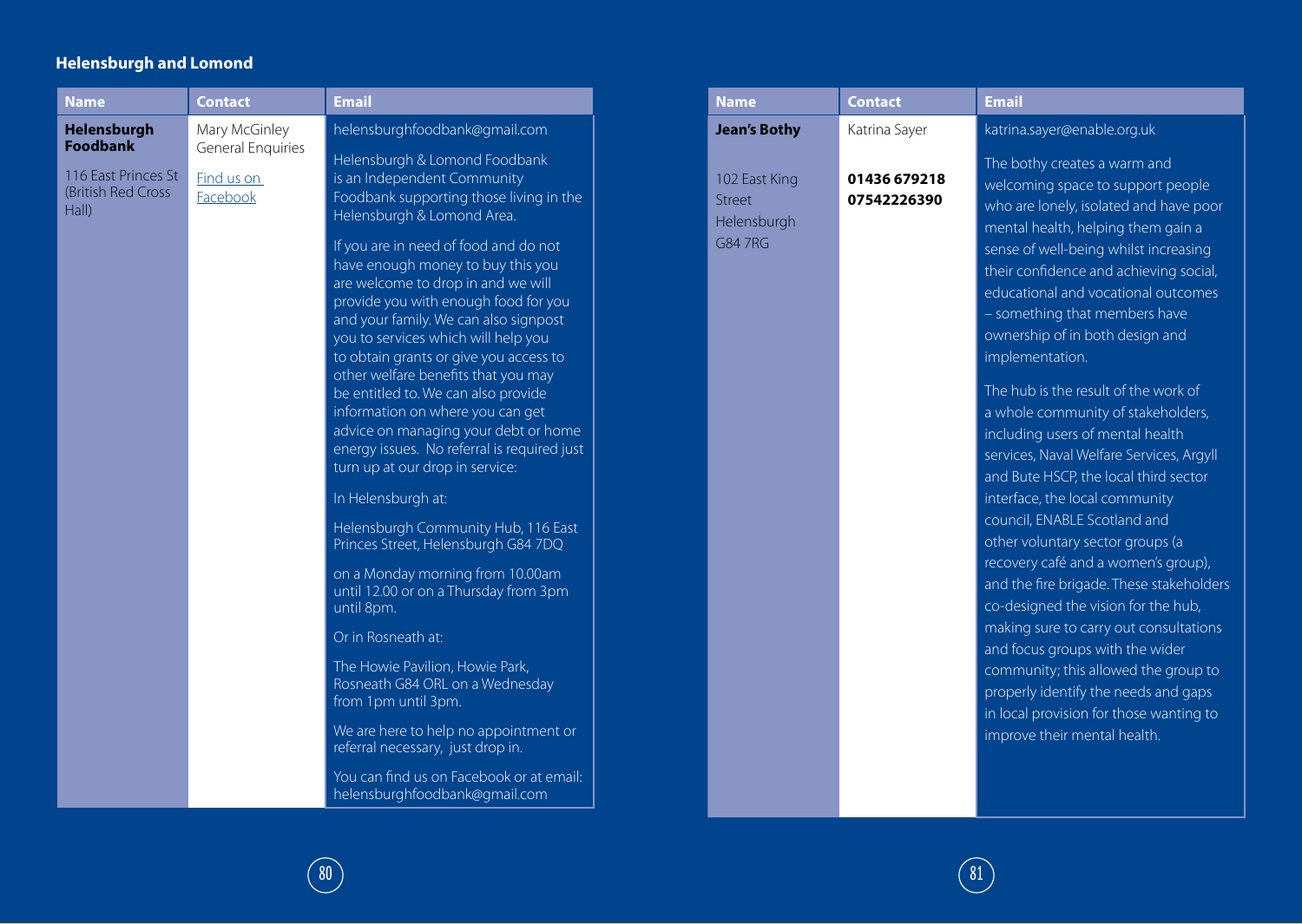| <b>Name</b>                                     | Contact                            | <b>Email</b>                  |
|-------------------------------------------------|------------------------------------|-------------------------------|
| <b>Rosneath</b><br>Peninsula<br><b>Foodbank</b> | Mary McGinley<br>General Enquiries | helensburghfoodbank@gmail.com |
| Howie Memorial<br>Pavilion                      |                                    |                               |

### **Mid Argyll, Kintyre and the Islands**

| <b>Name</b>                                                                                                                                  | <b>Contact</b>                                                                         | <b>Email</b>                                                                                                  |
|----------------------------------------------------------------------------------------------------------------------------------------------|----------------------------------------------------------------------------------------|---------------------------------------------------------------------------------------------------------------|
| <b>Kintyre</b><br><b>Foodbank</b><br>Unit 3<br>Mull of Kintyre<br><b>Industrial Estate</b><br>Albyn Avenue<br>Campbeltown<br><b>PA28 6TP</b> | Mary Ann Stewart/<br><b>Richard Thomas</b><br><b>General Enquiries</b><br>01586 552005 | kintyrefoodbank@gmail.com<br>Supporting the community across rural<br>Kintyre also covering Gigha.            |
| <b>Tarbert (Loch</b><br>Fyne)<br>Tarbert Pantry/<br>Soup Group<br>1 Kintyre Place,<br><b>Tarbert</b>                                         | Heather Bellshaw<br>07391582359<br>Charity No<br>SCO44978 (The                         | Small discreet food pantry/ foodshare<br>located in Tarbert, for the community in<br>and around Tarbert area. |
| <b>Mo-Ma (Moving</b><br><b>On-Mid Argyll)</b><br>Ardrishaig/<br>Lochgilphead                                                                 | Sandy Taylor<br><b>Rev David</b><br>Carruthers<br>07767337355<br>01546 603269          | emailsandy@btinternet.com<br>Providing starter packs and emergency<br>food supplies.                          |
| <b>Islay Foodbank</b>                                                                                                                        | 0756396851<br>Call or text welfare<br>box for uplift or<br>delivery                    | minister@islaybaptistchurch.org.uk                                                                            |

#### **Bute and Cowal**

| <b>Name</b>                          | <b>Contact</b> | <b>Email</b>                                             |
|--------------------------------------|----------------|----------------------------------------------------------|
| Hub Grub/<br><b>Recovery</b> Café    | Ann Clark      | hubgrubhub@gmail.com                                     |
| Dunoon                               | 07776 015956   | Supporting the Cowal area with food<br>supplies          |
| <b>Bute Oasis</b><br><b>Foodbank</b> |                | angelacallaghan1414@gmail.com                            |
| 6 Argyll Street<br>Rothesay          |                | Supporting the Bute area with<br>emergency food supplies |

#### **Oban Lorn and the Isles**

| <b>Name</b>                      | <b>Contact</b>       | <b>Email</b>                                                                                                                                                                                                                                                                                 |
|----------------------------------|----------------------|----------------------------------------------------------------------------------------------------------------------------------------------------------------------------------------------------------------------------------------------------------------------------------------------|
| <b>Hope Kitchen</b>              | <b>Beth Campbell</b> | obanhopekitchen@gmail.com                                                                                                                                                                                                                                                                    |
| 2 Argyll Street<br>Oban PA34 5SG | 01631 565730         | Hope kitchen is a local charity that<br>aims to serve oban, lorn and the<br>isles. hope kitchen comprises new<br>hope community hub and cafe and<br>green shoots community garden.                                                                                                           |
|                                  |                      | "providing a welcoming environment<br>for all through food, friendship and<br>fellowship, where people have<br>the opportunity to exercise self-<br>determination, make positive choices<br>and maintain their independence."<br>hope kitchen provides support to the<br>mull & iona pantry. |